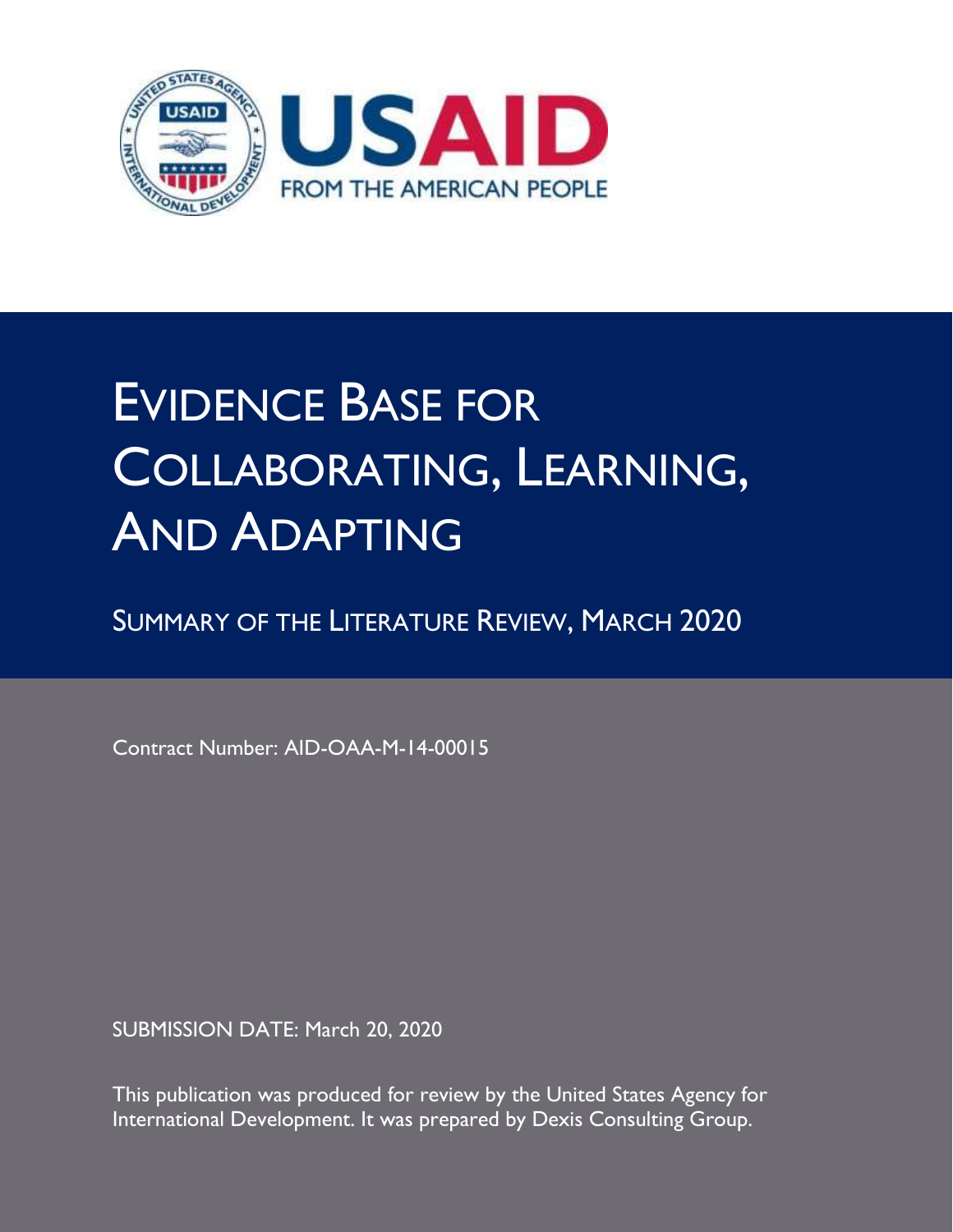## EVIDENCE BASE FOR COLLABORATING, LEARNING, AND ADAPTING

## A SUMMARY OF THE LITERATURE REVIEW UPDATE MARCH 2020

**Submitted to:**

USAID

**Prepared by:**

Dexis Consulting Group

#### **DISCLAIMER:**

The authors' views expressed in this document do not necessarily reflect the views of the United States Agency for International Development or the United States Government.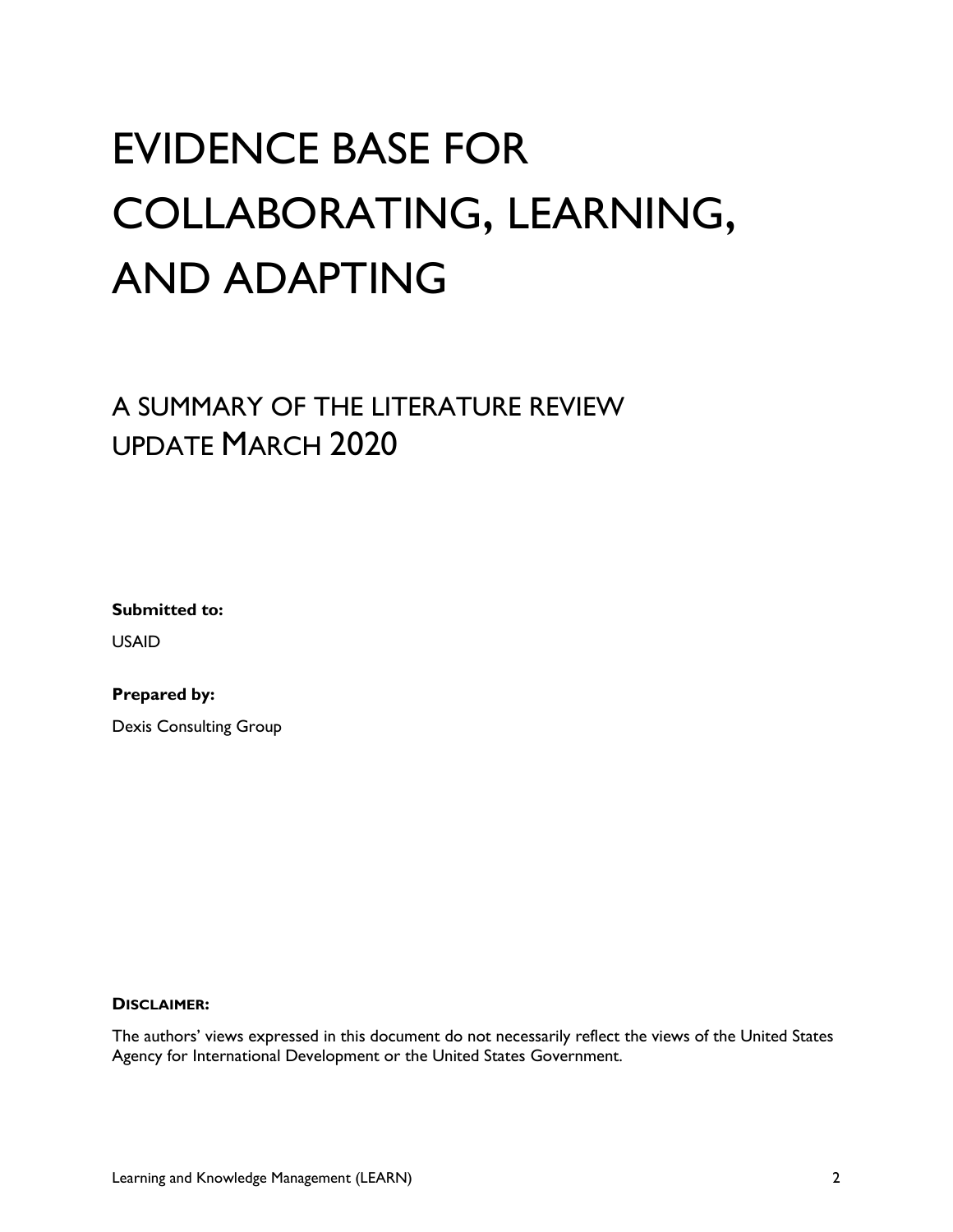## <span id="page-2-0"></span>**TABLE OF CONTENTS**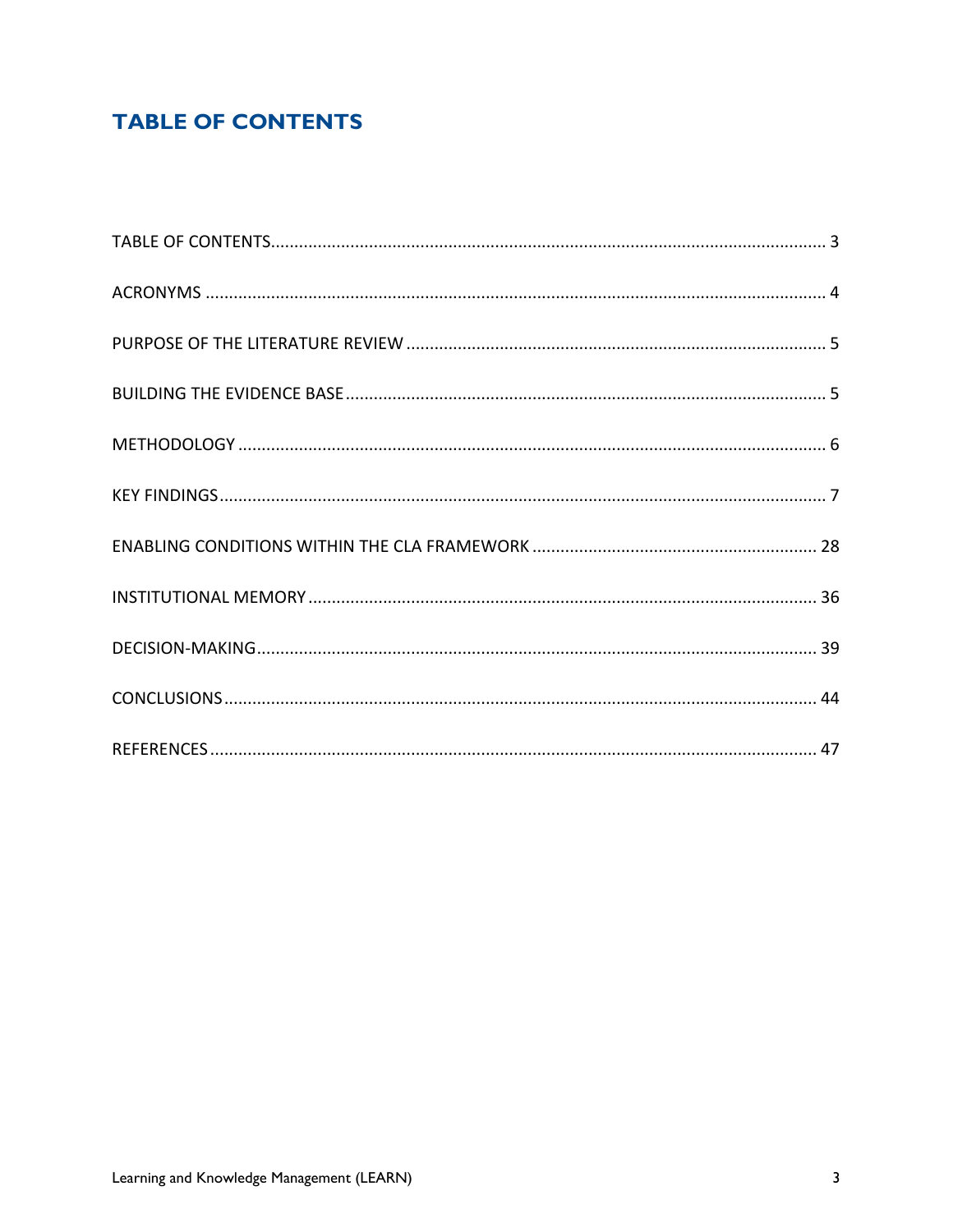## <span id="page-3-0"></span>**ACRONYMS**

| <b>ADAPT</b>     | Analysis Driven Agile Programming Techniques                                                |
|------------------|---------------------------------------------------------------------------------------------|
| <b>CLA</b>       | Collaborating, Learning, and Adapting                                                       |
| CoP              | Community of practice                                                                       |
| <b>DAC</b>       | Development Assistance Committee                                                            |
| <b>DFAT</b>      | Australian Department of Foreign Affairs and Trade                                          |
| <b>DFID</b>      | UK Department for International Development                                                 |
| EB4CLA           | Evidence Base for CLA                                                                       |
| GIZ              | German Federal Enterprise for International Cooperation                                     |
| ICT              | Information and Communication Technology                                                    |
| <b>IDB</b>       | Inter-American Development Bank                                                             |
| <b>IRC</b>       | International Rescue Committee                                                              |
| KM               | Knowledge management                                                                        |
| M&E              | Monitoring and evaluation                                                                   |
| <b>NGO</b>       | Nongovernmental organization                                                                |
| <b>PPL</b>       | USAID's Bureau of Policy, Planning, and Learning                                            |
| <b>SIDA</b>      | Swedish International Development Agency                                                    |
| <b>SRH</b>       | Self-rated health                                                                           |
| <b>TOC</b>       | Theories of Change                                                                          |
| <b>USAID/PPL</b> | United States Agency for International Development Bureau of Policy, Planning, and Learning |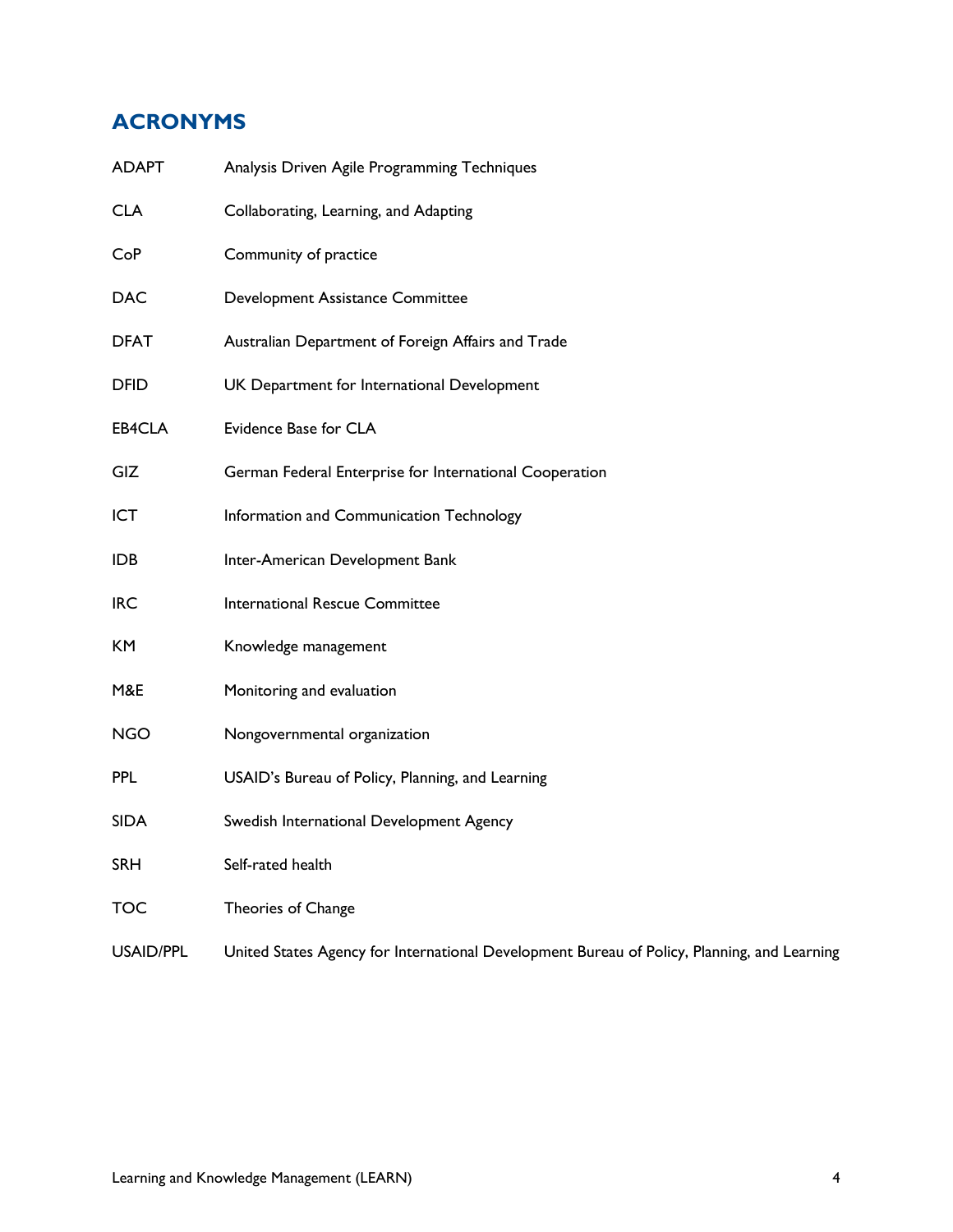## <span id="page-4-0"></span>**PURPOSE OF THE LITERATURE REVIEW**

The LEARN contract and the United States Agency for International Development/Bureau of Policy, Planning, and Learning (USAID/PPL) are managing an area of work known as the Evidence Base for Collaborating, Learning, and Adapting (EB4CLA). The purpose of this work is to answer the following key learning questions:

- Does an intentional, systematic, and resourced approach to collaborating, learning, and adapting (CLA) contribute to organizational effectiveness and/or development outcomes?
- If so, how? And under what conditions?
- How do we know? How do we measure any contribution that CLA makes to development results?

As we began this work, we identified the need to conduct a literature review looking at these questions to understand what is known, what remains unknown, and how others have tried to answer these questions to date. We were primarily interested in answering these questions:

- What evidence is there, if any, that collaborating, learning, and/or adapting contributes to organizational effectiveness, development outcomes, or both? What are the strongest pieces of evidence?
- Does the literature identify any factors critical to CLA that are not currently included in the [CLA](https://usaidlearninglab.org/lab-notes/lucky-7-meet-updated-cla-framework,-version-7)  [framework?](https://usaidlearninglab.org/lab-notes/lucky-7-meet-updated-cla-framework,-version-7)
- Who else is working on measuring the impact of collaborating, learning and adapting?
- What methods and measures did researchers use to study the effects of collaborating, learning, and adapting?
- Where are there gaps in the research relevant to collaborating, learning, and adapting?
- When taken together, what practical guidance does the evidence for collaborating, learning, and adapting offer to practitioners and policy makers to improve organizational effectiveness and development outcomes?

## <span id="page-4-1"></span>**BUILDING THE EVIDENCE BASE**

Strengthening the evidence base around CLA's contribution is a key area for further research. The literature confirms our collective experiences that collaborating, learning and adapting can contribute to both organizational effectiveness and development results; it also confirms that it is difficult to measure this impact or contribution. To this end, USAID/PPL and the [LEARN contract](https://usaidlearninglab.org/learn-contract) are pursuing an EB4CLA work stream that includes several complementary lines of inquiry, addressing the questions highlighted above. The work stream includes the following:

● **Updates to the literature review:** We update our literature review semi-annually. We request that interested parties contact us with any articles that should be included or may have been missed at: [info@usaidlearninglab.org,](mailto:info@usaidlearninglab.org) with the subject line: Evidence Base for CLA.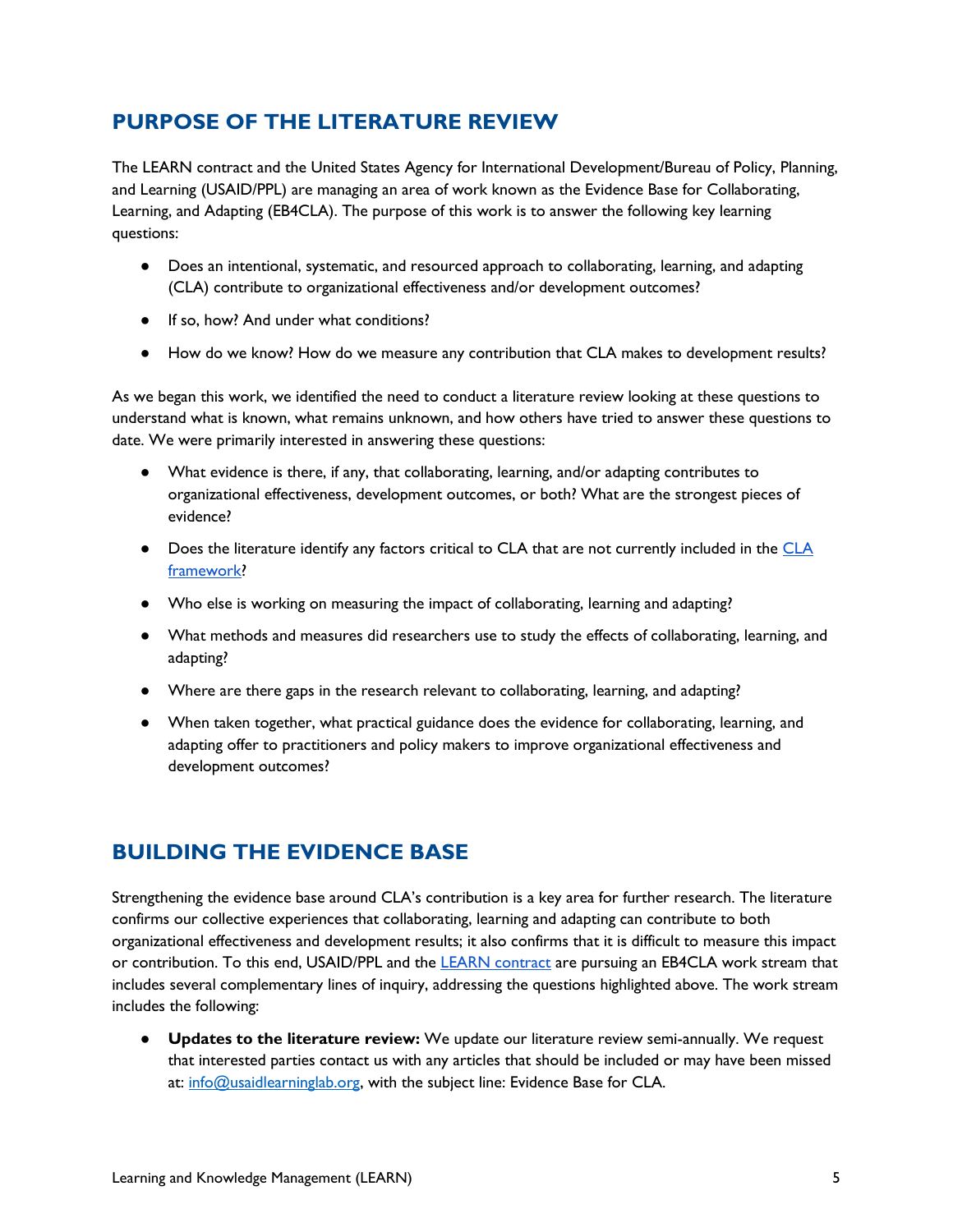- **CLA Case Competition Analysis:** We review cases submitted through the CLA Case Competition to analyze how the CLA approaches have contributed to organizational change and improved development results. The [first Case Competition analysis](https://usaidlearninglab.org/lab-notes/three-ways-collaborating,-learning,-and-adapting-make-difference-what-weve-learned-our?utm_content=buffer31094&utm_medium=social&utm_source=twitter.com&utm_campaign=buffer) was released in the summer of 2017 and covers entries from the 2015 competition.
- **Learning Network for Implementing Partners:** USAID/PPL and USAID/E3/localworks, the LEARN contract, and the Knowledge-Driven Agricultural Development contract convene and facilitate a [learning network](https://usaidlearninglab.org/lab-notes/announcement-cla-learning-network-launch) aimed at developing methods to measure CLA's contribution to organizational effectiveness and development results. Launched in November 2016, the learning network includes five grantees, whose learning is synthesized and shared via USAID Learning Lab.
- **USAID Learning Dojo:** USAID/PPL and LEARN collaborate with other operating units at USAID, including the Democracy, Human Rights, and Governance Center, localworks, the Office of Forestry and Biodiversity, and the Global Development Lab to address these key learning questions and leverage the knowledge each operating unit brings to bear about effective CLA and its contributions to development outcomes.
- **Additional studies:** These studies employ a range of methods, including evidence reviews, case studies, theories of change analysis, and contribution analysis, to answer the question of whether an intentional, systematic, and resourced approach to collaborating, learning, and adapting (CLA) contribute to development outcomes.

## <span id="page-5-0"></span>**METHODOLOGY**

We began the literature review by identifying and searching for keywords from the [CLA framework.](https://usaidlearninglab.org/lab-notes/exploring-cla-framework) Recognizing that CLA is a construct used within USAID and among its stakeholders, the literature review also includes concepts beyond those found within the framework. After identifying keywords, researchers looked for summaries of existing grey and academic literature and prioritized articles related to the international development field.<sup>1</sup> Additional resources were included based on relevant source references and continued keyword searches. Articles were organized according to the CLA framework in an annotated, searchable database with summaries of research methodologies and primary findings, and links to full articles, where possible.

CLA is a new and emerging concept in international development in many ways. As we neared the end of the initial literature review period (August 2016), we came across several grey literature resources that were being updated on a regular basis. As a result, for the first update in April 2017, we focused primarily on relevant grey literature published between August 2016–February 2017. For the second update in November 2017, we focused on relevant literature published in academic journals. For the third update in March 2020, we focused on literature specifically about institutional memory given that we recognized that topic as a gap in the previous version.

We imagine the field will continue to grow as more researchers and practitioners become interested in organizational learning and adaptive management in the international development context. Therefore, the

<sup>1</sup> The term, "grey literature" refers to research that is either unpublished or has been published in non-commercial form. Examples of grey literature include: government reports. policy statements and issues papers.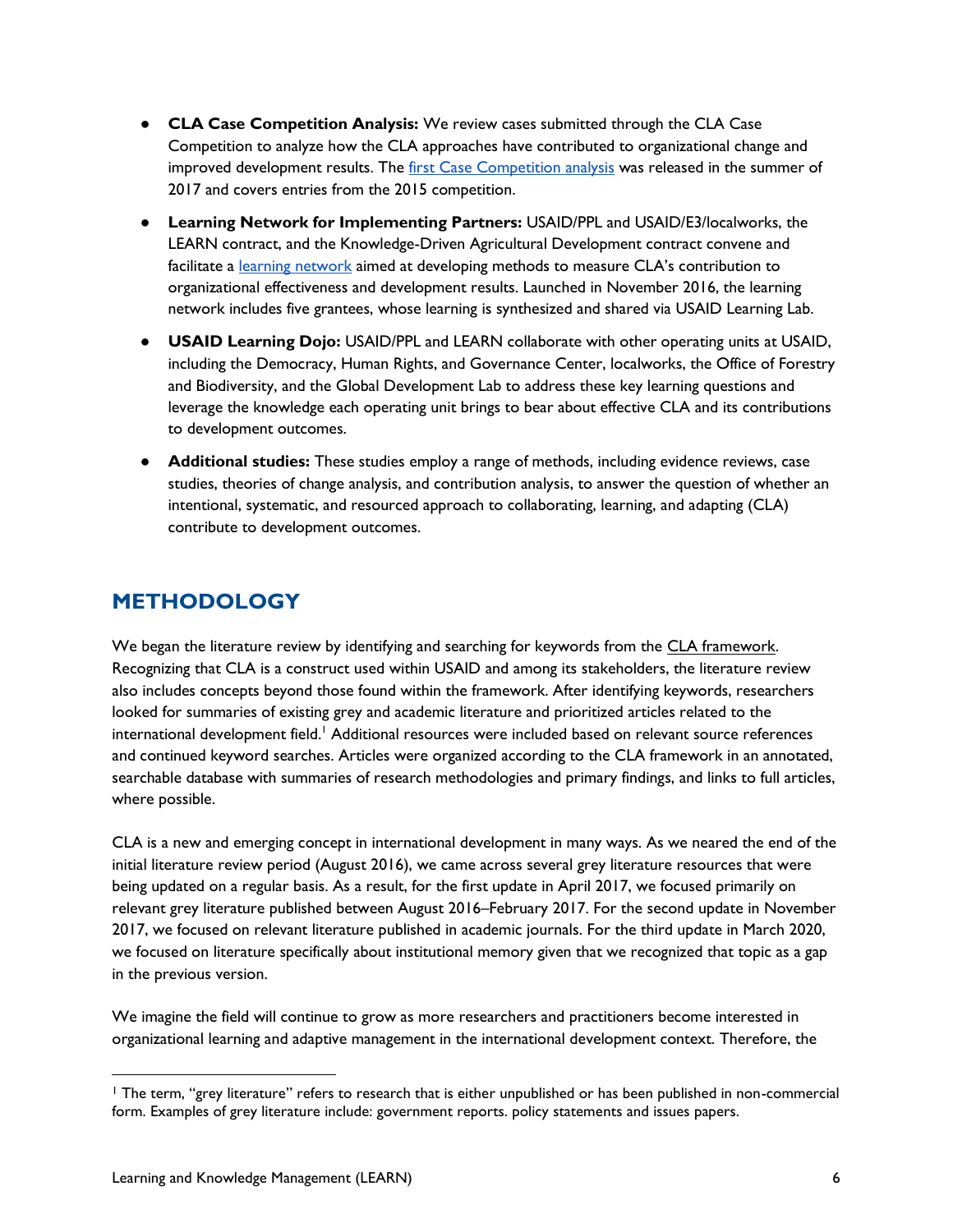literature review will be updated regularly by the LEARN team, and will continue to focus on both academic and grey literature.

## <span id="page-6-0"></span>**KEY FINDINGS**

### *Has there been a comprehensive review of the evidence base on the effect or impact of CLA on development outcomes?*

Overall, we found no comprehensive review of the evidence base on the effect or impact of CLA on development outcomes, outside of our efforts. However, the literature review confirms that USAID's CLA approach incorporates practices that have proven valuable in a wide range of sectors and organizational contexts. There are discrete pieces of evidence pointing to the importance of collaborating, learning, and/or adapting on both organizational effectiveness and development outcomes. This evidence is typically in the form of case studies on development programs, though one recent empirical study from the World Bank found a significant and positive correlation between intentional, high-quality monitoring and evaluation (M&E) and development outcomes.

There are also some examples of a more systematic approach to organizational learning in the private sector (for example, Southwest, Ford Lean Manufacturing, Motorola Sigma, and so on), and how these approaches have impacted the effectiveness of these organizations. The most cited and well-known example of a holistic approach to learning within an organization is the Toyota Way. This approach embodies a philosophy that aims at undergirding the company and can be summarized in two key areas: kaizen (the philosophy of continuous improvement); and respect for and empowerment of people. This approach is connected to the concept of "lean manufacturing" in the corporate sector. Despite these cases, most of the literature on CLA and its contributions towards organizational effectiveness and development outcomes remain predominantly theoretical or aspirational. Because of this, practitioners and researchers are calling for more comprehensive and credible studies on the effect and impact of CLA.

### *Difficulties in measurement are the main reason for the lack of comprehensive evidence about CLA's impact on organizational effectiveness and development.*

Researchers frequently noted several methodological challenges and limitations in studying these topics. These challenges include:

- 1. *Measurement.* Finding a way to measure the results of interventions—such as those that constitute CLA—that include relatively intangible aspects in a way that is meaningful and convincing;
- 2. *Attribution.* Making causal attributions between CLA and organizational effectiveness or achievement of development outcomes when a variety of other factors could be at play; and,
- 3. *Aggregation.* Because case studies are often the means by which CLA is studied within the international development context, it is difficult to aggregate across diverse case contexts to reach generalizable conclusions.

### *Does the literature identify any factors critical to CLA that are currently not included in the [CLA](https://usaidlearninglab.org/lab-notes/exploring-cla-framework)  [framework?](https://usaidlearninglab.org/lab-notes/exploring-cla-framework)*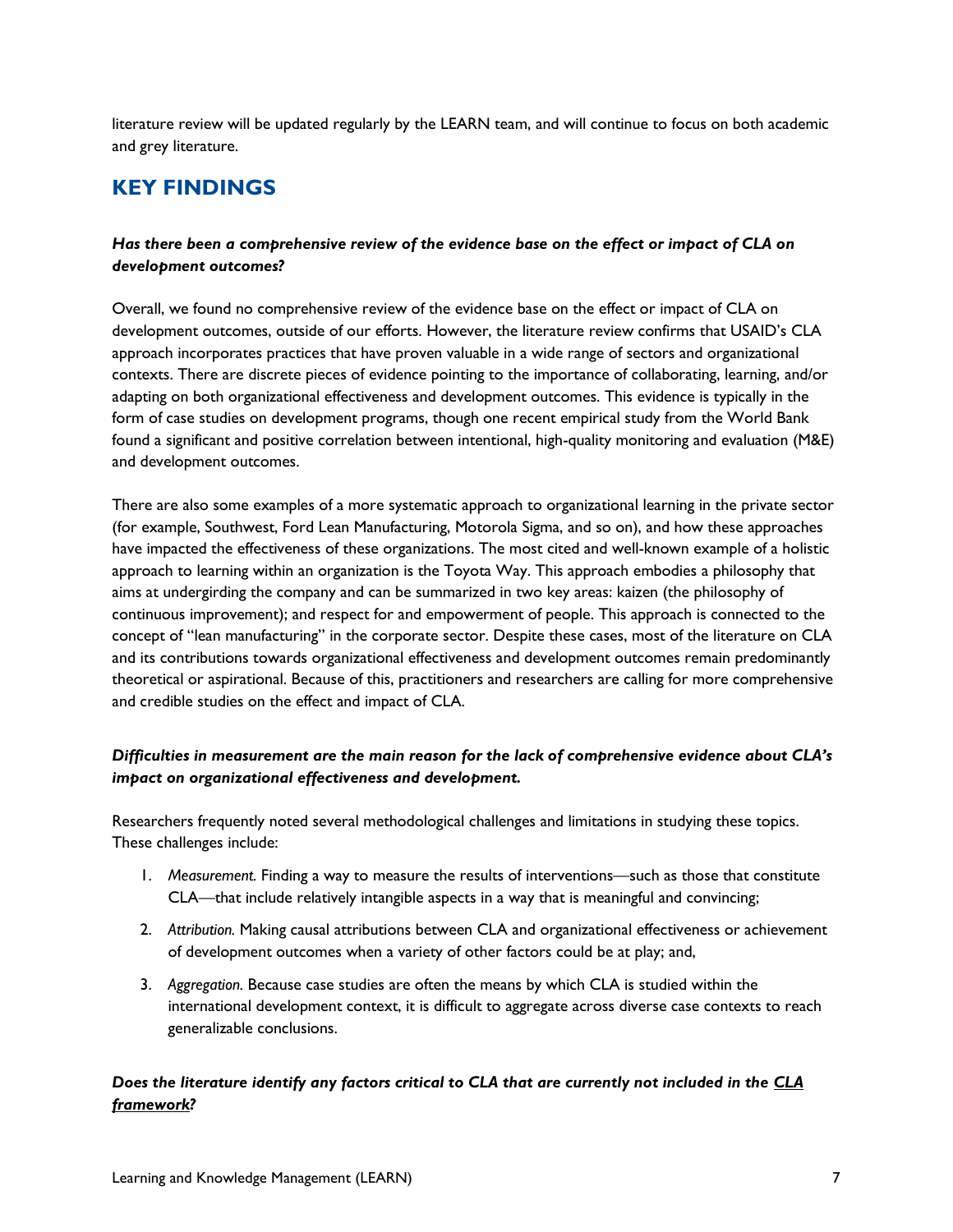The literature predominantly reinforces the components and subcomponents found in the CLA framework. However, leadership is treated in some of the literature as an independent factor that significantly enables CLA in organizations. The current CLA framework treats leadership as a part of culture (insofar as leaders promote or inhibit organizational norms that may support or hinder CLA efforts), rather than as a discrete influence. In addition, the current CLA framework does not explicitly place value on flatter organizations (which are believed to better support learning), though there is a focus on openness and relationship-building at all levels to support CLA. As it currently stands, the CLA framework does not explicitly address competencies of team members. Emerging literature indicators that both factors may play role in influencing the ability of teams to learn and adapt.

#### *Who else is working on measuring the impact of CLA?*

Several international development organizations and donors were found in the literature on CLA and development outcomes. While they are not specifically measuring CLA's impact on development, they are focusing on activities and ideas that are closely aligned with CLA such as feedback loops, knowledge management systems, learning culture, and so on. These include: the Asia Foundation, the Bill and Melinda Gates Foundation, Australian Department of Foreign Affairs and Trade (DFAT), the UK Department for International Development (DFID), Feedback Labs, the German Federal Enterprise for International Cooperation (GIZ)Harvard's Building State Capacity program, International Rescue Committee (IRC), Mercy Corps, Overseas Development Institute, Oxfam International, the Swedish International Development Agency (SIDA), the United Nations, and the World Bank. Specific sectors were also highlighted in the literature because of their prevalence in the research, including governance/public sector management, health management, and climate change.

### *What are the strongest pieces of evidence pointing to the difference that collaborating, learning, and adapting can make to development?*

The literature indicates that CLA's contribution to organizational effectiveness and development outcomes is difficult to measure. Further, we could find no existing research that examines collaborating, learning, and adapting holistically, or looks directly at the combined effects of these approaches. As mentioned above, however, the literature presents evidence confirming that various *aspects* or *components* of collaborating, learning, and adapting matter to development outcomes and organizational performance. Therefore, to understand CLA's effects and effectiveness, it is necessary to combine and compare evidence across the different components or aspects of CLA to gain a more comprehensive understanding.

In gathering evidence, reviewers drew on research from multiple fields including business, development, economics, education, health, psychology and sociology. As this body of work continues to grow, we expect that new findings from multiple sectors will continue to shape and strengthen the evidence of CLA's impact on performance and outcomes. The key findings listed below represent the strongest pieces of evidence in support of aspects of CLA across sectors after the initial scan of the literature. The findings are organized by the learning questions that drive our evidence-building work: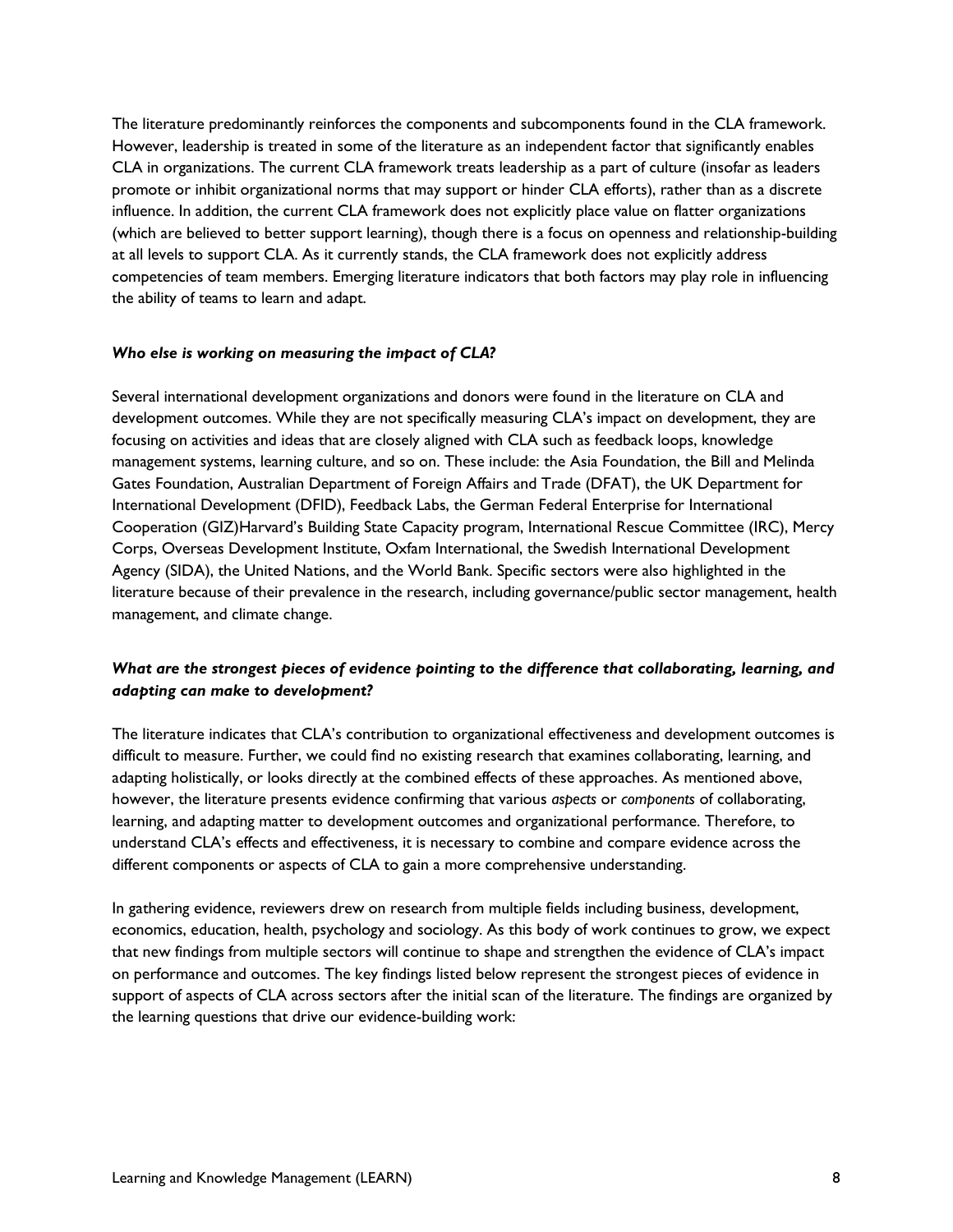### *Does a systematic, intentional, and resourced approach to CLA contribute to organizational effectiveness?*

1. Strategic collaboration improves performance.

*Zwarenstein, Goldman, & Reeves, 2009; Romer, 1990; Kelly & Schaefer, 2014; Phelps, Heidl, & Wadhwa, 2012; De Meuse, Tang, & Dai, 2009; Hackman, 2002; Katzenbach & Smith, 1993; Rubin, Plovnick, & Fry, 1997; Austin, 2003; Lewis, 2004; Kanawattanachai & Yoo, 2007; Zhang, Hempel, & Tjosvold, 2007; Weick, 1995; Dewar, Keller, Lavoie, & Weiss, 2009; Roghe, Toma, Kilmann, Dicke & Strack, 2012; Ronfeldt, Farmer, McQueen, & Grissom, 2015; Nelson, 2012; Barber, Chijoke, & Mourshed, 2010; Faustino & Booth, 2014; Booth, 2016; Booth, 2015; Drew, 2002; Barnard, 2003; Cassiman, Bruno, & Veugelers, 2002; Morgan & Berthon, 2008.* 

- 2. Taking time to pause and reflect on our work is critical to learning and improved performance. *Hildren & Tikkamaki, 2013; Andrews, 2012; Di Stefano, 2015; Jakimov, 2008; Raelin, 2001; Kahneman, 2011.*
- 3. Continuous learning is linked with job satisfaction, empowerment, employee engagement and ultimately, improved performance and outcomes.

*GAO, 2015; OPM, 2016; Fernandez & Moldogaziev, 2013; Dizgah, et. al, 2011; Ugboro & Obeng, 2002; Kirkman & Rosen, 1999; Deloitte University Press, 2016; Egan, Yang & Bartlett, 2004; Islam, Kahan, & Bukhari, 2016; Towers, 2012; Galletta, Portoghese, & Battistelli, 2011; Spector, 1986; Honig, 2015; Denizer, Kaufmann, & Kraay, 2013.* 

4. Quality knowledge management (KM) systems have a significant and positive impact on project performance.

*Bubwolder & Basse, 2016.*

### *Does a systematic, intentional, and resourced approach to CLA contribute to development outcomes?*

- 1. Monitoring and evaluation (M&E) are positively and significantly associated with achieving development outcomes when incorporated into program management and designed to support learning and decision-making. *Raimondo, 2016.*
- 2. Adaptive management contributes to sustainable development particularly when it has leadership support, public support, and an adequate investment of time. *Akhtar, Tse, Khan, & Nicholson, 2016.*
- 3. Locally led development is most effective. *Booth & Unsworth, 2014; Faustino & Booth, 2014; Booth, 2016; Booth, 2015; Drew, 2002; Barnard, 2003.*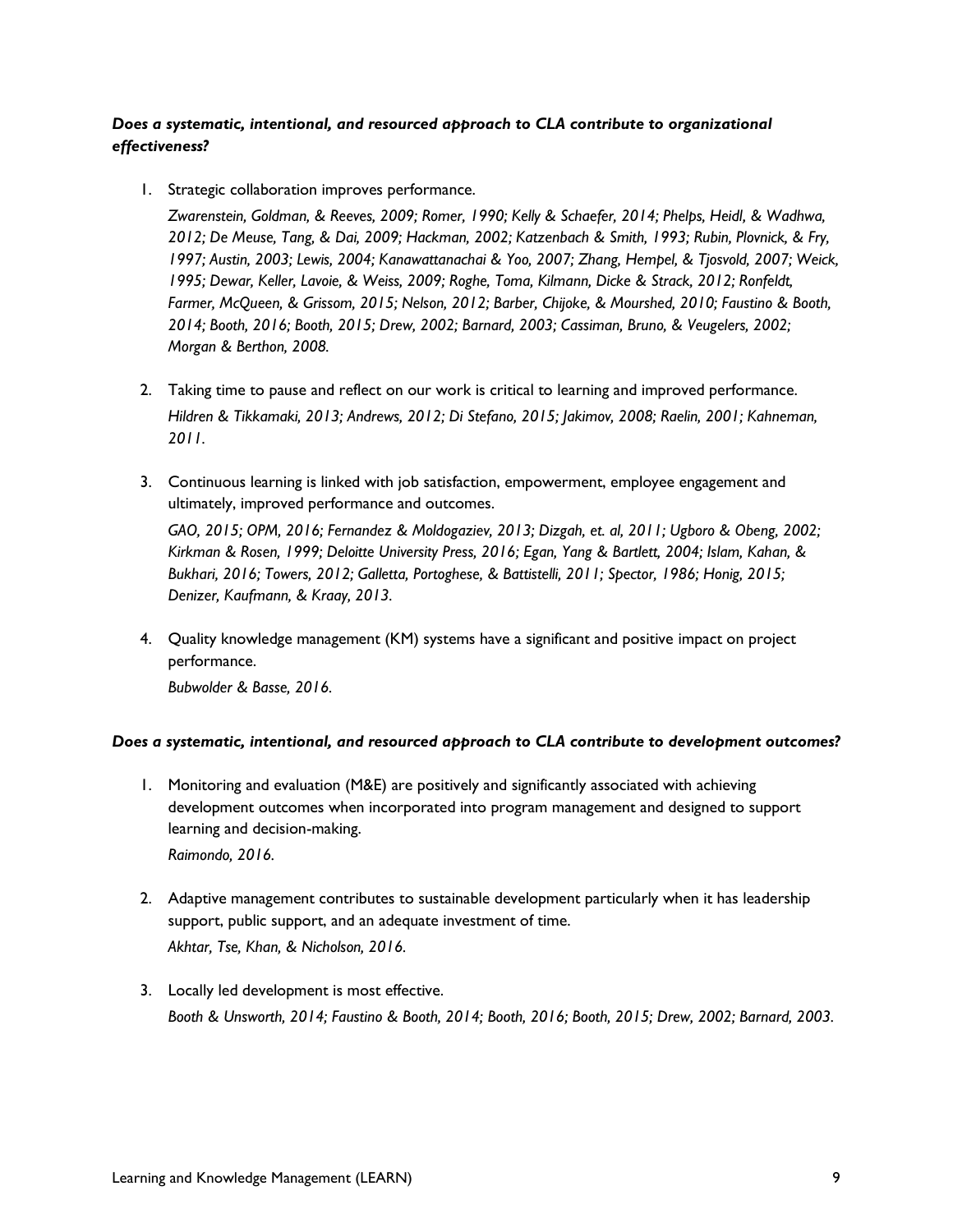### *If yes, under what conditions?*

1. Managing adaptively is more likely to improve outcomes when decision-making autonomy is placed as close to frontline staff and local partners as possible.

*Islam, Kahan, & Bukhari, 2016; Galletta, Portoghese, & Battistelli, 2011; Spector, 1986; Honig, 2015; Denizer, Kaufmann, & Kraay, 2013; Honig & Gulrajani, 2017; "Adapting Aid," 2016; Butel & Watkins, 2000; Rasual & Rogger, 2016; Moynihan & Pandey, 2005; Bernstein, 2012; Hurley & Hult, 1998; Nonaka & Lewin, 2010; Iyer et al., 2004.* 

2. Evidence-informed decision-making is more likely to occur when decision-makers themselves demand, define, and interpret evidence.

*Bradt, 2009; Breckon and Dodson, 2016; Court, Hovland and Young, 2005; Crewe and Young, 2002; Davies, 2015; Jones and Walsh, 2008; Loes, 2013; Parkhurst, 2017; Segone (ed.), 2005; Young and Mendizabal, 2009.*

- 3. Leaders are essential to creating a learning culture, the foundation of learning organizations. *Schein, 1992; de Wet & Schoots, 2016; Faustino & Booth, 2014; Hailey & James, 2002; Su-Chao & Ming-Shing, 2007; LaFasto & Larson, 2001; Lencioni, 2002; Dewar, et. al., 2009; Blanchard & Waghorn, 2009; Byrne, Sparkman, & Fowler, 2016; Hailey & James, 2002; Hovland, 2003.*
- 4. Teams that have high levels of trust and "psychological safety" tend to be better at learning and adapting.

*Edmondson, 1999; Bouckaet, 2012; Gulrajani & Honig, 2016; Byrne, et al., 2016; Dughigg, 2016; Hakanen & Soundunsaari, 2012; Costa, 2003; Erdem, Ozen, & Atsan, 2003; Zak, 2017; O'Toole & Meier, 2003; Laschinger and Finegan, 2005; Cho and Poister, 2012; Seal and Vincent-Jones, 1997; De Meuse, Tang, & Dai, 2009; Hackman, 2002; Katzenbach, 1993; Rubin, 1997; LaFasto & Larson, 2001; Lencioni, 2002.* 

- 5. Individuals who are curious, have "growth mindsets," and are able to empathize with their colleagues are generally better able to adapt to changing circumstances. *Bain, Booth, & Wild, 2016; Dweck, Walton, & Cohen, 2014; "Adapting Aid," 2016; Derbyshire & Donovan, 2016; Honig & Gulrajani, 2017.*
- 6. Institutional memory can be utilized within organizations to improve decision-making and maintain organizational culture. *Anand, V., Manz, C. C., & Glick, W. H, 1998; Ashkenas, R., 2013; Corbett, J., Grube, D. C., Lovell, H., & Scott, R., 2018; Hardt, H. 2017;Hardt, H. 2018; Heideman, L. J. 2016; Lange, M., & Quinn, M. 2003; Morrison, J. 1997; Olick, J. K. 2009; Pollitt, C. 2000; Rusaw, A. C. 2004; Stark, A. 2019.*

### *What are the implications of literature review findings on USAID's and LEARN's efforts to promote CLA?*

Based on the findings below, USAID/PPL and LEARN have identified the following key implications for how we can promote greater CLA integration within USAID and among implementing partners, as follows: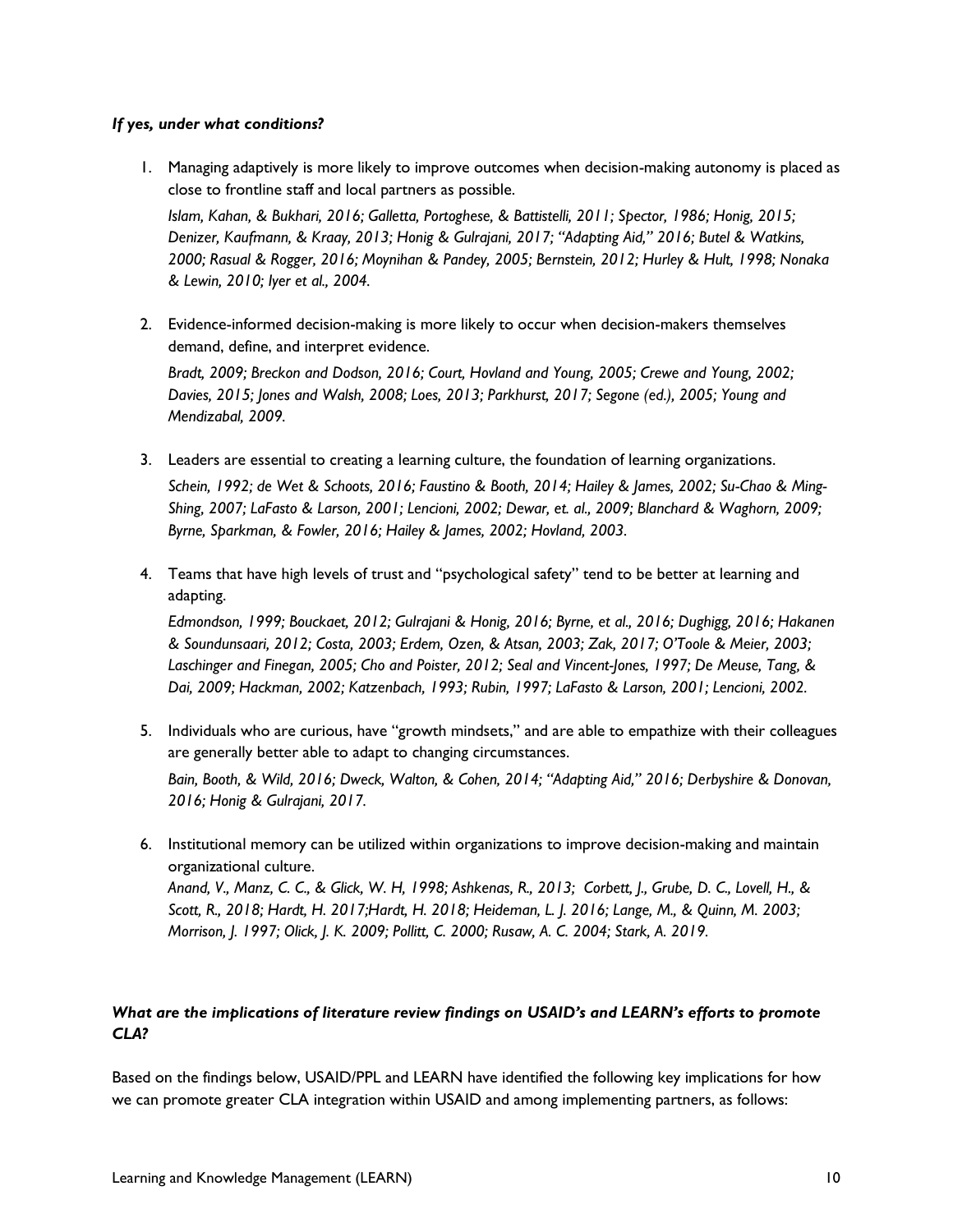*Address/consider major institutional barriers to further integrating CLA:* The literature highlights certain attributes of learning organizations, such as flexibility in resources (including time), risk-taking culture, and flat (rather than hierarchical) organizational structures that may be at odds with USAID's existing culture for a variety of reasons. How can these institutional barriers be addressed or at least considered in planning? In addition, leadership and organizational culture are heavily emphasized in the literature. It is important to develop a clear strategy to address these aspects of the USAID system.

*Invest in collaborating, learning, and adapting practices:* The literature indicates that an intentional, systematic, and resourced approach to collaborating, learning, and adapting positively impacts organizational and development outcomes. Given these findings, USAID staff and implementing partners may consider their current investment in CLA practices and identify where additional investments may lead to greater value. These investments could be relatively minimal—using existing staff expertise and refocusing staff time to include opportunities for reflection and learning—or more substantial, including hiring learning advisors or instituting knowledge management platforms.

*Focus on learning among local partners and communities.* Thus far, KM and learning strategies in development have been based on private sector thinking that is organization centric. Development, however, should focus on learning across all development partners and the field in general. In other words, "knowledge pooling" or knowledge sharing between development partners is encouraged. In addition, the literature speaks to significant power dynamics between northern and southern organizations when it comes to learning and determining whose learning matters. As a result, USAID's CLA efforts should continue to encourage a move away from knowledge flowing only from north to south, and instead support USAID in working more closely with local partners and individuals and building local knowledge into programs and plans. As part of this process, jargon surrounding learning and KM needs to be reduced to be accessible to those both within and outside USAID, including local partners.

*Incentivize CLA among implementing partners:* The literature highlights the drawbacks of some current donor practices, particularly those for M&E, that focus on accountability rather than learning. This practice often leads to targeting static results that are not easily adjusted during implementation. As a result, implementing partners are not properly incentivized to learn and adapt, for fear of losing future funding. For CLA to advance at the activity level under USAID funding, implementing partners will need appropriate incentives and encouragement from USAID counterparts.

*Consider implications of differences in staff capacities:* Ultimately, it is individuals who take on the CLA work within organizations and across partner organizations. However, individual personality traits, habits, and competencies can affect who are more likely to take on these behaviors; these habits and competencies need to be considered and intentionally nurtured through coaching and training to incentivize behavior change. As with any change effort, generating trust and buy-in from stakeholders will be critical for CLA. USAID/PPL and LEARN can look to change management champions' literature to more fully understand these implications.

*Combine knowledge management and learning with an explicit focus on Southern knowledge* 

*realities:* In order to avoid a situation where knowledge management primarily works to the benefit of Northern agencies over Southern agencies, Northern agencies could combine knowledge management and learning with an explicit focus on Southern knowledge needs and challenges.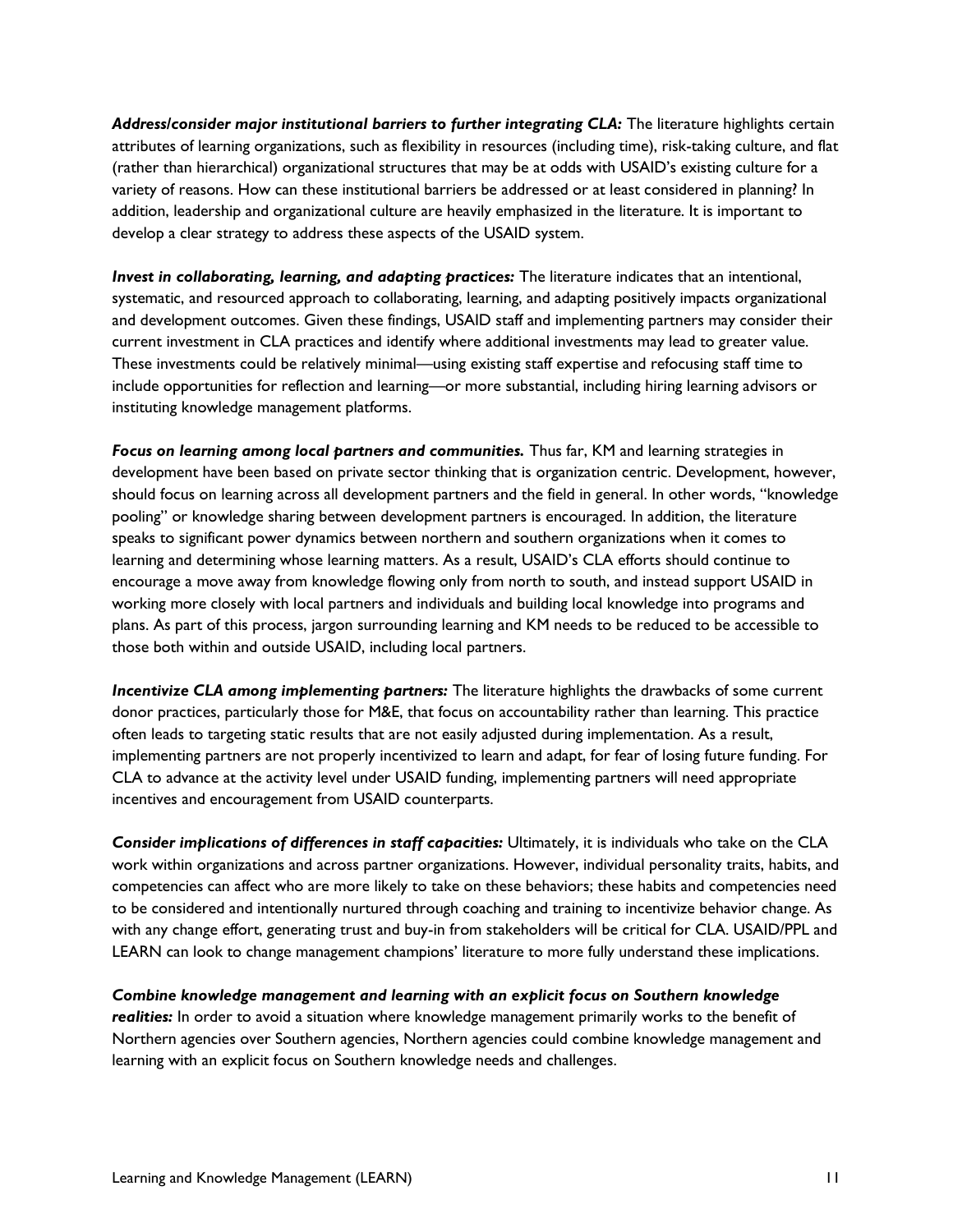*Further invest in building the evidence base for CLA:* The literature identified the need to deepen the evidence base about the contribution of organizational learning and adaptive management to performance and, within development literature, better results.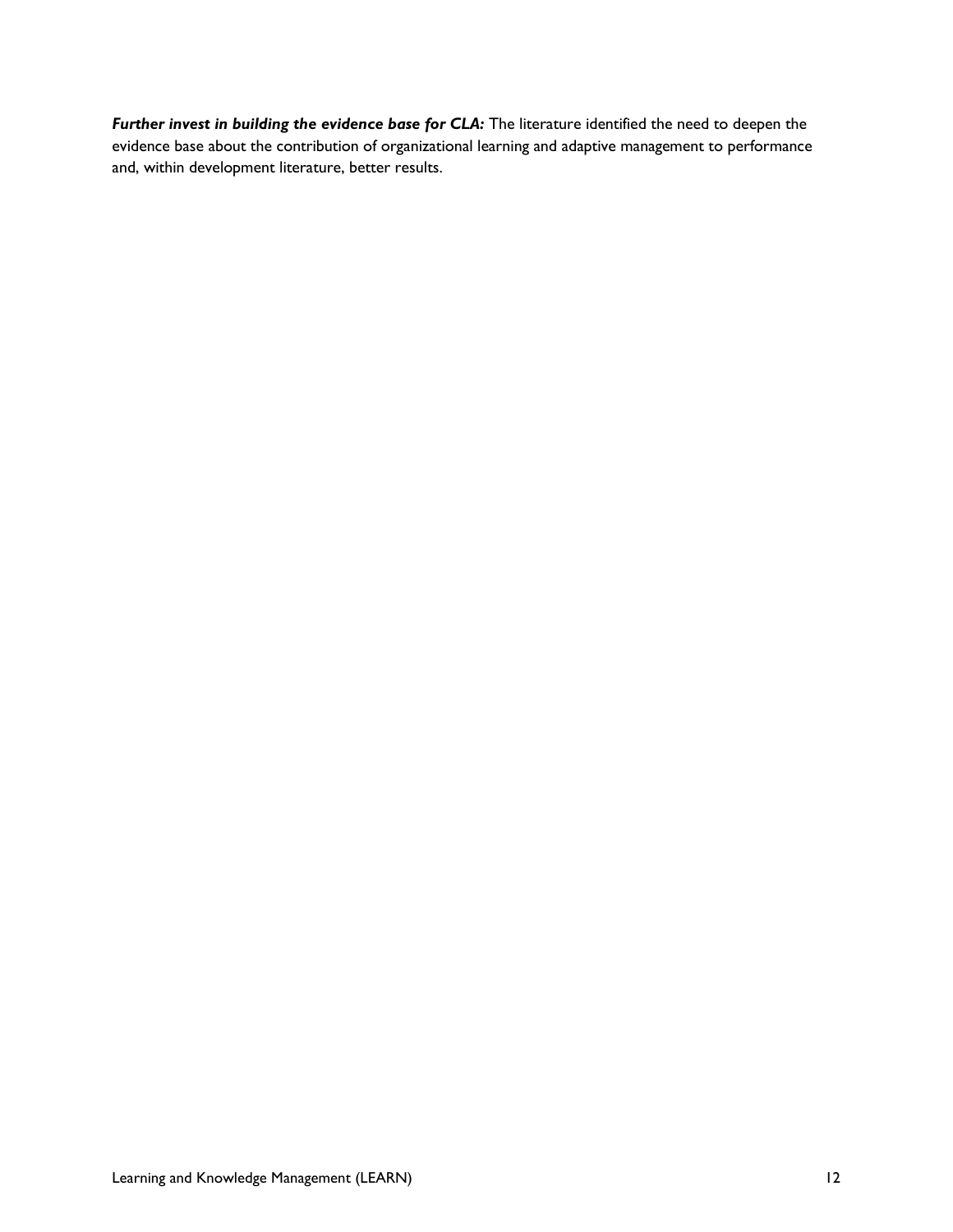Current gaps in the literature on CLA include:

- studies that analyze collaborating, learning and adapting as a holistic concept rather than as discrete pieces
- quantitative studies on the impact of CLA on development project outcomes
- comparative case studies that include counterfactuals
- action research
- syntheses that draw on the collective wisdom and learning from communities of practice who are utilizing CLA approaches in their work.

This literature review serves as a basis for the focus of USAID/PPL and LEARN's evidence-building efforts. As LEARN is uniquely positioned to understand CLA at USAID, we will primarily focus our efforts on building the evidence base for CLA in the context of USAID.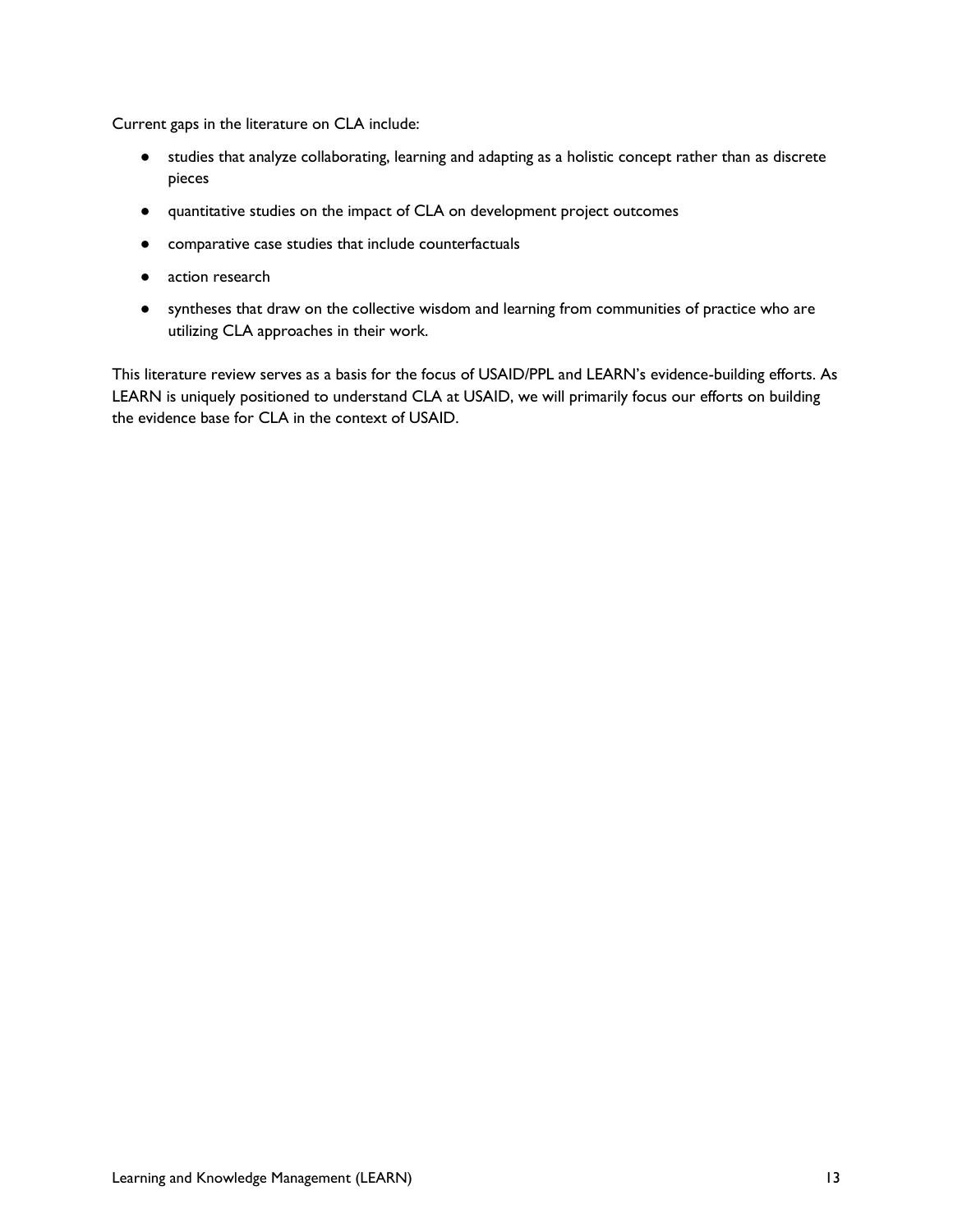## **SASE COLLABORATING**



According to the literature, collaboration …

- has **benefits** within and between organizations, such as increasing efficiency, knowledge pooling, and building trust
- is linked with an organization's ability to **share knowledge and learn**
- encourages **innovation and boosts employees' overall performance and loyalty**
- improves **team performance** through a process of building collective capacity and social capital
- **delivers best results** when carried out strategically.

### *Where is there evidence that collaborating, learning, and/or adapting make a difference?<sup>2</sup>*

The literature reviewed provides evidence of the benefits of collaborating within and between organizations. Much of the reviewed literature focuses on the relationship between the production and transmission of knowledge—both explicit and tacit—through collaboration.<sup>3</sup> The benefits of knowledge transmission through collaboration include supporting creativity and innovation, which afford opportunities to adapt and facilitate the capacity to absorb this knowledge. These benefits are linked to improvements in the ability of individuals, teams, and organizations to perform their tasks. Often an additional link, both implicitly and explicitly made, is that collaboration is also linked with improved organizational outcomes (Zwarenstein, Goldman, & Reeves, 2009; Romer, 1990).

 $2$  These takeaways synthesize lessons from numerous articles reviewed for the literature review. While in-text citations identify the most pertinent articles that contributed to each takeaway, they are not an exhaustive list of articles found in the literature review.

<sup>3</sup> For an original definition of this distinction see M. Polanyi, 1966, *The Tacit Dimension*, University of Chicago Press: Chicago.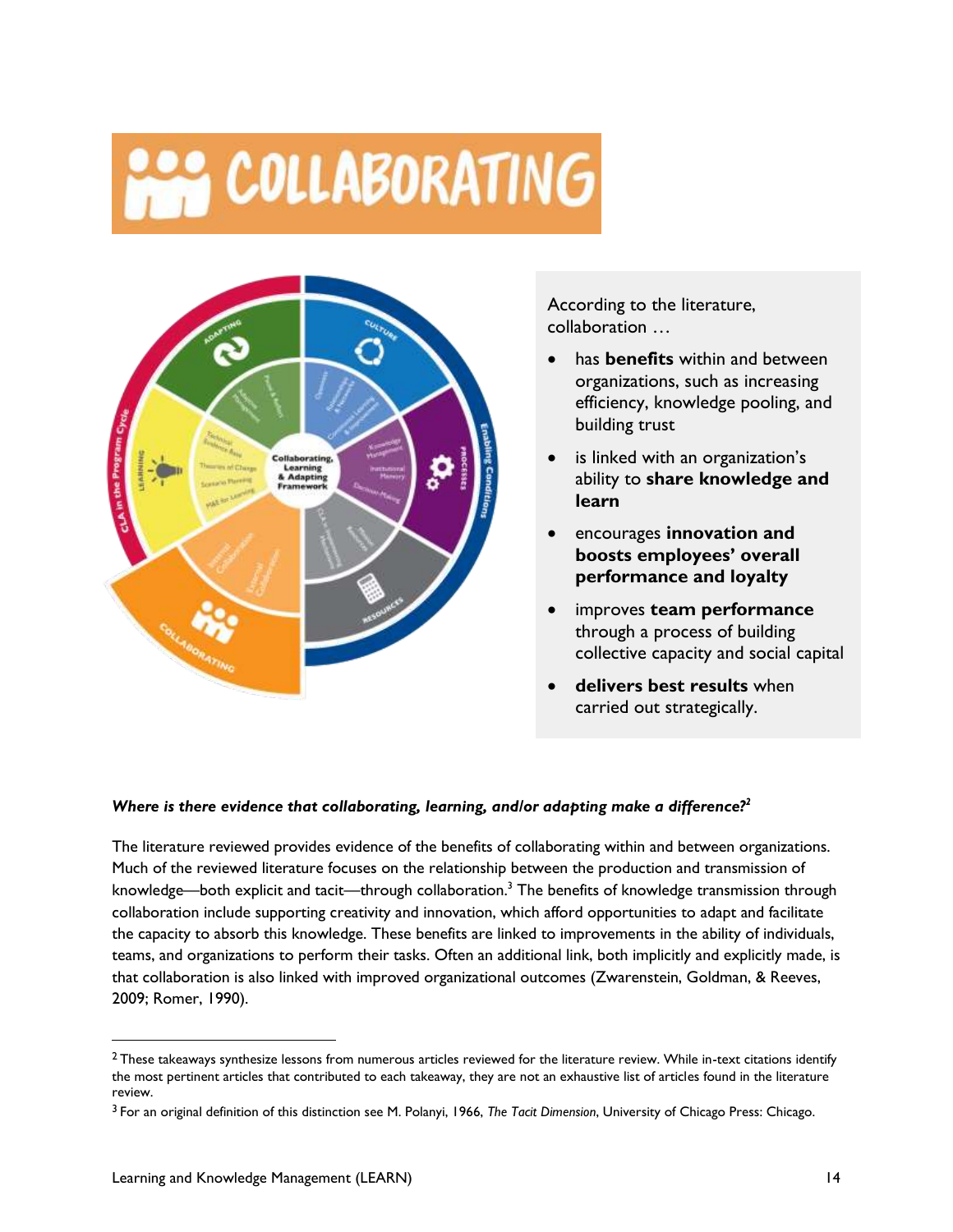Three additional themes also emerge from the reviewed literature on collaboration, as follows:

- First, scholars have noted the challenge of developing an evidence base on collaboration due to its multifactorial nature. Although there are attempts at measurement, it remains an area for further development (Mitchell, Shakleman, & Warner, 2001; Ansari, Hammick, & Phillips, 2001).
- Second, while the literature discusses the myriad benefits of collaboration, scholars have also noted the inherent challenges in ensuring the right balance of collaboration relative to organizational needs, goals, and incentives (Cross, Rbele, & Grant, 2003; Andersson, 2003).
- Third, collaboration's importance is closely linked to the ability of organizations to collectively learn from each other, a concept noted in the literature on learning organizations (Senge, 1990; Garvin, 1993).



The literature reviewed provides evidence for the role of **internal collaboration** among individuals and groups for innovation, knowledge production, and diffusion. Much of the literature tends to focus on the benefits of staff interacting with one another and

transmitting knowledge (Kelly & Schaefer, 2014; Phelps, Heidl, & Wadhwa, 2012; De Meuse, Tang, & Dai, 2009; Hackman, 2002; Katzenbach & Smith, 1993; Rubin, Plovnick, & Fry, 1997). The processes that facilitate collaboration are rooted in psychological and sociological literature that discuss the role of memory, perception, and cognition when processing information with others. One example of this is the ability of staff to develop "transactive (or shared) memory systems," which facilitate group goal performance, or the ability of groups to "sense-make" within an organization (Austin, 2003; Lewis, 2004; Kanawattanachai & Yoo, 2007; Zhang, Hempel, & Tjosvold, 2007; Weick, 1995).

In the **development sector**, documented evidence in support of internal collaboration remains relatively underdeveloped. However, qualitative case studies are beginning to illustrate the indirect benefits of collaboration in facilitating relationship building that, in turn, can spur innovation. For example, in the 2015 ADAPT (Analysis Driven Agile Programming Techniques) program—launched by the IRC and Mercy Corps to research and field test adaptive management techniques in the sector—found that, "relationships and common identity built across the team, including outside work hours, can facilitate collaboration. Quarterly reviews, weekly staff meetings, and even daily briefings provide further opportunities to

*Much of the literature on collaboration focuses on the benefits of staff interacting with and transmitting knowledge among themselves.*

reinforce this culture" ("Adapting Aid," 2016, p. 6). In one case study that the report analyzed, for example, collaboration across three different teams helped the RAIN program in Uganda develop new loan products.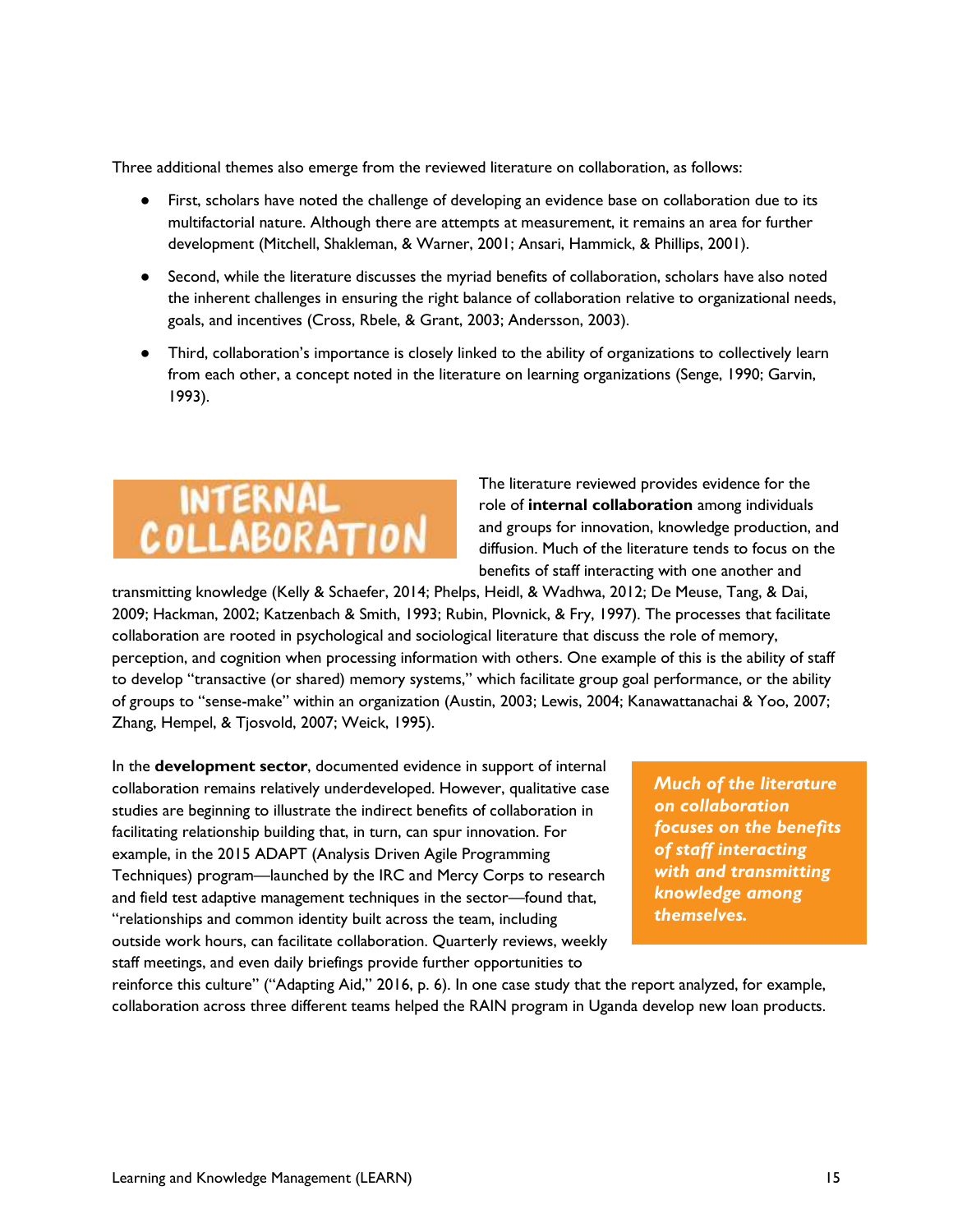In the **business sector**, in contrast, there is substantial documented evidence that companies with better collaborative management capabilities achieve superior financial and economic performance. Collaboration encourages innovation and boosts employees' overall performance and loyalty (Dewar, Keller, Lavoie, & Weiss, 2009; Roghe, Toma, Kilmann, Dicke & Strack, 2012).

In the **healthcare sector**, however, research has also found that interprofessional rounds, interprofessional meetings, and externally facilitated, interprofessional audits can lead to improvements in patient care, such as reductions in drug use, length of hospital stay, and total hospital charges. The literature indicates the need for additional research in this area to validate this finding (Zwarenstein, et. al, 2009).

*The evidence in support of collaboration spans sectors and settings as diverse as schools, hospitals, factories, offices, and battlefields, given the increased ability of groups to sense-make.*

And in the **education sector**, working collaboratively has consistently been linked to professional and student achievement. This change has often been attributed in part to the collective capacity or social capital that is built as a part of collaboration (Ronfeldt, Farmer, McQueen, & Grissom, 2015; Nelson, 2012). A 2010 McKinsey report that analyzed 20 school systems around the world noted that one trait that all the systems studied had was that teachers share and seek to improve their skills together: "School-level flexibility and teacher collaboration become the drivers of improvement because they lead to innovations in teaching and learning" (Barber, Chijoke, & Mourshed, 2010, p. 44).



The literature reviewed also provides evidence for the benefits of collaboration outside an organization, either within the same sector or across sectors (Faustino & Booth, 2014; Booth, 2016; Booth, 2015; Drew, 2002). The mechanisms cited by the literature

are often clearly linked to information sharing, "knowledge pooling," and skill transmission between organizations (Barnard, 2003).

In the **development sector**, however, emerging research emphasizes the need for approaches that are embedded in local context, and negotiated and delivered by local stakeholders. This type of development emphasizes learning partnerships between donors and local actors that are based on trust and transparency and where differences in power between actors are acknowledged and addressed. The literature emphasizes "thinking politically," "politically smart," and "locally driven development." Iterative, flexible, and politically informed programming should be pursued. An analysis of case studies of development initiatives conducted by the Overseas Development Institute (ODI) found that iterative problem-solving, stepwise learning, brokering relationships, and discovering common interests were key to success, allowing actors to understand the complex development challenges they face, identify and negotiate ways forward, and find solutions that were both technically sound and politically feasible (Booth & Unsworth, 2014). None of the cases started with a blueprint, applying a known solution mapped out in advance. Rather, management involved a process of "muddling through" with definite goals in mind. The successful cases involved strategic and informed experimentation with decision-making power in the hands of frontline staff. The study also found that flexible, strategic funding was a key condition that allowed local program leaders to work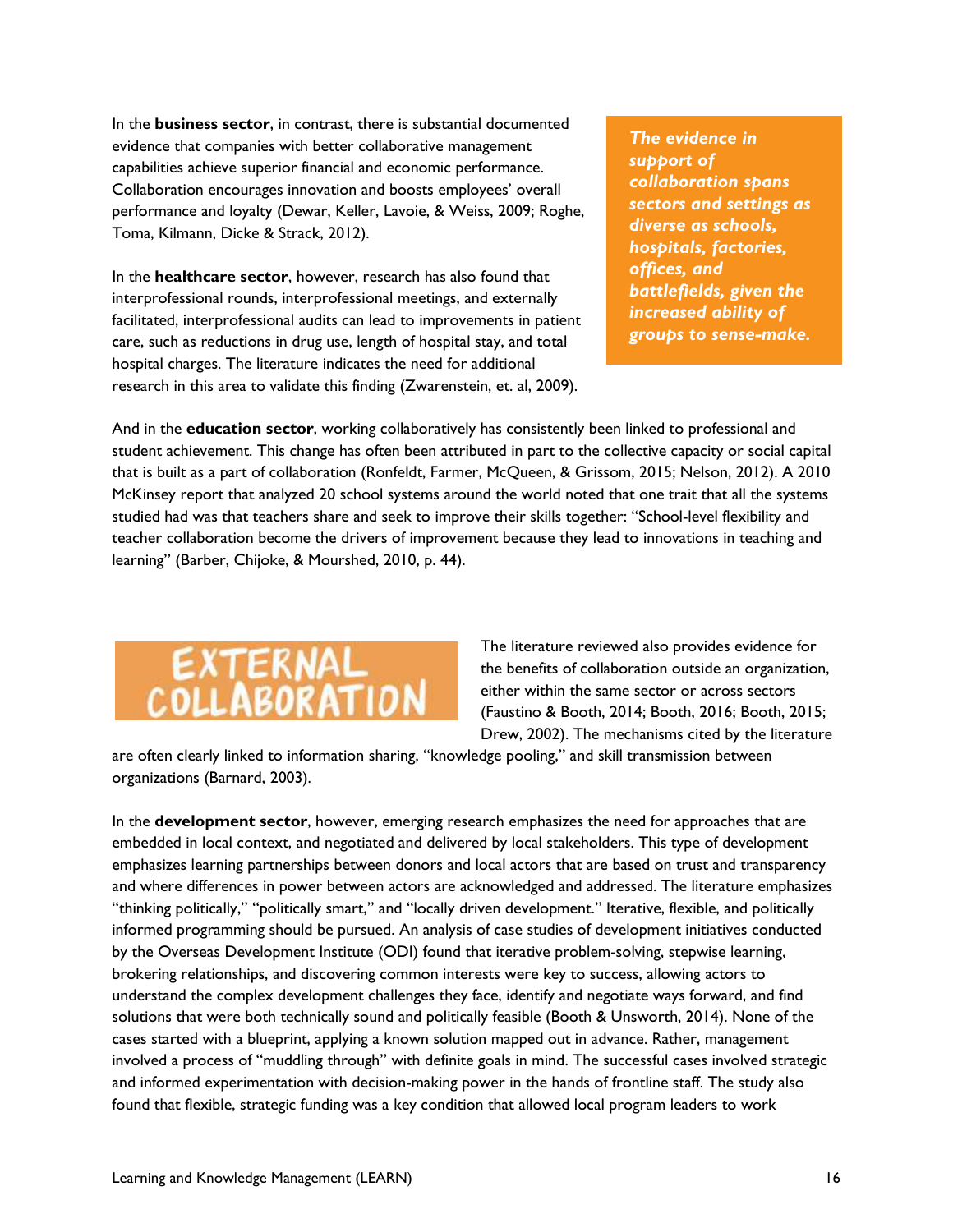opportunistically and adaptively. In all seven cases, there was also a long-term commitment by the funder, with continuity of staffing for the projects. Overall, the study found that features of the donor agency environment, such as flexibility and transparency, were significant in facilitating success of politically smart, locally-led development initiatives (Booth & Unsworth, 2014). The literature finds that that using a facilitative approach—one that focuses on indirect interventions at strategic points within a system to strengthen the system and align the interests of system actors—can lead to more effective and sustainable development results.

In the **business sector**, however, external collaboration is associated with obtaining information from outside the organization to improve performance and promote innovation. This information is often linked to benefits such as higher returns on research and development investments and the discovery of new, innovative approaches (Cassiman, Bruno, & Veugelers, 2002; Morgan & Berthon, 2008). The literature indicates that often the types of knowledge that are exchanged vary from the transfer of skills to tacit knowledge. Similar to internal collaboration, the literature notes the difficulties in benefiting from knowledge outside of an organization (Escribano, Fosfuri, & Tribó, 2009; Cassiman, et. al, 2002).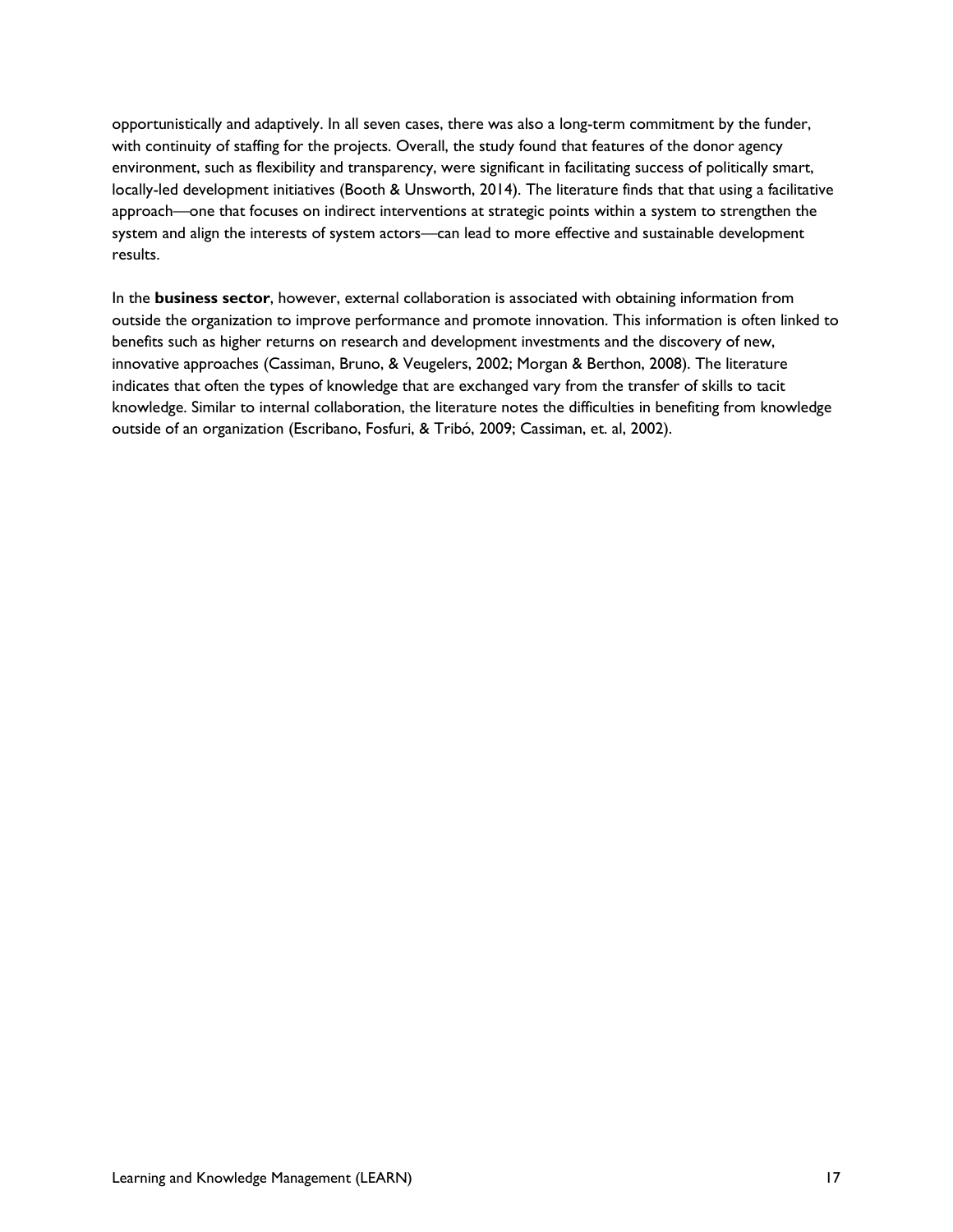# **ELEARNING**



According to the literature, learning …

- from **good quality M&E** is positively and significantly associated with project outcomes.
- that **focuses on underlying causes, assumptions, and systems** is often linked to the ability of individuals, teams, and organizations to adapt programming in the most effective and sustainable way.
- through the use of **organizational assessments, evaluations, and reviews** can lead to improved understanding and adaptation.
- is considerably constrained when tools such as a **theory of change are viewed as accountability mechanisms** rather than learning processes.
- occurs through **communities of practice that form organically** and to reflect and learn as a group.
- is more likely to **take place in flatter, non-hierarchical** organizations.

The reviewed literature provides evidence of the role of learning under four areas of the CLA maturity tool: M&E for learning; scenario planning; theories of change; and technical evidence base. Beyond this literature, it is important to note that evidence suggests that there are myriad benefits to organizational learning in general, including adapting to changing conditions and improving organizational performance, which often begins with the individual and team benefits of providing purpose and mastery through learning (Schon, 1973; Senge, 1990).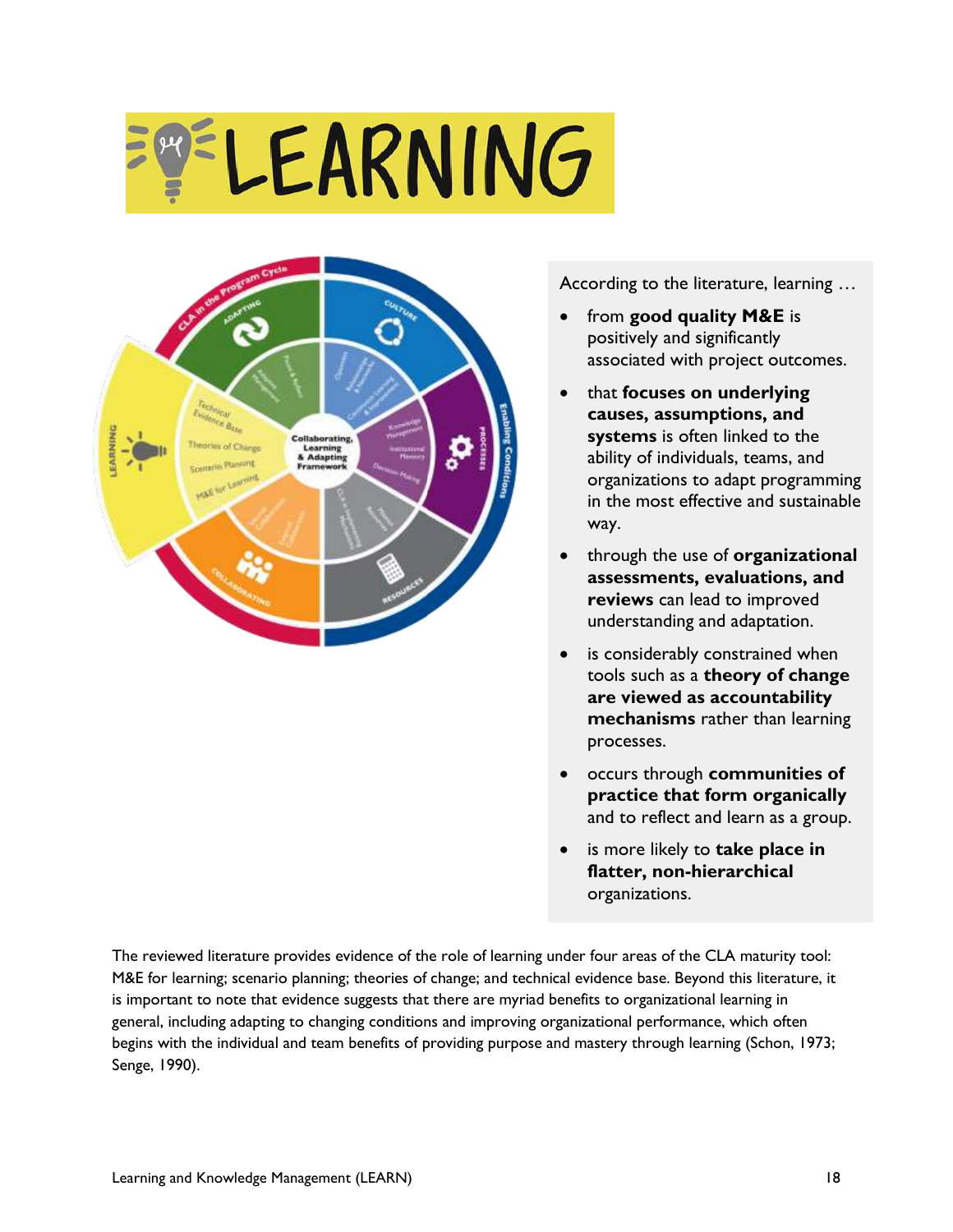## ME FOR<br>LEARNING

The modern M&E movement has its roots in the educational and social sectors as a means to track and understand the impact of programs (Hogan, 2007; Stufflebeam, Daniel, Madaus, & Kellaghan, 2000). Almost all organizations that work with international

development donor funding are required to carry out M&E in conjunction with their implementation. The literature reviewed identifies the various potential uses of M&E data to improve team and organizational performance (Pritchett, et. al., 2013; Solomon & Chowdhury, 2002; Willemijn, 2010; Wallace & Chapman, 2003; Savedoff, Levine, & Birdsall, 2006). However, despite M&E producing a variety of data and information, it often does not provide opportunities for learning and adaptation. Putting learning at the center of program design and performance management is consistent with a well-established field of rapid-cycle evaluation, sometimes referred to as developmental evaluation (Patton, 2011). However, this approach is fundamentally different from the results-driven agenda that has dominated many donor agencies over the last decade or so.

In the **development sector**, for example, M&E processes often encourage what is known as "single-loop" learning, addressing specific problems and symptoms rather than trying to understand why the problems came up in the first place, a practice known as "double-loop" learning. Double-loop learning focuses on underlying causes, questions assumptions, and seeks to understand systems. Double-loop learning is often linked to the ability of individuals, teams, and organizations to adapt programming in the most effective and sustainable way (Agric & Schön, 1978).

*Factors that contribute to good quality M&E are: integrating M&E into programming; using M&E to inform decision makinag; and using an M&E design that is relatively simple and straightforward.* 

The literature identifies organizational assessments,

evaluations, and reviews, especially by external organizations, as pivotal tools for learning. For example, a devastating external review of ActionAid led to the development and launch of their successful Accountability, Learning, and Planning System in 2000 (Scott-Villiers, 2002). A June 2016 World Bank study quantitatively analyzed the correlation between the quality of M&E and project outcomes (Raimondo, 2016). It found that good quality M&E is positively and significantly associated with project outcomes. The World Bank report identified a set of simple factors that can improve M&E quality including ensuring that M&E is incorporated into project management

and not viewed as a separate activity. Those factors are: M&E is used for learning that informs decisions and enables adapting when necessary; M&E design is not overly complex and is aligned with existing management information systems; data collected are controlled for quality to ensure credibility and ultimately its usability for performance management; and M&E is not an operational afterthought but is supported by a clear division of labor between the World Bank team, clients, and implementing teams.

In the **business sector**, however, the closest corollary to M&E in the reviewed literature would be the philosophies and methodologies of Total Quality Management or Continuous Quality Improvement, Lean, Agile and Six Sigma, the main commonality being the intentional collection of data and information related to processes and outcomes to inform decision-making related to processes, including manufacturing, software

*When placed at the center of program design and performance management, learning has a significant impact on individual, team, and organizational outcomes.*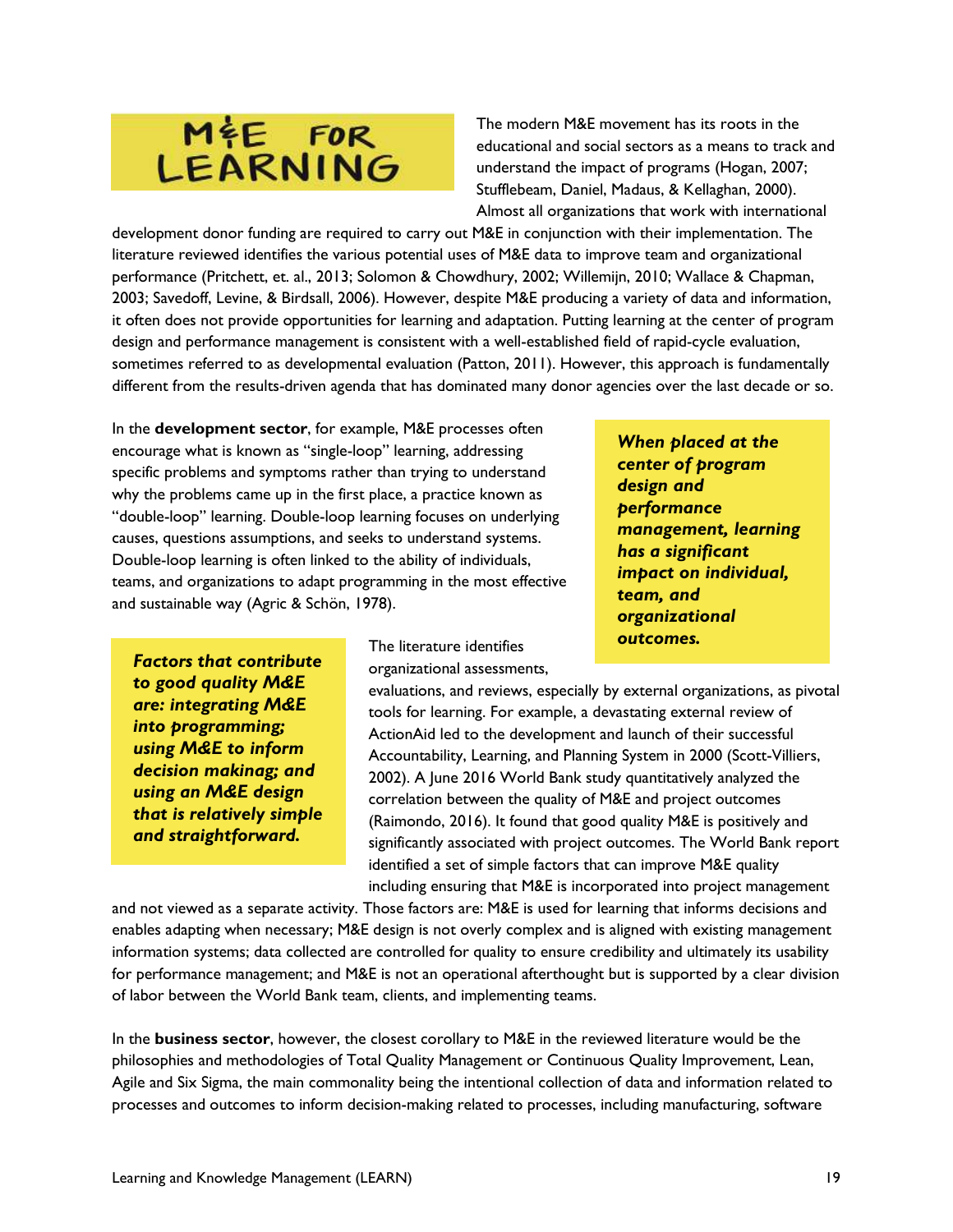development, and customer-centered industries including health and management consulting. Evidence exists in a variety of places that demonstrates the organizational performance benefits of this approach including improved financial, project management, and health-related outcomes (Fullerton & Wempe, 2008; Dyboa & Dingsoyr, 2008; Vest & Gamm, 2009). As GE's 1997 annual report states, "Six Sigma, even at this relatively early stage, delivered more than \$300 million to our 1997 operating income. In 1998, returns will more than double this operating profit impact" ("GE Annual Report," 1997, p. 5).



Scenario planning, originating in the development of military technologies, was introduced as an organizational strategy tool in the 1960s. The use of scenario planning is most often associated with Royal Dutch/Shell during the early 1970s (Wack, 1985;

Wilkinson & Kupers, 2014). It has evolved into a process employed by the private sector, and nongovernmental and community organizations.

In the **business sector**, for instance, the literature is conflicted on the value of scenario planning; however, recent evidence indicates that scenario planning can improve financial performance while others note that the value of scenario planning does not lie so much in the creation of scenarios, but in the discussion of consequences (Phelps, Chan, & Kapsalis, 2001; Miller & Cardinal, 1994).

*The value of scenario planning does not lie so much in the creation of scenarios, but in the discussion of consequences.* 

## THEORIES OF CHANGE

Based on an initial review of the literature, the practice of using TOCs emanates from an evolution of concepts drawn from the practices of evaluation and informed social action. Some have argued that the tendency to view a TOC as predominantly an upward accountability

mechanism considerably constrains attempts to learn from the process. Instead, it is suggested that TOCs be seen as a tool of communication and learning, rather than a method of securing funding. TOC rarely unfold as predicted; they must be adapted and reworked as new information emerges. Moving beyond single- to double-loop learning should be a key element of a TOC.

Double-loop learning will not take place if underlying assumptions and theories are not revisited regularly and critically. While one of the biggest benefits that TOC may bring is greater organizational learning, it requires commitment to a broader model of adaptive and reflective practice (Vogel, 2012; Valters, 2014; Valters, Cummings, & Nixon, 2016). As Craig Valters describes, "a TOC approach needs to focus on process rather than product, uncertainty rather than results, iterative

*Viewing a theory of change as predominantly an upward accountability mechanism considerably constrains attempts to learn from the process.*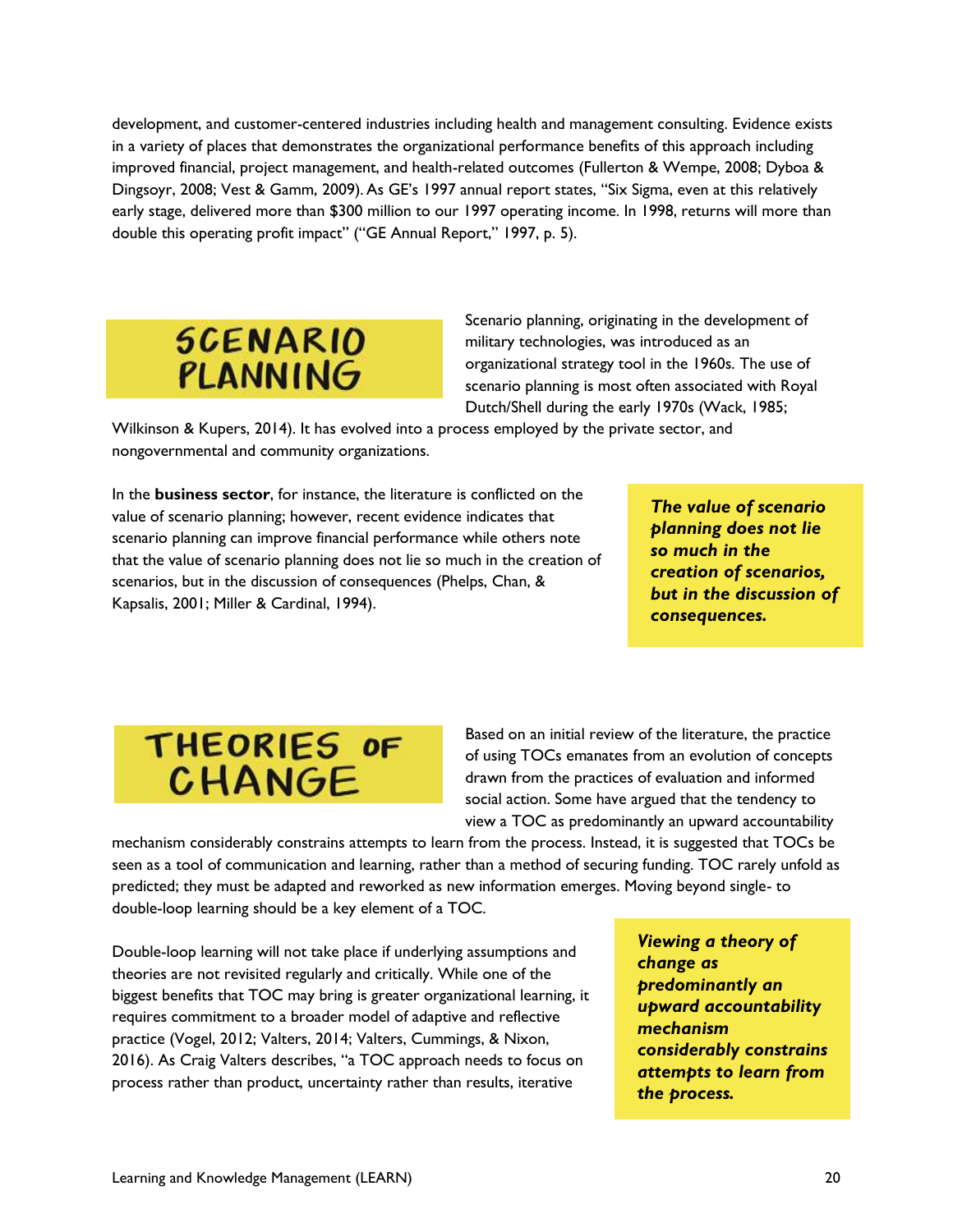development of hypotheses rather than static theories, and learning rather than accountability" (Valters, 2014, p. 19).

According to the literature on sensemaking within organizations, "team mind" or "collective mindfulness" is necessary for observing, interpreting, and adapting according to information as group. When fewer cognitive processes are activated less often, the resulting state is one of mindlessness characterized by reliance on past categories, acting on "automatic pilot," and fixation on a single perspective without awareness that things could be otherwise (Weick, 1995). In order to have collective mindfulness on a team, there needs to be a preoccupation with failure rather than success, reluctance to simplify interpretations, understanding of how one area of the organization's operations affect another, commitment to resilience, and deference to expertise (Weick, 1995; Weick, 2007). Deference to expertise includes downward to lower ranking members of the organization.

It is also important to note that much of the literature in favor of the TOC approach tends to focus on the perceived benefits for the creator and users of TOC. This situation often relates to the fact that the term "TOC" has often had varied meanings. Stein and Valters note that TOC can serve multiple purposes for the creator and user including strategic planning, M&E, description of the change process, and as a learning tool (Stein & Valters, 2012).



The cultivation of a technical evidence base stems from the recognition in the **health sector** of the need to make healthcare decisions based on evidence; this term has since spread to other areas of social fields.<sup>4</sup> Based on an initial review of the literature,

there appears to be a tension between cognitive learning, which is unobservable, and behavioral learning, which is observable, or between knowledge as an object that can be passed from person-to-person versus knowledge as something that is created in the interaction between people. Essentially, there is a tendency to reduce learning down to observable behaviors precipitated by new systems and requirements, but less focus appears to be made in the literature on knowledge being created (Huber, 1991; Chen & Edgington, 2005; King & McGrath, 2003). Limiting learning to downward flows of knowledge does not seem to be effective.

*Communities of practice are most effective as a tool for reflection and learning when they form organically.*

One attempt noted in the literature at bridging this divide is the formation of groups of experts or practitioners known as Communities of Practice (CoPs). CoPs are collaborative, interactive networks of individuals within a generally defined topic of knowledge. CoPs arose as a tool to facilitate knowledge sharing in a learning environment. The literature found that CoPs are more effective as tools for reflection and learning when they form organically. However, the literature also notes that leaders need to facilitate these organically formed learning groups, bringing them out of silos,

supporting them, and disseminating their knowledge across the rest of their own and other organizations

<sup>4</sup> For one of the seminal inspirations, see A. Cochrane, 1972, ["Effectiveness and Efficiency: Random Reflections on Health](http://www.nuffieldtrust.org.uk/sites/files/nuffield/publication/Effectiveness_and_Efficiency.pdf)  [Services"](http://www.nuffieldtrust.org.uk/sites/files/nuffield/publication/Effectiveness_and_Efficiency.pdf) (PDF), the Nuffield Provincial Hospital Trust. Retrieved February 1, 2014.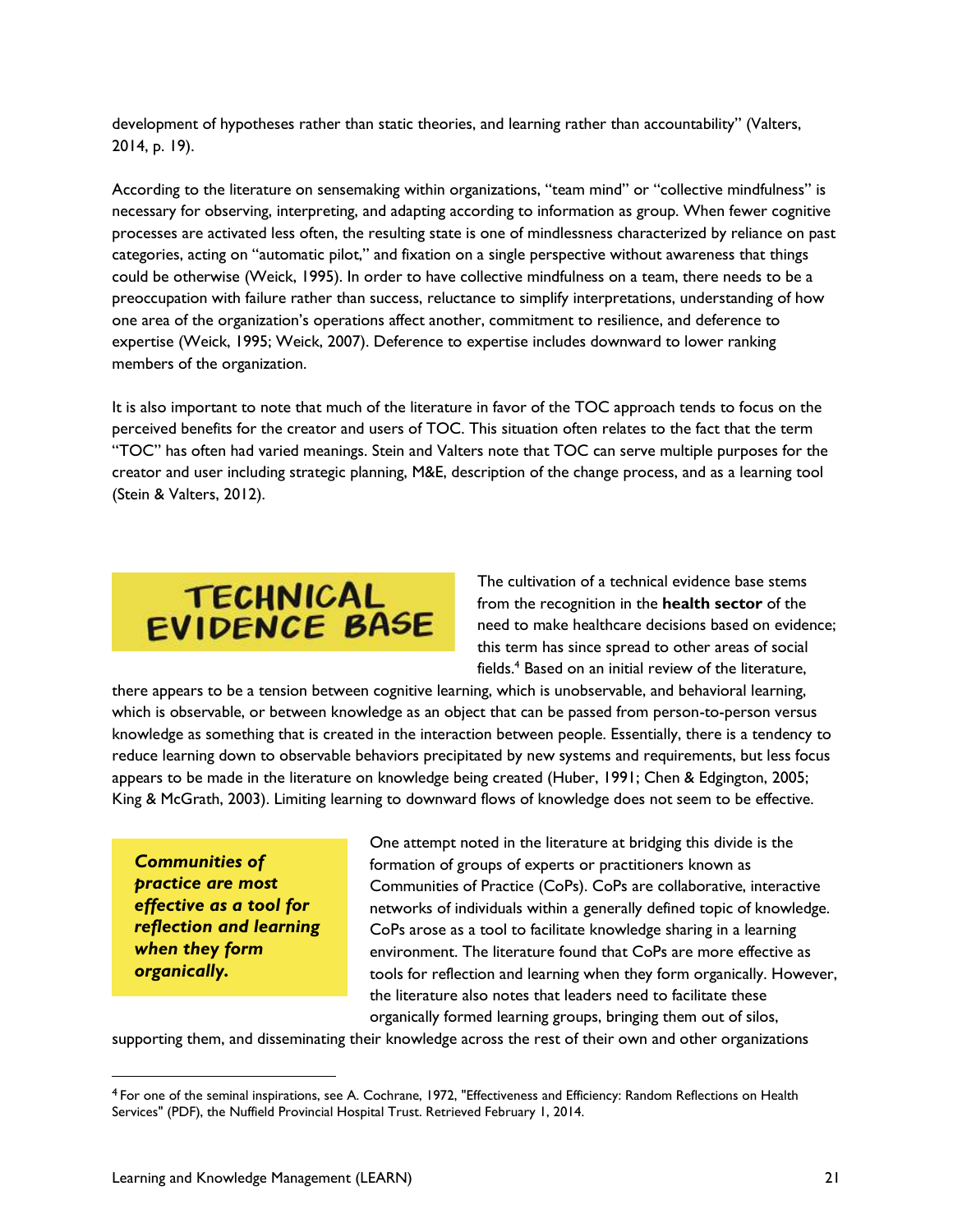(Wenger, 1998; "Project-based Learning," 2001; Moreno, 2001; "Doing the Knowledge," Wesley & Buysse, 2001). This support includes resources such as time and administrative support and recognition such as rewards. The literature recommends that for learning to take place, interactions should be emphasized and all individuals should learn from each other.

In the **development sector**, however, procedures set up in NGOs and development organizations to promote organizational learning often consider knowledge more as an object that can be transferred from one person to another rather than something that is created in interactions. The organizations have difficulty moving from cognitive information management to people-centered learning processes. A recent study of NGOs concludes that the "widespread and tangible outputs of knowledge and learning work tend, thus far, to be based on improved information systems, rather than improved processes or changed behaviors," and that, as a consequence, their learning structures are "more supply-led than demand-driven" (Ramalingam,

*To share and create knowledge, teams must intentionally set aside time to learn from one another, a procedure that may be integrated into existing meetings and processes.* 

2005, p. 14). A tendency was noted among these organizations to "point to information systems as the "'end product" rather than specific processes for knowledge and learning" (Ramalingam, 2005, p. 15). An example of a people-centered process is the Inter-American Development Bank (IDB) Bank Networks (CoPs) that emerged organically around different themes/sectors. These groups are self-organized, set their own objectives, and their membership is largely voluntary and self-selected. They offer a space for dialogue among those working on similar issues, and there is a general belief among network participants that fostering these communities will result in more rapid organizational learning, more effective decision-making use of lessons learned, and more rapid and effective problem solving (Moreno, 2001).

In the **business sector**, in contrast, some have noted the benefit of research and development in supporting organizational learning by increasing the company's "absorptive capacity," that is, its ability to assimilate knowledge from its environment (Cohen & Levinthal, 1990). As such, CoPs appear in the private sector with a variety of terms used to describe them. The often-cited example in the private sector of a CoP in action is a group of photocopier technicians within Xerox discussing problems with colleagues in the warehouse or over a coffee and receiving information for effective solutions (Seely Brown & Duguid, 2000).

According to management literature, not all organizational interventions require a deep understanding of context. However, the delivery of foreign aid is clearly one where context knowledge is critical (Honig & Gulrajani, 2017). In 2015, AidData released "Listening to Leaders: Which Development Partners Do They Prefer and Why?" which found that when development practitioners put the "locally led development" principle into practice, they are usually able to yield greater influence, whereas reliance on technical assistance that is not locally-led impedes a development partner's ability to shape and implement host government reform efforts (Custer, Rice, Masaki, Latourell, & Parks, 2015). The study also found that host government officials rate multilaterals more favorably than Development Assistance Committee (DAC) and non-DAC development partners on all three dimensions of performance: usefulness of policy advice, agendasetting influence, and helpfulness during reform implementation. Moreover, the study found that official development assistance that is allocated to technical assistance was negatively correlated with all three indicators of development partner performance. These findings lend strong support to an emerging consensus in the donor community that technical assistance alone is a generally ineffective form of aid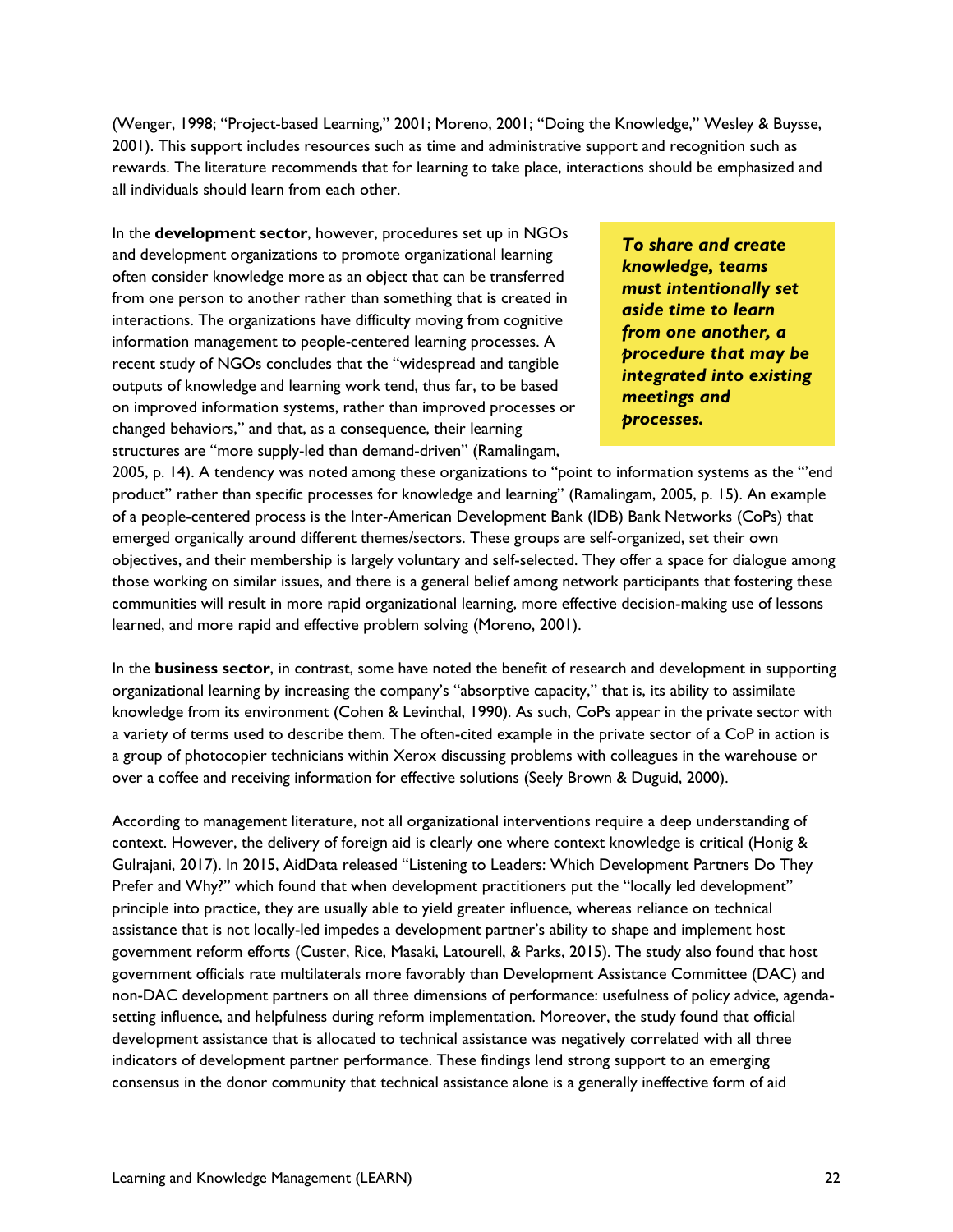delivery because, in comparison to locally-led approaches, it weakens country ownership and diminishes incentives for host governments to pursue broader reform efforts.

There is a great deal of management literature on the organizational tension between standardized approaches and the ability to respond to local realities. The tendency within aid organizations to traditionally follow the "best practice" strand of management literature minimizes the role of contextual differences. This is one of the reasons why the literature on contingency theory stresses the emerging focus on "best fit" rather than "best practice" approaches, where donors need to make use of the information they gather to adapt their projects to the realities they face (Honig & Gulrajani, 2017; Ramalingam, Laric, & Primrose, 2014).

*Technical assistance alone is generally ineffective form of aid delivery because it weakens country ownership and diminishes incentives for host governments to pursue broader reform efforts.*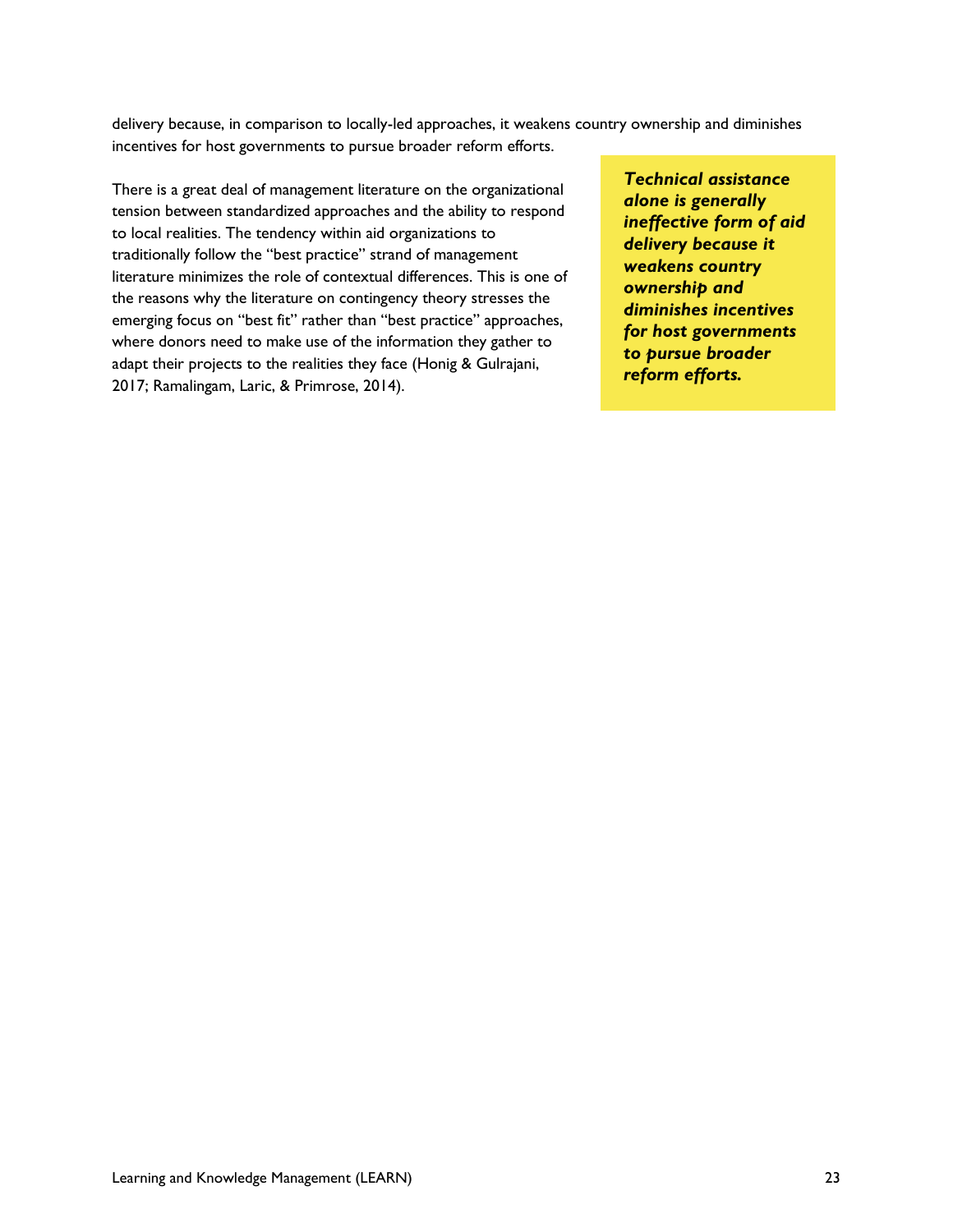



According to the literature, adapting...

- that occurs on **organizations and teams that apply more data-driven and adaptive leadership practices perform better** compared to those which focus less on those practices.
- in project management, can be **achieved, but only slowly, with the key ingredients** of leadership, data, patience, and public support.
- is **highly related to individual personalities**, which in turn drive office culture and institutional appetite for change.
- is carried out most effectively by **individuals who have "growth mindsets"** rather than "fixed mindsets," are inquisitive by nature, trusting, and have flexible competencies and skill sets.
- is facilitated by **group reflection which builds mutual understanding and shared trust** that aids collaboration and increases evidence-based decisionmaking.

The literature reviewed provides evidence in favor of adapting in response to new information and changing circumstances. Adapting or adaptive management can be traced back to ideas of scientific management pioneered in the early 1900s. Various perspectives on adaptive management are rooted in parallel concepts found in the business sector (such as total quality management and learning organizations), industrial ecology, systems theory (for example, feedback control), software development (for instance, agile methods), and experimental science (for example, hypothesis testing). The concept has attracted attention across sectors as a means of linking learning with policy and implementation. Although the idea of learning from experience and modifying behavior based on that experience has long been reported in the literature, the specific concept of adaptive management as a strategy has gained traction in the past few decades.

A growing body of evidence indicates that that aid agencies are most successful when they are able to operate flexibility and manage adaptively ("Managing Complexity," Valters, Cummings, & Nixon, 2016; Allan & Curtis, 2005; Jones, 2011). Adaptive management is an approach that combines appropriate analysis,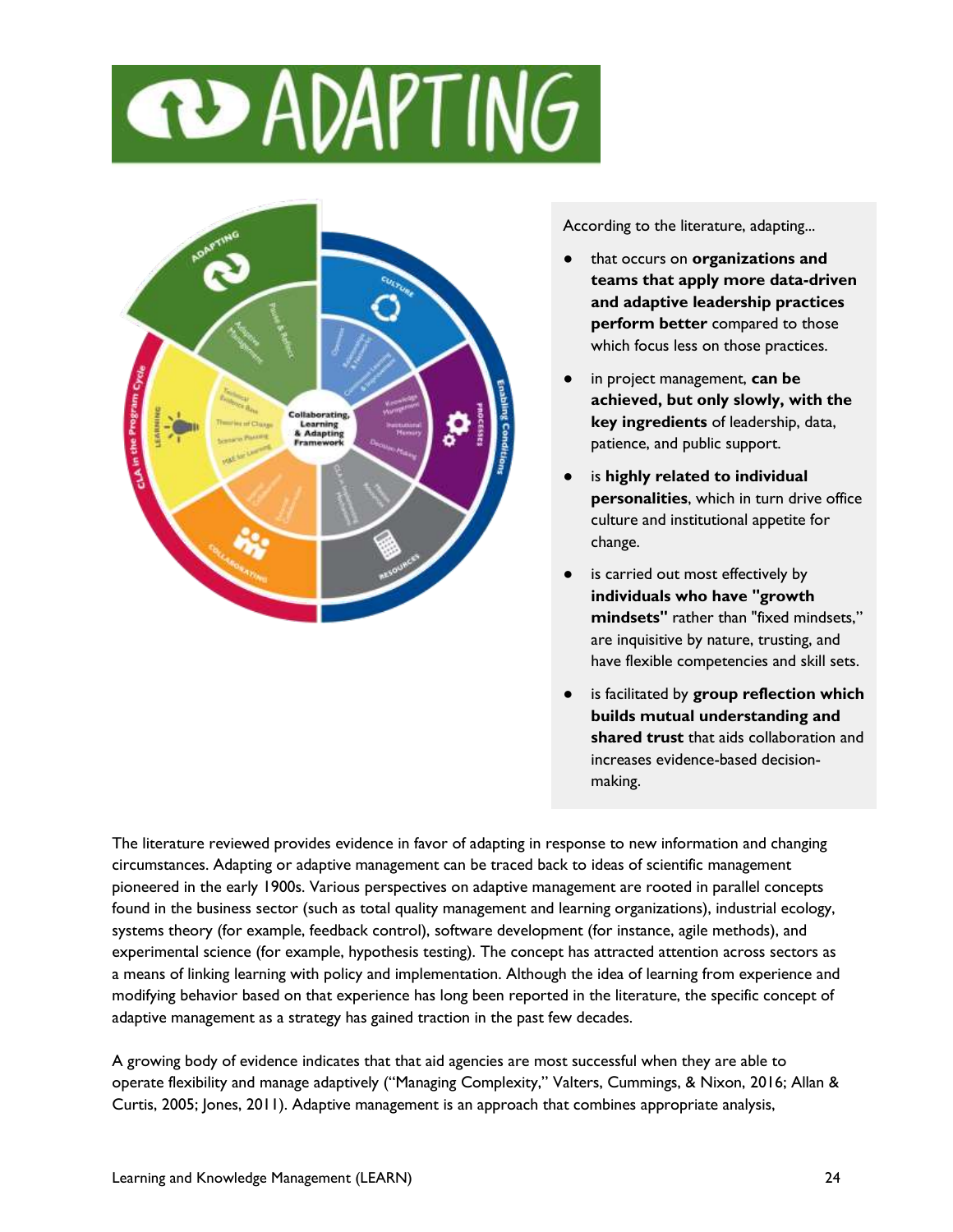## ADAPTIVE MANAGEMENT

structured flexibility, and iterative improvements in response to contextual complexity. It requires an agile and enabling culture that helps organizations use rapid feedback loops to continuously and efficiently process and build on new information to achieve their goals.

In the **development sector**, for example, practitioners are calling for new ways of working to be effective in complex and changing environments. There is a small but growing trend in the field to create programs that are more dynamic, flexible, and attuned to realities on the ground, but there is sparse evidence in support of this approach. However, there have been several case studies that demonstrate the potential of adaptive programming as a development approach. For example, the aforementioned 2015 ADAPT program launched by the IRC and Mercy Corps set out to research and field test adaptive management techniques in the development sector. The research found both positive and negative aspects of adaptive practice in each case. However, the study identified a set of five factors across six cases that form the basis for an initial set of lessons about making adaptive management a

*Five factors that facilitate adaptive management are:*

*Dynamic and collaborative teams*

*Appropriate data and reflective analysis*

*Responsive decision making and action*

*Agile and integrated operations Trusting and flexible partnerships*

reality. These factors are: dynamic and collaborative teams; appropriate data and reflective analysis; responsive decision-making and action; agile and integrated operations; and trusting and flexible partnerships ("Adapting Aid," 2016).

The research found that the teams that could plan for adaptation in budgets and reporting (two of the biggest constraints on adaptation); bridge the gaps between programs, operations, and finance teams; and create mechanisms for rapid procurement, grants, and contracts, could better adaptively manage in the face of changing circumstances.

Findings from an extensive evaluation of more than 100 grant-funded dialogue projects supported by the U.S. Institute of Peace (USIP) underscore the importance of adaptive management, planning for change, and dynamic contexts. The review found that more successful projects tended to use adaptive management

*Solution/recommendat ion: USAID can continue to build in time and budget space for adaptation through pilot/inception phases that enable a range of strategies to be tested in "small bets."*

practices during implementation. These practices included being able to leverage connections with communications, local knowledge about norms and customs, iterative decision-making and flexibility in design. Overall, the study found that the capacity to reflect, learn, and change course was ultimately a key factor for project success (Froude & Zanchelli, 2017).

Although these findings are just an initial set of lessons, they corroborate research that has been conducted in the business sector on the effect of adaptive management on team performance and outcomes from the use of Lean, Six Sigma, and Agile methodologies. In many ways, insights from the business and natural resource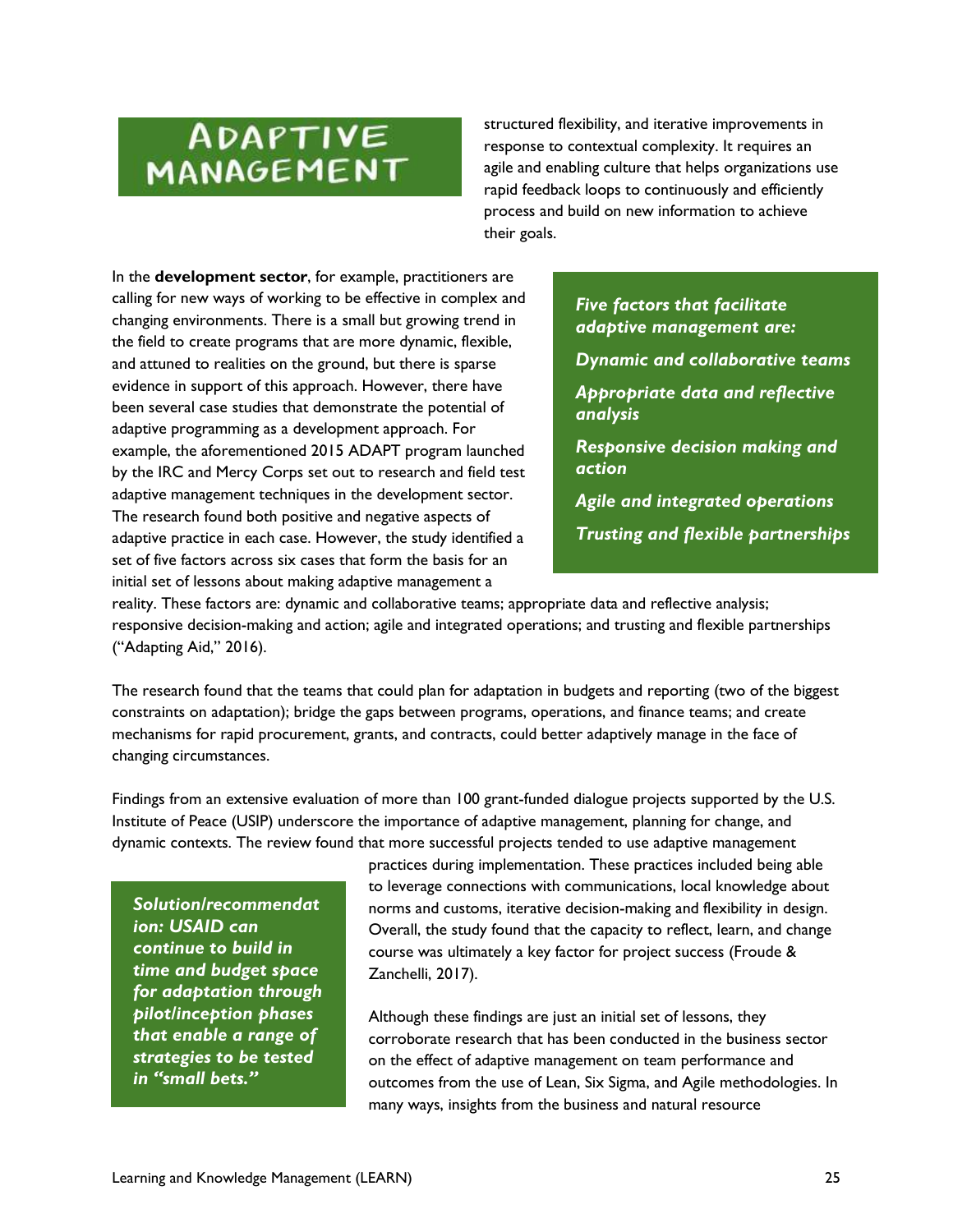management sectors parallel much of the debate in development practice. One study recently found that companies that apply more data-driven and adaptive leadership practices perform better compared to those which focus less on those practices (Akhtar, Tse, Khan, & Nicholson, 2016). Another study found that change brought about by adaptive management can be achieved, but it can only be achieved slowly, with an adequate investment of time, and it requires key ingredients. Those key ingredients are: leadership, data, patience, and public support (Franklin, Helsinki, & Manale, 2007).



The literature discusses the importance of reflecting often and changing course and adapting as needed to improve outcomes (Hilden & Tikkamaki, 2013; Andrews, 2012). The adage, "experience is the best teacher" is not entirely true. Researchers have found

that it is reflection on experience that teaches the most (Di Stefano, 2015). Reflective practice requires development stakeholders to: reflect on development processes; challenge previous assumptions and instill dynamism in discourses; include multiple voices through a critical view of power relations; facilitate the creation and actualization of multiple approaches at the local level; and create opportunities for these local imaginings to be synthesized at regional and global level, to enable a better understanding of global issues and advocate for the transformation of global regimes (Jakimov, 2008).

The literature found that organizations and projects are much more likely to be successful if they adopt such practices and increase their agility. In addition, public reflection by individuals and government agencies is a useful strategy to enhance accountability and create a stronger onus for change (Raelin, 2001).

Recent discoveries in the **health sector**, specifically in the field of neuroscience, further support the need for group reflection within organizations. We now know from research on how our brains process information and that we are vulnerable to confirmation bias.<sup>5</sup> We mistake the repetition of the same thing over and over as confirmation of its truth. According to the latest research, our brain has two systems for processing information: system 1 (fast), and system 2 (slow). System 1 thinking is stored in the associative memory part of the brain and so processing is pretty much automatic and

*Reflection on experience is a more useful learning practice than the accumulation of additional experience.*

subconscious (for example, making first impressions). While system 2 thinking requires deeper concentration to understand different viewpoints, examine assumptions, and negotiate solutions. System 1 thinking is automatic while system 2 thinking is effortful. Unless intentionally called forth, our brains will revert to using system 1 thinking over system 2, opting for quick fixes over deliberative decision-making. Research has found that groups are better than individuals when it comes to avoiding the biases and errors of system 1 thinking. That's because it is much easier to "identify a minefield when you observe others wandering into it than when you are about to do so" (Kahneman, 2011, p. 417). The literature shows that reflecting as a group builds mutual understanding and shared trust that aids collaboration and evidence-informed decision-making.

<sup>&</sup>lt;sup>5</sup> Confirmation bias is the tendency to search for, interpret, favor, or recall information in a way that confirms our preexisting beliefs and prejudices, while considering contrary evidence.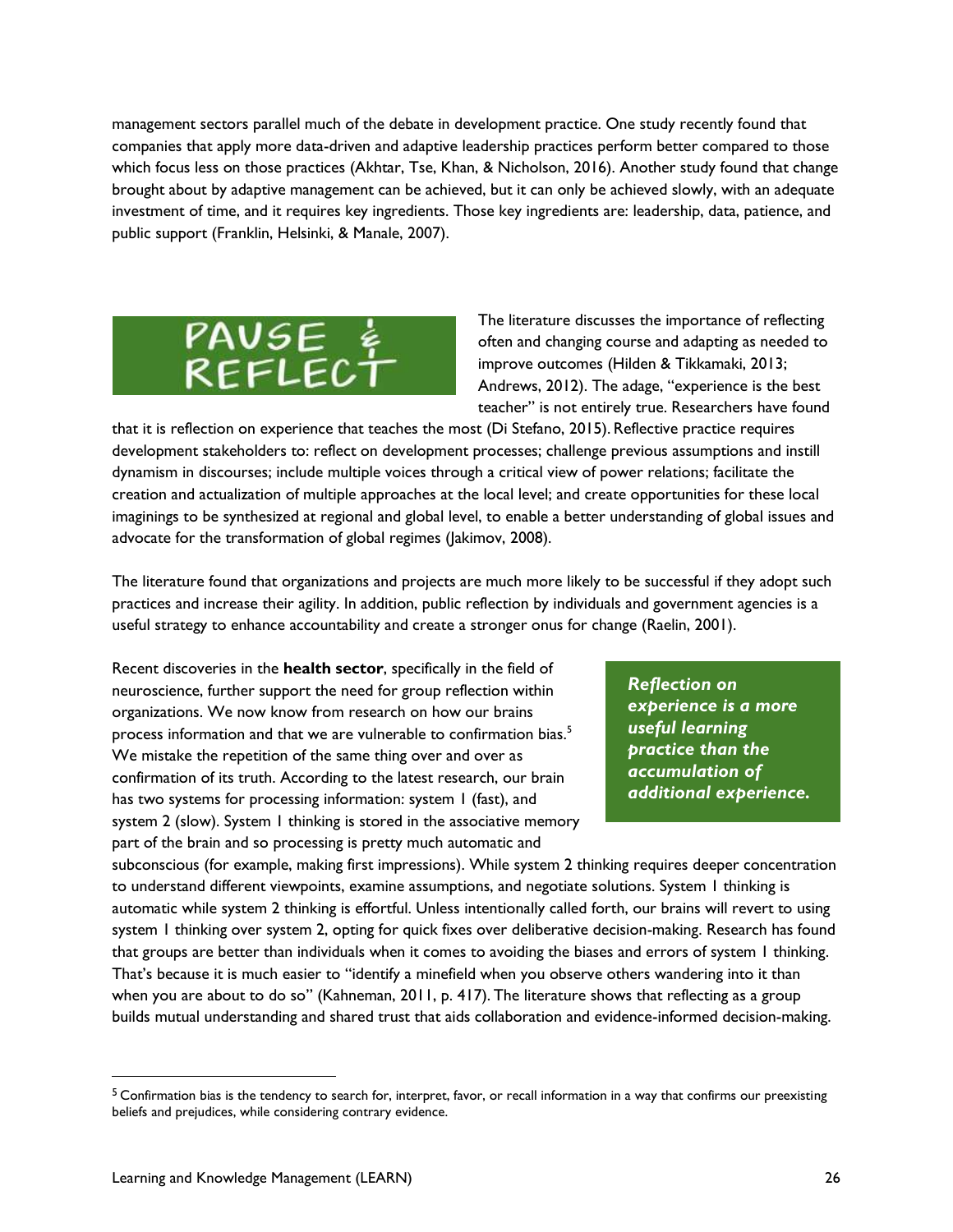## FEEDBACK LOOPS

When properly implemented, feedback loops can be a tool for learning and adapting as well as for reporting and accountability. Several studies have sought to measure the impact of feedback loops and citizen engagement on democratic and development

outcomes. So far, evidence for feedback loops has not yet caught up to theory or practice, but it is slowly beginning to emerge.

In the **development sector**, for example, the strongest evidence for feedback loops exists in the area of community-based monitoring. A 2016 report published by Feedback Labs outlines the ways in which feedback loops have directly and indirectly contributed to development outcomes (Sarkisova, 2016). In one study covered in the report, a citizens' report card in Uganda led to a 16 percent increase in utilization of health facilities and a 33 percent reduction in under-five child mortality (Bjorkman & Svensson, 2007). In another experiment in Uganda, a report card initiative that allowed constituents to design their own indicators outperformed the standard one. Researchers attribute the success of the participatory scorecard to the fact that it encouraged participants to "constructively frame the problem" by identifying the underlying causes (such as, teacher assignments, housing, and so on) and not just the symptoms (for example, teacher absenteeism) of development challenges.

*Feedback loops are "smart" when the donor has the willingness and capacity to respond, when people are sufficiently empowered to fully participate, and when contextual factors—such as personal bias, access to information, and technical experience are taken into consideration.*

This finding also supports a movement in the **health sector** toward "self-rated health" (SRH) and in the psychotherapy field towards "feedback-informed treatment," which is the practice of providing therapists with real-time feedback on patient progress through the entire course of treatment but from the patient's perspective. Studies have shown that "asking patients to subjectively assess their own wellbeing and incorporating this feedback into their treatment results in fewer treatment failures and better allocative efficiency" (Minami, Tak & Brown). The emerging results from "feedback-informed treatment" suggest that when patients self-rate and participate in their own diagnosis and treatment, this can lead to positive behavior change which contributes to improved outcomes. These findings also support emerging evidence coming out of the health sector on the effectiveness of using multi-dimensional self-assessments for measuring outcomes (Benyamini, 2011).

While these studies show promise, it is important to note that feedback loops are not always effective and can sometimes do more harm than good (Bonino & Warmer, 2014; Holloran, 2014). The latter is especially true when feedback loops don't "close," meaning that people's voices were solicited but not acted on in a way that changed their circumstances. In other instances, feedback loops can be closed but factors such as personal bias, access to information, and technical know-how have reduced or negated any possible positive impact (Sarkisova, 2016). To capture local knowledge and voices, the 2016 Feedback Labs report suggests that feedback loops are "smart" when the donor and/or government agency has the willingness and capacity to respond, when people are sufficiently empowered to fully participate, and when contextual factors—such as personal bias, access to information, and technical expertise—are taken into consideration.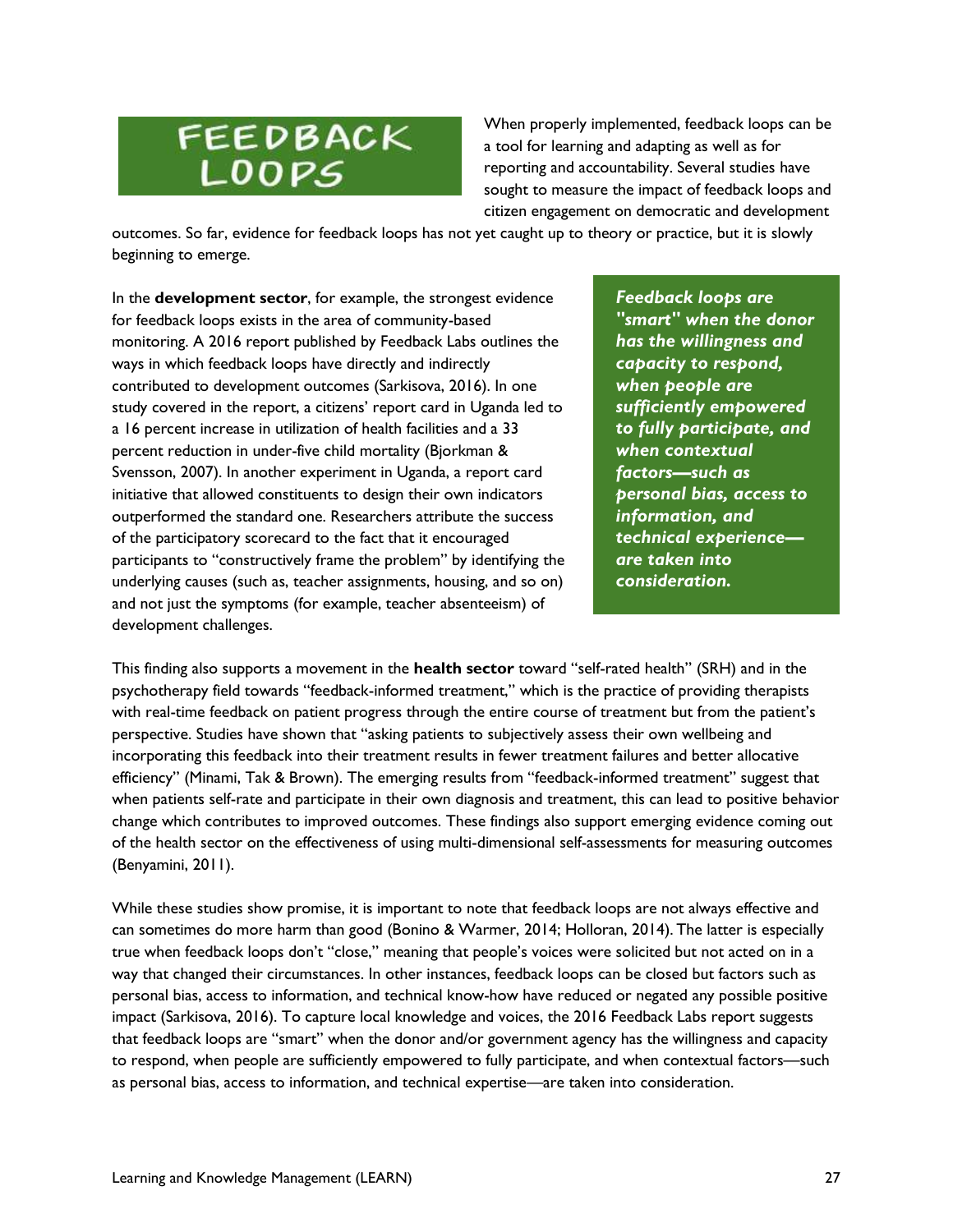## <span id="page-27-0"></span>**ENABLING CONDITIONS WITHIN THE CLA FRAMEWORK**

The following section covers the enabling conditions within the CLA Framework: culture, processes, and resources. Enabling conditions directly and indirectly influence CLA and play a role in determining CLA success and sustainability in different contexts. The evidence on enabling conditions reiterates some of the points made earlier, which lends credence to the notion that these factors are all interrelated.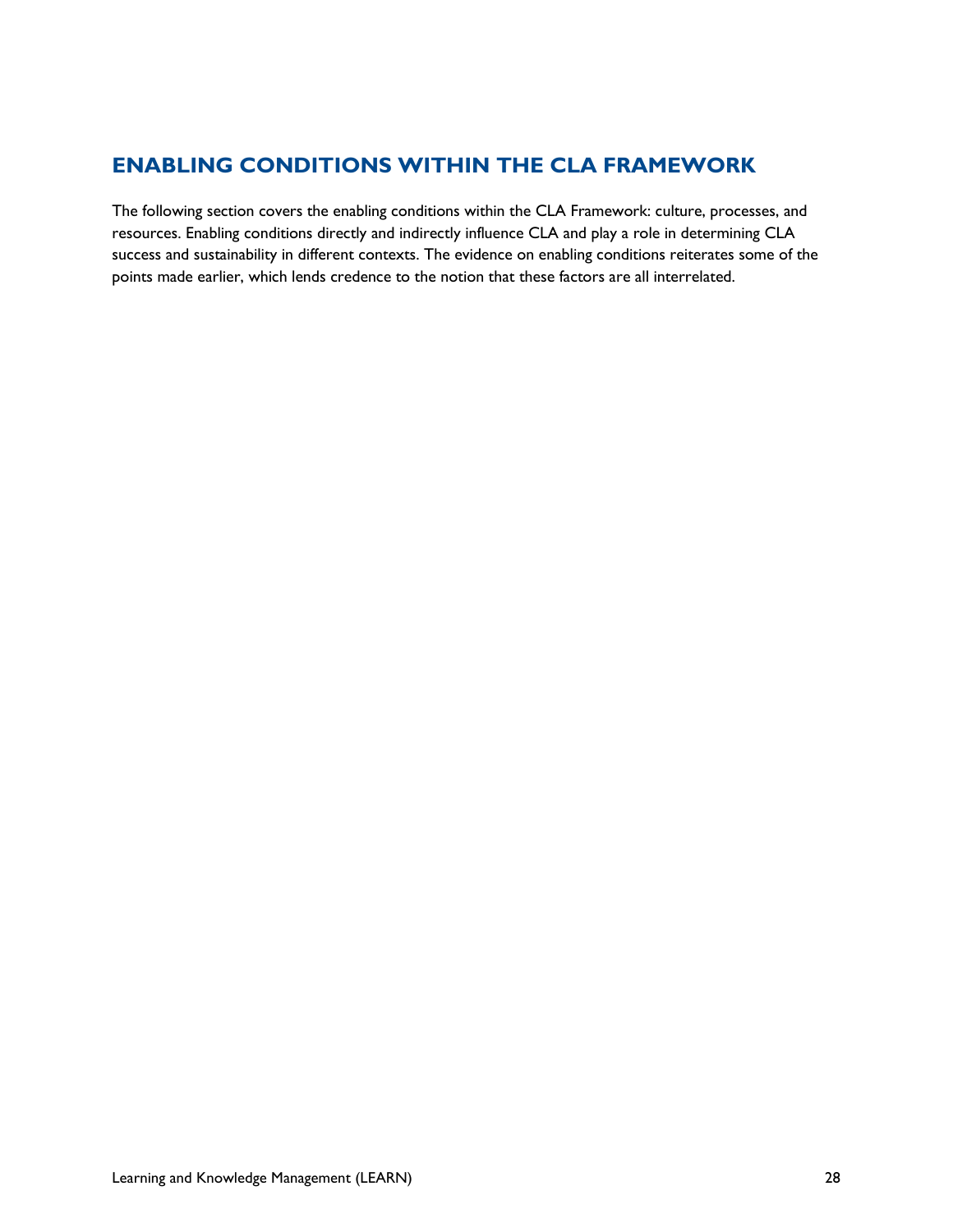## A CULTURE



According to the literature, culture...

- on teams that encourages **honest discourse and debate and provide an open and safe space** for communication is positively linked with innovation and improved performance.
- is **primarily defined by leaders** and "learning leaders" are the foundation of learning organizations.
- that fosters **team psychological safety**, the belief that a team is safe for interpersonal risk-taking, is **positively linked to learning behavior**, which in turn affects team performance.
- that encourages individuals to trust one another is critically important because **high trusting teams are generally also high-performing**.
- that rewards team members who show **sensitivity to feelings and needs and practice conversational turn taking** leads to improved performance.

The management theory literature points to an organization's culture as central to institutionalizing change. Behaviors must be rooted in social norms and shared values to take hold (Kotter, 1995). Culture is key, and leaders shape culture. The literature discusses the importance of a learning culture as the foundation for

learning organizations and the role that leadership plays in fostering a learning culture (Schein, 1992; de Wet & Schoots, 2016; Faustino & Booth, 2014; Hailey & James, 2002; Su-Chao & Ming-Shing, 2007; LaFasto & Larson, 2001; Lencioni, 2002; Dewar, et. al., 2009; Blanchard & Waghorn, 2009). The literature discusses how organizations that encourage honest discourse and debate, and provide an open and safe space for communication tend to perform better and be more innovative. Leaders are central to defining culture, and "learning leaders" are generally those that encourage non-hierarchical organizations where ideas can flow freely.

*Culture is key to institutionalizing change. Behaviors must be rooted in social norms and shared values to take hold.*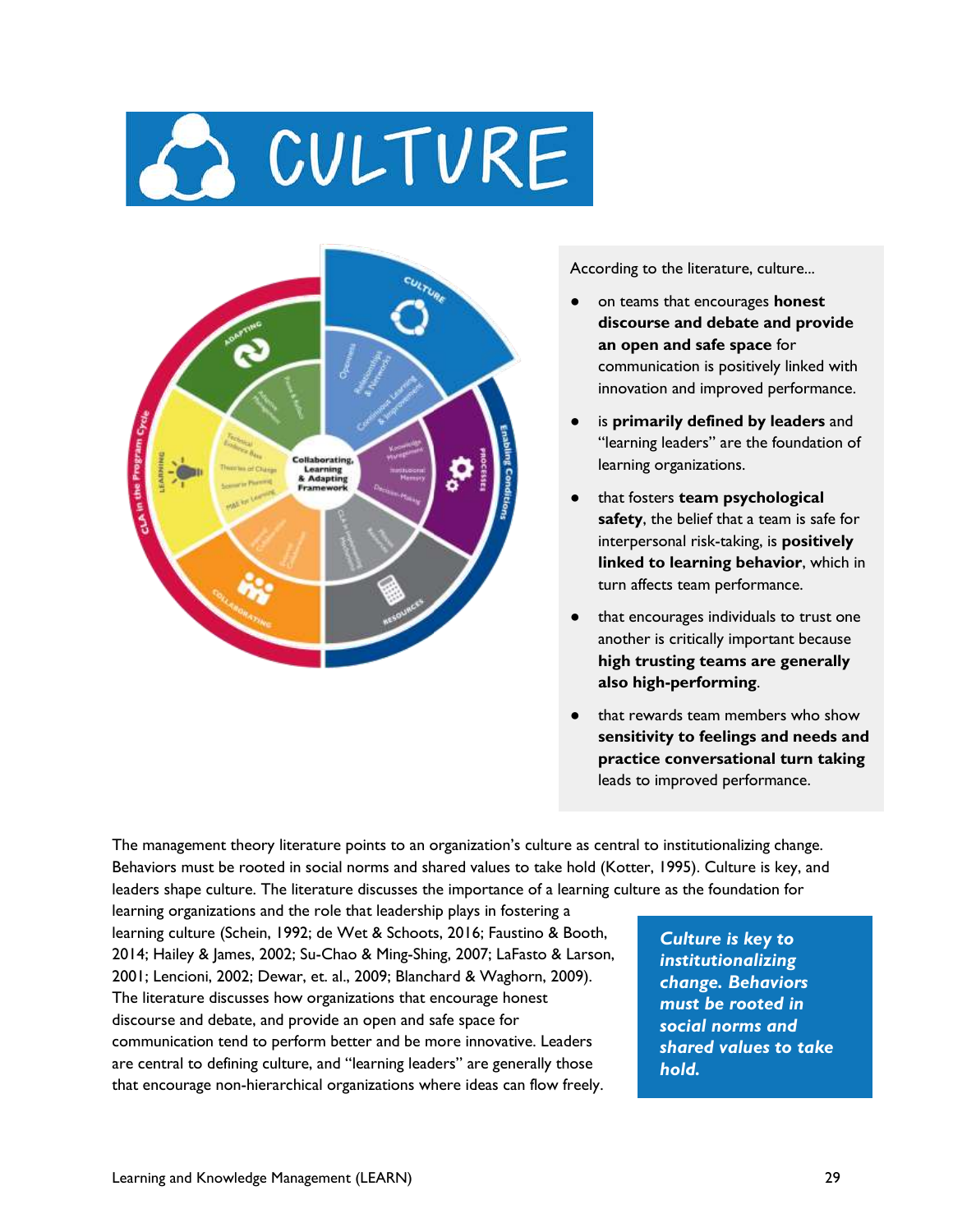### *Requirements for a learning culture include:*

*Decentralized/nonhierarchical decisionmaking processes*

*Availability of slack resources (including time)*

*Communities of practice; strong and enabling leadership*

*A risk-taking culture (experimentation)*

*Knowledge management and sharing systems.*

At the heart of a learning organization is a learning leader who enables non-hierarchical relations. Leaders are, of course, particularly influential members of an organization, and their opinions and moods are quickly picked up by other members. Their views therefore permeate most organizational processes. Requirements for a learning culture include: decentralized/nonhierarchical decision-making processes; availability of slack resources (including time); communities of practice; strong and enabling leadership; a risk-taking culture (experimentation); and KM and sharing systems. Southwest, Netflix, and other companies were successful because their leaders created a culture that was conducive to collaboration, learning, accountability, and adaptability.

In the **development sector**, for instance, the 2016 BEAM report on adaptive programming found that practical leadership that inspires adaptive programming has the following qualities: insistence on substantive engagement by all staff; an open embrace of failure; an ability to create incentives for internal reciprocity and integration; celebration of staff who are willing to be honest about results when speaking with leadership; and an overriding curiosity and enthusiasm for the task of adaptive programming that demonstrates desired behaviors in way that instructions cannot

(Byrne, Sparkman, & Fowler, 2016).

Research conducted in the **business sector**, in contrast, indicates that one of the most important characteristics of a learning leader is an ability to understand and work within a changing and complex environment. Indeed, research has shown that this ability is far more important than the specific learning strategies that they advocate. Some of the learning leaders emphasized formal learning, others emphasized informal processes, while yet others focused on learning from new technologies and applied research. However, the result they were able to produce was similar in all cases, namely: their organizations were able to respond to changing circumstances to carry forward their vision (Hailey & James, 2002; Hovland, 2003).

*One of the most important characteristics of a learning leader is an ability to understand and work within a changing and complex environment.* 

## CONTINUOUS **IMPROVEMEN**

Managing adaptively requires a level of group tolerance for risk-taking, which by extension is contingent on teams having trusting relationships. Much of the literature on organizational learning focuses on the positive impacts of learning from

others and learning by doing. Many authors note that experimentation is a fundamental and powerful part of learning by doing, and should be supported in an environment that encourages experimentation and accepts mistakes (Englehardt & Simmons, 2002).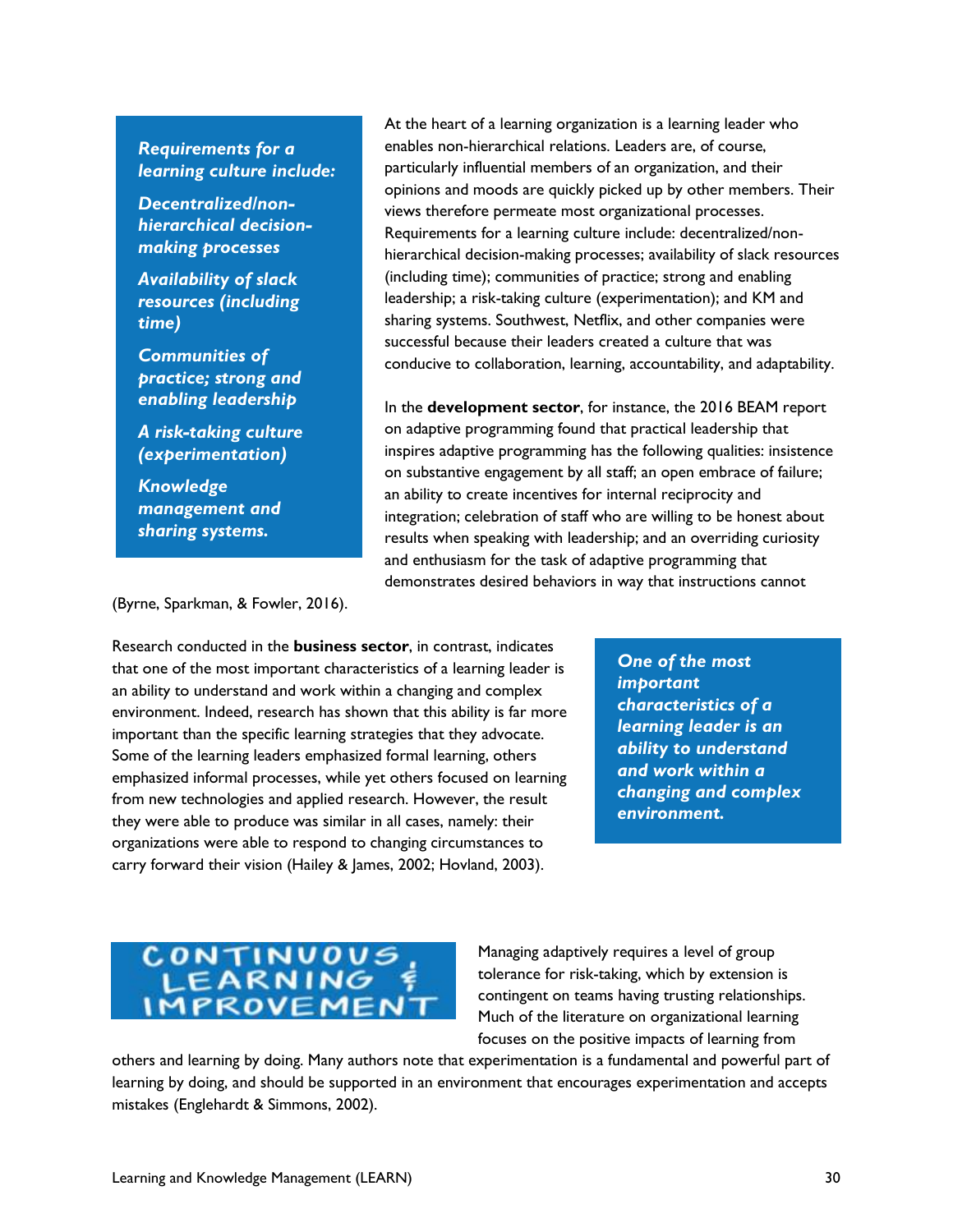Organizational behavioral scientist Amy Edmondson quantitatively measured the connection between "team psychological safety," learning behavior, and team performance.<sup>6</sup> She found that team psychological safety is positively linked to learning behavior, which in turn affects team performance. Examples of learning behavior include seeking feedback, sharing information, asking for help, talking about errors, and experimenting. Teams with high levels of psychological safety are more likely to participate in risk-taking learning behavior and, by extension, proactive learning-oriented action, because they trust that the team will not embarrass, reject, or punish someone for speaking up (Edmondson, 1999). Not only is this finding consistent with organizational learning theory, but it also received consistent empirical support across several

*Trust on teams is positively linked with increased learning behavior, such as seeking feedback, sharing information, asking for help, talking about errors, and experimenting.*

analyses and independent measures. The cross-cutting theme of "trust'" is prominent in the general management literature as well as in development-specific theory and practice (Bouckaet, 2012; Gulrajani & Honig, 2016; Byrne et al., 2016).

The importance of team psychological safety and trust is further supported by the research conducted by Google's Project Aristotle. Researchers found that the highest performing groups were those that had the following characteristics: psychological safety; dependability; structure and clarity; meaning of work; and impact of work. The study also found the psychological safety and emotional behavior were related; as such, conversational turn- taking and showing sensitivity to feelings and needs established team productive norms that promoted team psychological safety and contributed to improved performance (Duhigg, 2016).

This outcome aligns with what other studies have found across sectors—that high-trusting teams are generally also high-performing (Hakanen & Soudunsaari, 2012; Costa, 2003; Erdem, Ozen, & Atsan, 2003). This is, in part, because trust is associated with the release of oxytocin in our brains, meaning that the more we trust, the higher satisfaction levels we experience, which relates to an improved propensity to collaborate and perform well on teams (Zak, 2017). Other drivers of trust include organizational stability, more empowered employees, and a range of human resources practices like the fairness of performance appraisal, career development opportunities, and perceived autonomy (O'Toole and Meier, 2003; Laschinger and Finegan, 2005; Cho and Poister, 2012; Seal and Vincent-Jones, 1997).

Research conducted in the **business sector**, however, has found that components of successful teamwork include: external orientation; continuous learning; "straight talk" (honest, direct communication); and team orientation (De Meuse, Tang, & Dai, 2009; Hackman, 2002; Katzenbach, 1993; Rubin, 1997; LaFasto & Larson, 2001; Lencioni, 2002). Effective teams are built on applying outstanding functional skills to address complex challenges or opportunities and leveraging strong, trusting relationships to deliver innovation and results.

A growing body of evidence from both private and public sector organizations recognizes employee engagement as critical to successful organizational performance (GAO, 2015; OPM, 2016) and indicates that *Learning is more likely to take place in organizations that empower their workers, and where critical thinking, analysis, and creativity is encouraged and rewarded.*

<sup>6</sup> Team psychological safety is defined as a shared belief that the team is safe for interpersonal risk-taking.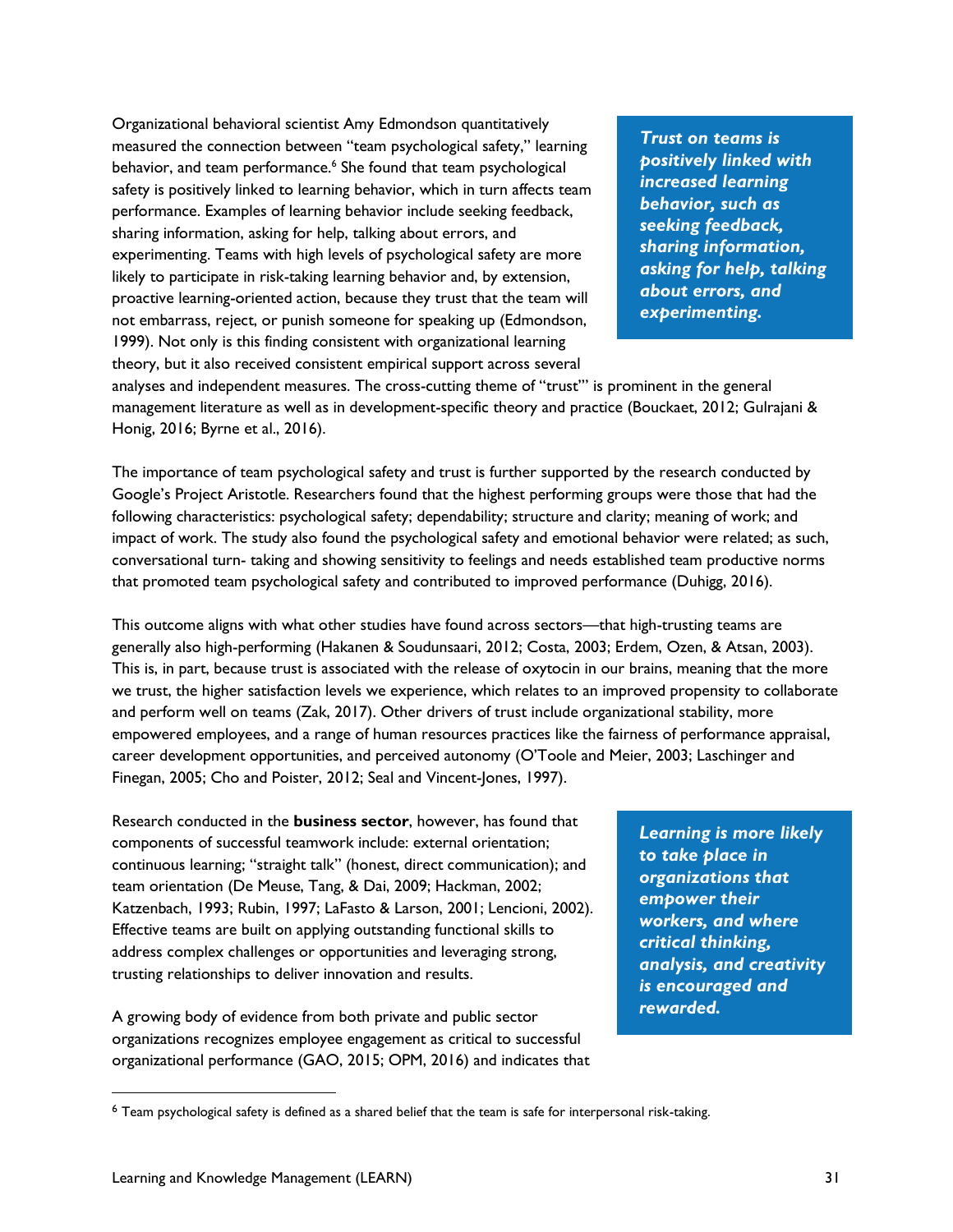employee and team empowerment helps improve job satisfaction, commitment, innovativeness and organizational performance (Fernandez & Moldogaziev, 2013; Dizgah, et.al, 2011; Ugboro & Obeng, 2002; Kirkman & Rosen, 1999). In a 2016 report, Deloitte found that "learning opportunities are among the largest drivers of employee engagement and strong workplace culture" (Deloitte University Press, 2016). As such, learning-driven behavior change doesn't only extend to technical or systems knowledge; studies show that it can facilitate a radical shift in approach and vision through molding of an organizational learning culture.

This is in part because engaged employees are more motivated to transfer learning. One study examined the relationship of organizational learning culture, job satisfaction and organizational outcome variables with a sample of information technology (IT) employees in the United States. It found that organizations with a strong learning culture are associated with high employee job satisfaction and motivation to share learning within their teams (Egan, Yang, and Bartlett, 2004).

Another empirical study found that organizational learning culture increases psychological empowerment and sense of autonomy, which drives a collaborative team culture, high levels of commitment, and employee retention (Islam, Kahan, & Bukhari, 2016). Empowered and engaged employees are also more productive (Towers, 2012). Having the ability to share and apply learning to effect change leads to greater autonomy, which is associated with greater job satisfaction, greater commitment to the organization and lower employee turnover (Galletta, Portoghese, & Battistelli, 2011; Spector, 1986). In the development context specifically, empirical studies indicate that aid agencies with more autonomous work environments have more satisfied staff (Honig, 2015). For example, one study found that World Bank project success depends more on the unobservable features of individuals leading projects than on many of the observable features of the project or environment (Denizer, Kaufmann, & Kraay, 2013). This study quantitatively tested the relationship between World Bank staff assigned to manage projects (called "task team leaders") and project outcomes. It found that, for World Bank projects, task team leader quality is more strongly and significantly correlated with project outcomes than fixed observable features of the environment or project itself. This finding further emphasizes the relationship between employee empowerment and outcomes.

## ORGANIZATIONAL<br>CULTURE & STRUCTURE

Organizations with rigid hierarchical decision-making may hamper learning. Learning is more likely to take place in organizations that empower their workers, and where critical thinking, analysis, and creativity is encouraged and rewarded (Su-Chao & Ming-Shing,

2007; McGregor & Doshi, 2015). A foundational culture of investigation, debate, and agility needs to be supported and reinforced by a broad set of tools (both technical and managerial), processes (such as recruitment) and systems (such as finance, procurement and M&E).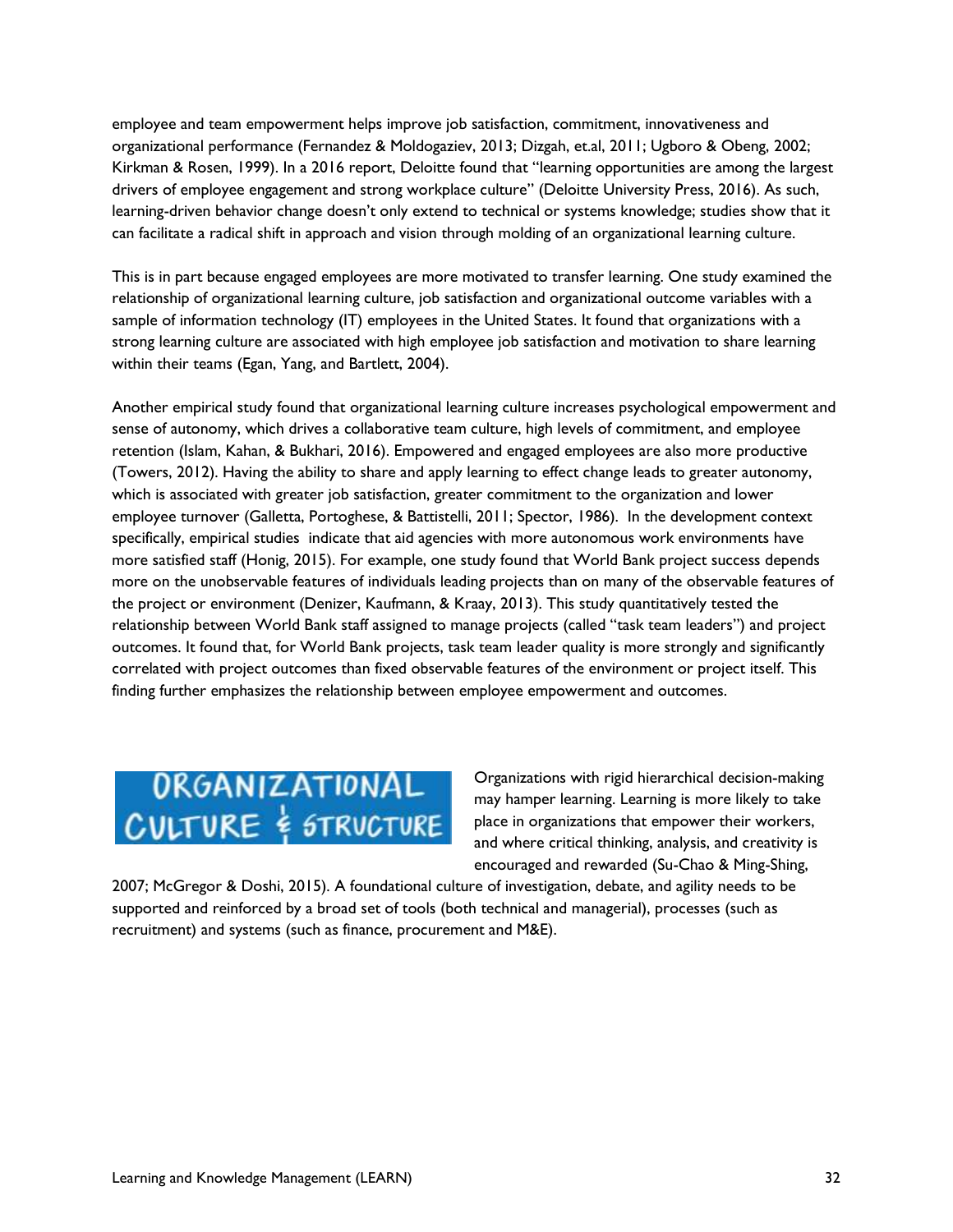## \*\* PROCESSES



According to the literature, processes...

- that can **generate, capture, share, and utilize knowledge effectively** make teams more productive, innovative, and successful in achieving their goals.
- in the form of quality knowledge management systems have a **significant impact on project performance**.
- are **influenced** by interpersonal **characteristics and relationships**; high levels of trust and emotional intelligence correlate with high levels of knowledge sharing.

## KNOWLEDGE MANAGEMENT

A very large proportion of literature on knowledge management and organizational learning is developed by, and geared toward, the corporate sector. The literature discusses how organizations that can generate, capture, share, and use knowledge

effectively are more productive, innovative, adaptive, and successful in achieving their missions (Ramalingam, 2005; Cummings, 2003; Barnard, 2003; King & McGrath, 2003).

Knowledge management (KM) facilitates reflection and learning, and is important for making good decisions and designing effective programs. Overall, much of the literature on KM and learning focuses on the importance of thinking about processes and connections between information. The current literature agrees that knowledge management improves various dimensions of organizational performance, such as innovativeness, competitiveness, and ultimately, financial performance (Andreeva & Kianot, 2016). However, there is a shortage of studies examining the interrelations of several KM practices in their contribution to organizational performance. The role of information and communication technology (ICT) has received a lot of attention in this field, but the literature cautions against making knowledge management only about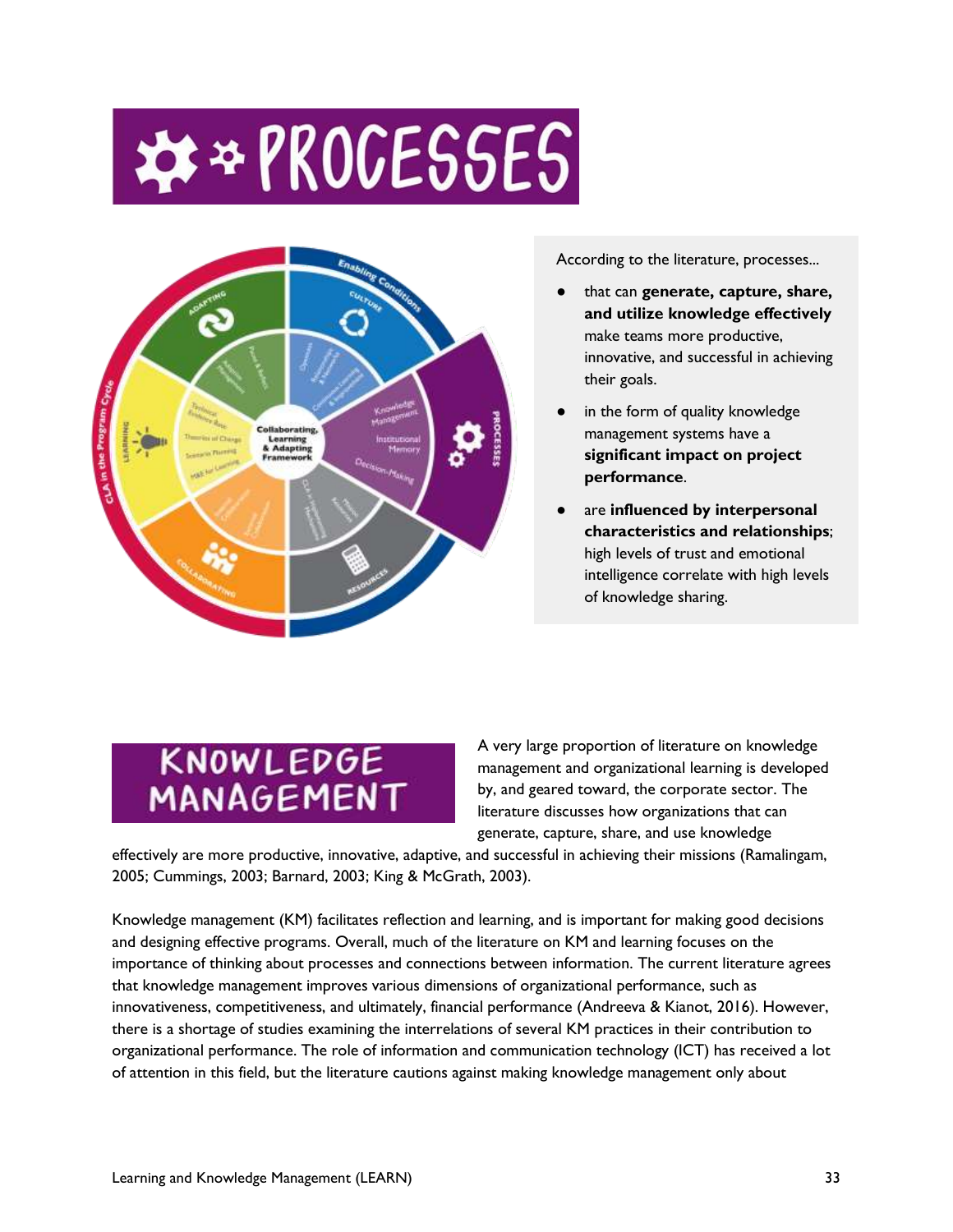technology and information storage. Instead KM should be people-centric and include a focus on knowledge utilization.

*People act as knowledge nodes. As such, human interaction is the basis of knowledge-sharing.*

A recent study conducted by RWTH Aachen University in Germany (Bubwolder & Basse, 2016) quantitatively tested the proposed relationship between knowledge management and ramp-up performance.<sup>7</sup> The study showed a significant effect of knowledge management on the success of ramp-up projects. The study findings are in line with knowledge management theory—as researchers found strong linear relationships between the elements constituting knowledge management (knowledge accumulation, creation, sharing,

internalization, and utilization).<sup>8</sup>

This finding indicates that learning from previous ramp-up projects is a potential resource in increasing the understanding and eventually performance of such projects. The study found that it was not beneficial to skip parts of KM (accumulation, creation, sharing, internalization and utilization) to save effort, as it may harm the entire result. Moreover, the study also found that the most important indicator for an increase in ramp-up performance was knowledge accumulation, followed by knowledge creation, knowledge sharing, and knowledge internalization. While this study focused solely on small and medium manufacturers in Germany, it found that potential factors, such as company size, product complexity, or applied technology, did not reveal significant influence on outcomes (Bubwolder & Basse, 2016).

Research has shown that knowledge sharing is positively related to reductions in production costs, faster completion of new product development projects, team performance, firm innovation capabilities, and firm performance, including sales growth and revenue from new products and services (for example, Arthur & Huntley, 2005; Collins & Smith, 2006; Cummings, 2004; Hansen, 2002; Lin, 2007; Mesmer-Magnus & DeChurch, 2009). While many organizations have invested considerable resources in KM systems, at least \$31.5 billion has been lost per year by Fortune 500 companies because of failure to effectively share knowledge (Babcock, 2004). Studies indicate that one important reason for this failure is a lack of

<sup>7</sup> "Ramp-up" performance is a term used in economists to describe an increase in production ahead of anticipated increases in product demand.

<sup>8</sup> The study used the definitions of the terms knowledge accumulation, creation, sharing, internalization, and utilization outlined in, K.C. Lee, S. Lee, and I.W. Kang, 2005, "KMPI: Measuring Knowledge Management Performance," Information & Management, 42(3), 469-482. The authors acknowledged other KM frameworks, such as the one USAID commonly uses, but explained that they chose this framework given its use in other similar studies. Knowledge creation deals with a variety of knowledge, whether tacit or explicit and is accelerated by interrelations of individuals from diverse backgrounds. Knowledge accumulation is the process of gathering and storing knowledge. Knowledge sharing promotes the diffusion of knowledge and contributes to making work processes knowledge intensive. Knowledge utilization occurs at all levels of management activities and involves putting knowledge into practice. Knowledge internalization occurs when individual workers discover relevant knowledge, obtain it, and then apply it. In that way, internalization may give rise to new knowledge and provides a basis for active knowledge creation.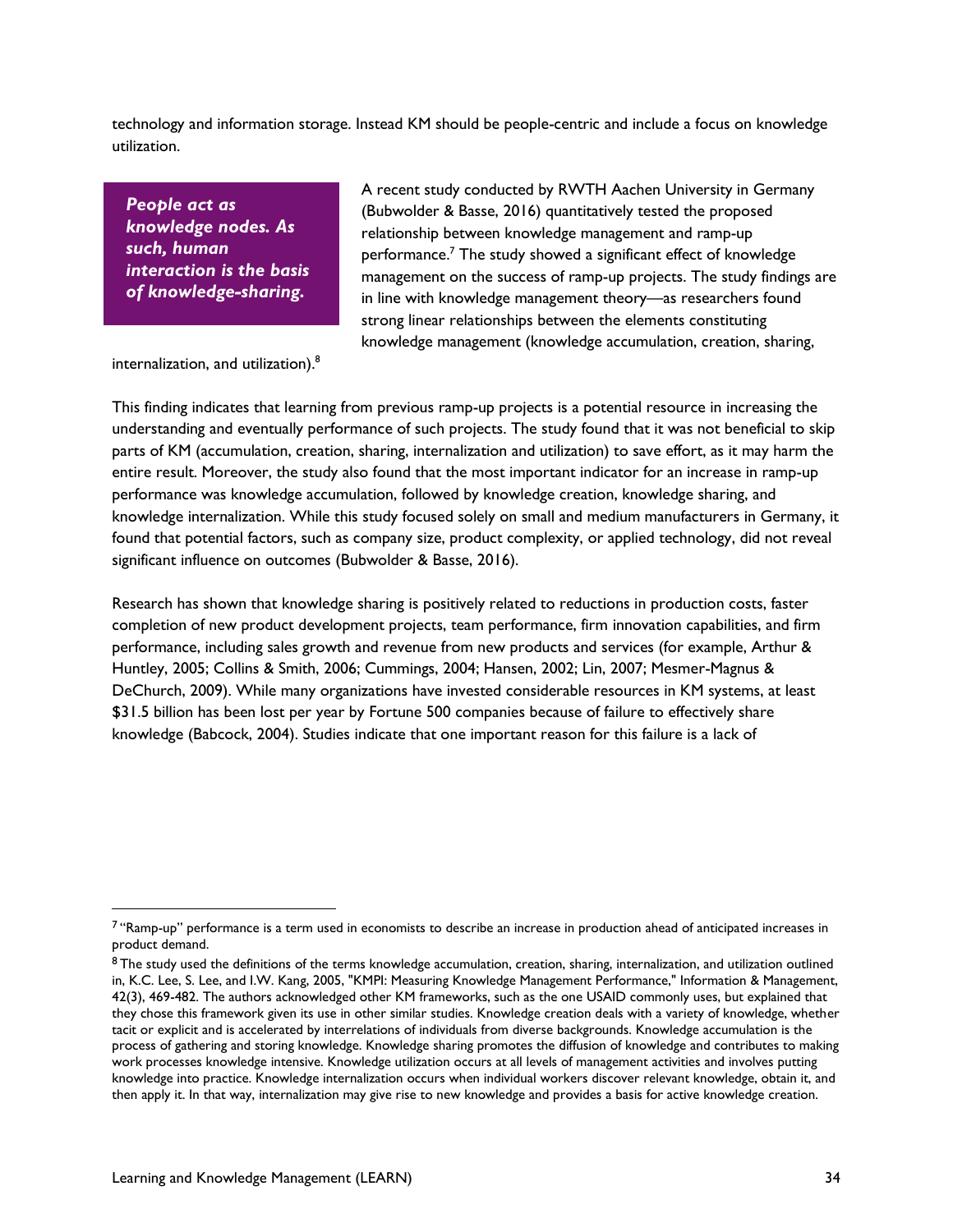consideration for how organizational and interpersonal characteristics influence knowledge sharing (Carter & Scarbrough, 2001; Voelpel, Dous, & Davenport, 2005).

A recent study conducted by the Applied Science University in Bahrain, the Institut fur Fernstudien in Switzerland, and Hashemite University of Jordan, found that certain environmental factors such as the organization's knowledge values, its cultural and structural characteristics, and the characteristics of individuals and teams help promote knowledge sharing (Kharabsheh, et al., 2016). In addition, the study found a positive relationship between knowledge sharing and the following factors: the existence of an innovation culture; a commitment to learning; openmindedness; a shared vision; an expectation of reciprocity among colleagues; management support (implicit and explicit); a less-centralized structure that creates opportunities for social interactions; facilitative leadership (rather than impositional leadership); non-monetary rewards (such as recognition and appreciation); a higher number of interpersonal relationships; and better integration of different skills of a person on a team (Kharabsheh et. al., 2016).

*Knowledge sharing on teams is positively related to the following factors: Innovation culture Commitment to learning Open-mindedness Shared vision Expectation of reciprocity Management support Less-centralized structure Non-monetary rewards High number of interpersonal relationships Integration of different skills across the team* 

The literature on KM also includes the perspective that the most important learning processes within an organization are those that cannot be managed. Some scholars draw on chaos theory to describe how innovation often takes place in informal 'shadow' networks of individuals interested in the same issues (Malhotra, 2001; Stacey, 1995). These scholars suggest that in order to support and strengthen this creativity, organizations should allow staff room to act on incomplete information, trust their own judgment and feed input from informal sources into formal structures. This echoes a larger theme in the literature on knowledge management about the ability to sense-make and draw connections.

*Higher levels of trust on teams correlates with higher levels of knowledge sharing.* 

Among the factors that aid knowledge sharing, researchers emphasized trust, which also emerged as an important factor in creating a culture conducive to learning and adapting. They found that higher levels of trust among colleagues led to higher levels of knowledge sharing. As discussed in the above section on culture, studies have found that, "it is critical to establish a trustful and caring environment for knowledge sharing, since individuals that feel safe and trusted are more likely to

share knowledge" (Kharabsheh et al., 2016, p. 5). The literature reviewed also found a positive correlation between knowledge sharing and job satisfaction, indicating that knowledge sharing contributes to improved team performance by increasing job satisfaction (Kianto, 2016; Kasemsap, 2014). Another empirical study conducted by the University of Pannonia in Hungary found a positive relationship between emotional intelligence and willingness to share knowledge among colleagues, further emphasizing the role that interpersonal relationships and skills play in knowledge sharing (Obermayer & Kovari, 2016).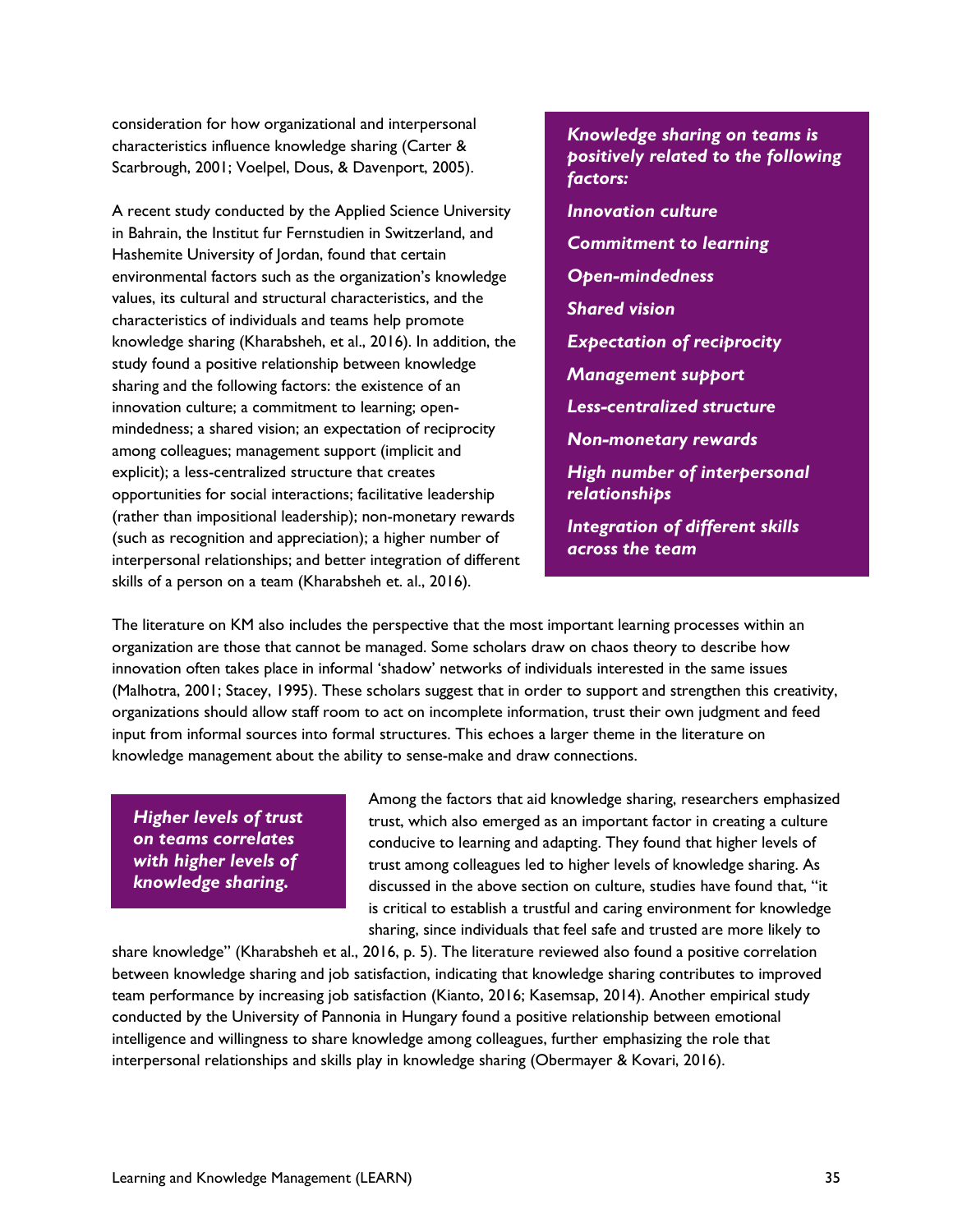Many of the most significant and frequently cited authors on KM and learning base their ideas on experiences as management consultants for Northern companies (Argyris, 1992; Senge, 1990; Nonaka, 1995; Levitt and March, 1988; Schein, 1992). As such, much of the literature on KM is focused on improving Northern KM practices and approaches. However, evidence indicates that the capacity of developing countries to generate, acquire, assimilate and utilize knowledge form a crucial part of their strategies to reduce poverty (Surr et al., 2002).

## <span id="page-35-0"></span>**INSTITUTIONAL MEMORY**

Institutional memory, commonly referred to as organizational memory, plays an important role in learning organizations. Coined in the late 1970s, "institutional memory" refers to information that is stored within an organization and can be shared across time and space for future individual and organizational use (Anand and Glick, 1998; Hardt, 2017; Walsh and Ungson, 1991; Morrison, 1997; Rusaw, 2004). The literature on institutional memory is largely not sector-specific and mostly comes from the broad field of organizational development.

While much of the research on memory is primarily associated with individuals, the research on institutional memory currently includes a wide range of components that provide insight into the processes and culture of an organization. These components may include, but are not limited to, internal lessons, narratives, social structures, history, and past solutions (Corbett et al., 2018; Heideman, 2016; Walsh and Ungson, 1991). Morrison (1997) posits that this information exists on a continuum within organizations, broadly ranging from informal understandings to concrete facts.

Researchers have identified three means of remembering within organizations: archival memory (rules, procedures, documents, manuals, standard operating procedures, meetings, events, etc.), human memory (shared assumptions, beliefs, attitudes, behaviors, etc.), and electronic memory (electronic files, web-based information, etc.) (Rusaw, 2004; Stark, 2019; Hardt, 2017; Heideman, 2016; Walsh and Ungson,1991). Purposeful recall of these memories can effectively assist in decision-making and organizational learning (Stark, 2019; Rusaw, 2004; Corbett et al., 2018; Morrison, 1997).

According to the literature, there is sound reasoning for organizations to maintain and utilize institutional memory. First, institutional memories are crucial for allowing learned solutions to reemerge from the past and, in some cases, be used again. In this vein, what organizations remember and recall may directly affect the way they frame the future (Corbett et al., 2018). Therefore, researchers argue, organizations are able to be most effective when they develop a robust institutional memory that can inform present and future decisions. Second, the literature suggests that organizations in fact need institutional memory to justify their existence and guide their actions (Olick, 2009). Third, some studies suggest a correlation between the development of institutional memory and operational effectiveness, specifically during strategic realignments, as understanding memory can assist in identifying and preventing past missteps (Hardt, 2017; Walsh and Ungson, 1991).

The reviewed literature suggests that the content of institutional memory, and therefore an organization's institutional memory as a whole, is not a static concept, but a dynamic one, ebbing and flowing as time passes and the organization grows (Stark, 2019; Corbett et al., 2018). In addition, stakeholders, coalitions, and even the organization itself are continuously engaging with institutional memory by adding to and drawing from its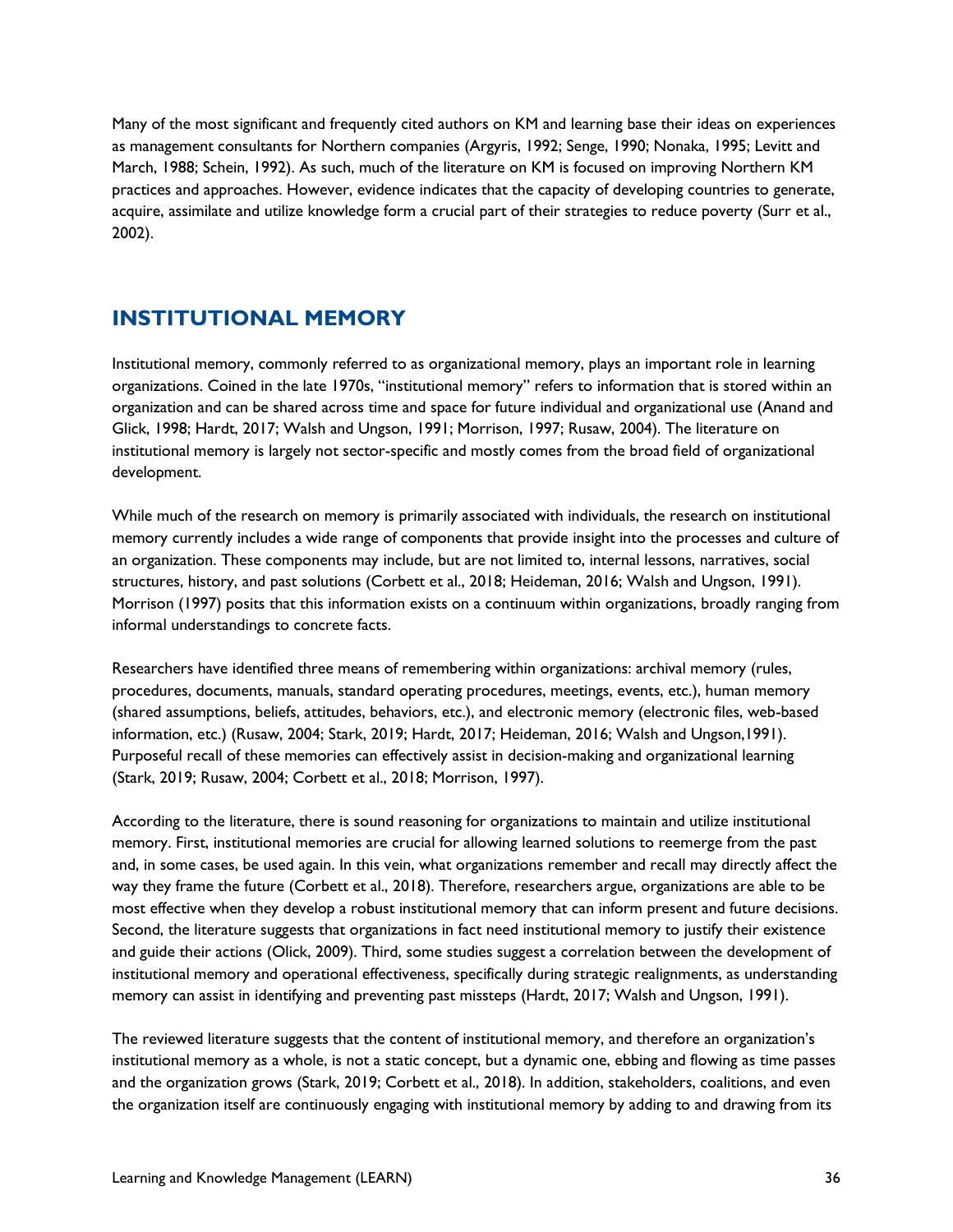resource base (Corbett et al., 2018; Morrison, 1997). As such, researchers such as Walsh and Ungson (1991) argue that long-tenured individuals are best suited not only to contribute to the bank of institutional memory but also to facilitate the retrieval of timely and relevant information.

While the literature largely supports cultivating and maintaining institutional memory at large, it notes that this process is not without its challenges. Hiring freezes, downsizing, and high staff turnover are a few of the key challenges to creating and preserving institutional memory (Lange and Quinn, 2003; Hardt, 2017; Rusaw, 2004). Without institutional memory, organizations are at risk for utilizing only short-term perspectives in decision making. Relying too heavily on short-term perspectives is dangerous, as doing so can undermine organizations' ability to develop the contextual knowledge and analytical capacity they require in order to be effective (Lange and Quinn, 2003). Morrison (1997) identifies three additional challenges to institutional memory: motivating individuals to share their knowledge even when doing so is not an explicit part of their job; motivating individuals to appropriately record sensitive information; and encouraging the creation of group memories out of abstract items such as processes, rationales, and culture.

One of the most-cited challenges to building and maintaining institutional memory is its direct counterpart, institutional amnesia. The literature unanimously suggests that institutional amnesia, or memory loss, is a serious issue that quietly undermines organizational performance (Stark, 2019; Lange and Quinn, 2003; Rusaw, 2004; Pollitt, 2000). Key factors of organizational memory loss include organizational and technological restructuring, necessary and strategic forgetting, lack of absorptive capacity, and insufficient historical storytelling (Stark, 2019; Pollitt, 2000). When organizations go through a restructuring, they are likely to get distracted and caught up in the newness of the process, causing them to shift their focus away from learning from the past. Another key factor of organizational memory loss is when organizations strategically forget aspects of their institutional memory so they can prioritize other issues or stakeholders. Stark explains, "political agents can be seen encouraging amnesia in agents and organizations around them, either through rhetorical framing efforts or the use of specific institutions that foreground one historical interpretation and downplay another" (p. 147). Another key factor of organizational memory loss is an organization's lack of absorptive capacity. When organizations lack absorptive capacity, they lack the ability to maintain their memory and create a foundation upon which it can rest. When an organization can quickly hardwire new reforms into its preexisting machinery, this is a sign of absorptive capacity. This is important in terms of memory loss because it can mean that reforms do not get intentionally "lost" or "stuck" before they are properly embedded (Stark, p. 152). Another key factor of organizational memory loss is insufficient historical storytelling. When this happens, individuals are not able to presently recall an organization's institutional memory and relate it to others to inform the "why" of an organization's culture. A dimension of organizational memory loss is therefore measured through the absence of storytellers who can speak to an organization's history. When actors in senior positions engage in storytelling that recalls the "why" behind ways of doing things, organizational memory loss can be reduced (Stark, p. 155).

The reviewed literature cautions against institutional amnesia, citing that organizations experiencing a loss or lack of institutional memory face heightened likelihood of the following factors: poor policy-learning, depletion of mentors and coaches, decreased analytical capacity, superficial and inadequate problem-solving, and internal inconsistencies (Lange and Quinn, 2003; Rusaw, 2004; Pollitt, 2000).

To combat these challenges to institutional memory, Ashkenas (2013) offers the following advice: create explicit strategies to address, develop, and uphold institutional memory; clearly identify employee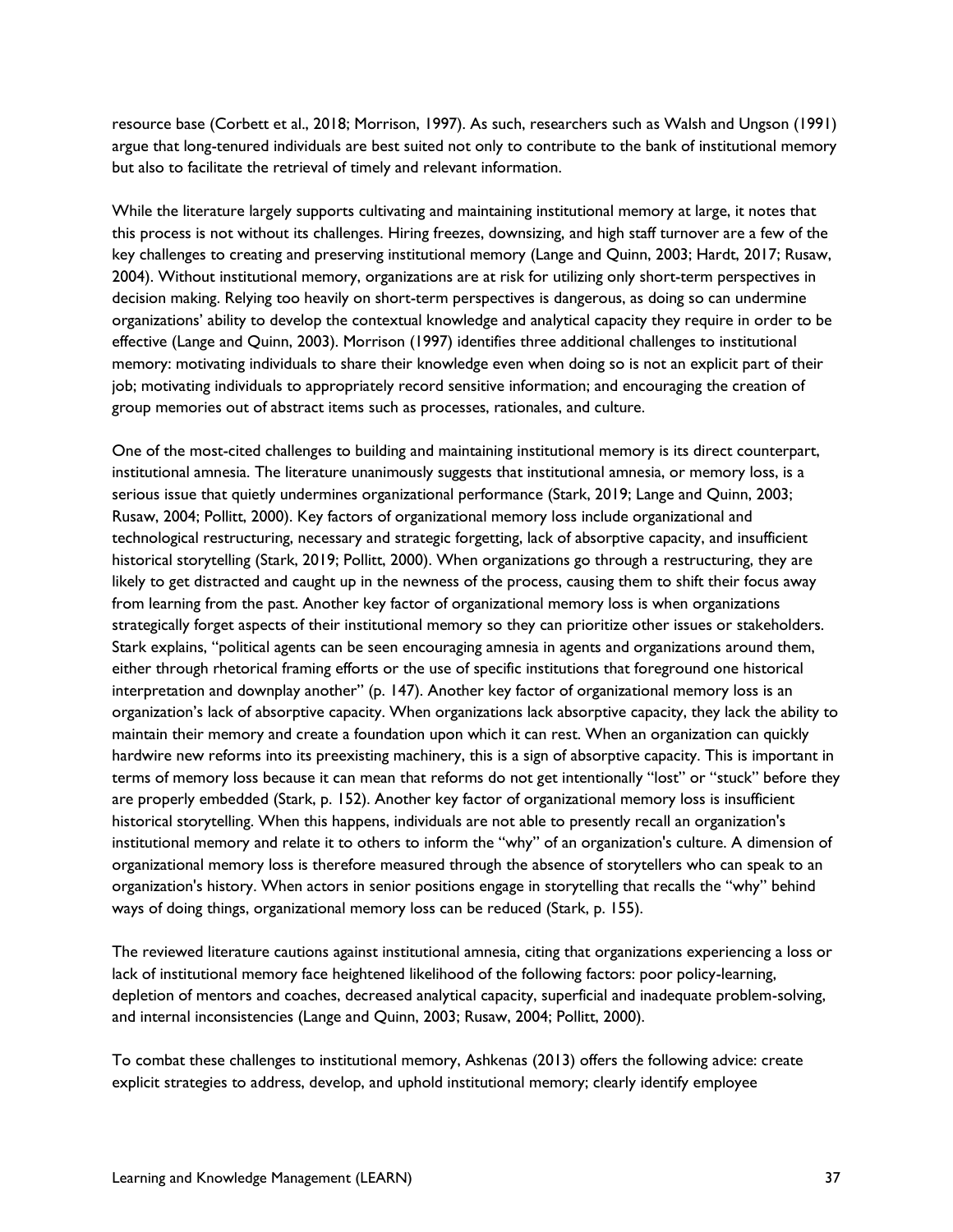expectations regarding their contribution and utilization of institutional memory; and, where possible, use technology to support the capture, curation, and distribution of institutional knowledge.

In the last few years, institutional memory has begun to receive greater attention in the development sector. Much of the research conducted about institutional memory in the development sector focuses on how individual organizations can contribute to field-wide institutional memory. The literature suggests that on the ground, international nongovernmental organizations (INGOs) have great potential to contribute to the international development community's institutional memory as a field (Lange and Quinn, 2003). Despite this potential, however, researchers have found that international actors, including INGOs, largely overlook their role in contributing to the institutional memory of the sector. Moreover, Heideman (2016) argues that institutional amnesia is often built directly into the structure of international interventions, given high staff turnover and due to the temporary nature of most interventions. Typically, following program or intervention closeout, records are removed from the field, contracts expire, and websites are refreshed with more current information, resulting in forgetting. To counteract this memory loss, INGOs can take active steps to improve institutional memory, such as publicly publishing online reports and archives (Heideman, 2016). While this can help donors and development actors store their knowledge, archiving information does not necessarily equate to consulting it and using that knowledge to inform decision-making.

In addition, the literature reviewed here suggests that whether or not and how organizations contribute to field-wide institutional memory is heavily influenced by a variety of factors, such as international politics, influence, and interpersonal relationships. A study on institutional memory in the development sector involving North Atlantic Treaty Organization (NATO) practitioners sought to identify sources that encourage international organization elites to contribute to institutional memory in a crisis management context. Through a series of interviews, the study found that practitioners prefer to share knowledge through informal processes, including interpersonal communications, private documentation, and crisis simulations (Hardt, 2017).

A subsequent study by Hardt (2018) finds that a critical step in an international organization's ability to learn and sustain institutional memory in a crisis management context is willingness to acknowledge the occurrence of strategic errors. Hardt states that, "institutional memory affects an organization's ability to both prevent the repetition of errors and increase operational effectiveness" (2017, p. 122). Therefore, the absorption of historical strategic errors into institutional memory may inform the reformation and evolution of effective response operations and organizational decision-making.

Furthermore, the study, which surveyed 120 NATO elites, found that international politics and influence directly affect organizations' willingness to contribute to the field-wide institutional memory base. For example, Hardt (2018) found that "the US government's provision of knowledge about an error led NATO elites to be less likely to record knowledge of an error for themselves or successors and less likely to share the knowledge with colleagues" (p. 475). These results were accounted for by lingering international skepticism about the U.S. Government's credibility regarding unbiased, non-politicized intelligence, specifically following the 2003 Iraq war (Hardt, 2018).

In conclusion, the practices, processes, and applications of institutional memory can be tactfully utilized within organizations not only to maintain but to improve organizational culture, processes, and decision-making. This collective knowledge, however, requires individual participation and contribution to avoid institutional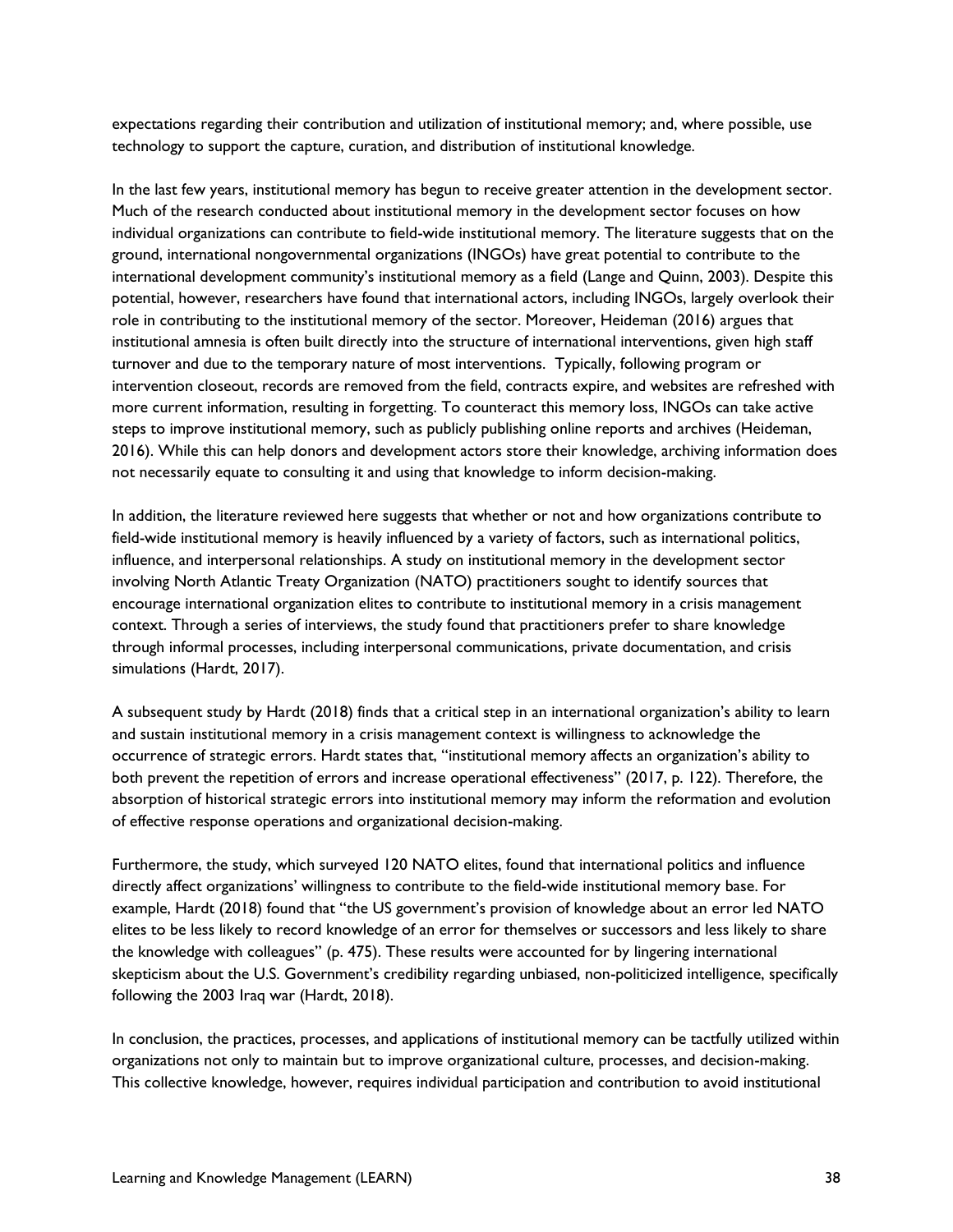amnesia. A long-term institutional memory better positions organizations and individuals to aptly recall memories and knowledge, which they can apply to present and future thinking.

## <span id="page-38-0"></span>**DECISION-MAKING**

There is a growing interest in the development sector in policies and practices that are better informed by evidence. There is widespread enthusiasm for "evidence-based decision-making" but limited recognition of the difficulties of devising effective strategies to ensure that evidence is integrated into policy and utilized in practice. However, there is much to be learned from other sectors, as utilizing evidence to inform professional practice has become a priority in in the areas of healthcare, education, social services, and criminal justice.

Much of the literature recognizes the challenges present in defining the term "evidence" (Bradt, 2009; Loes, 2013; Davies, 2015). Often the need to use the differences of opinion over the term are mentioned as important to ensuring the use and application of evidence in decision-making (Davies, 2015 and Breckon and Dodson, 2016). The literature alternative framings of the use of evidence such as "evidence-informed" and a recognition of the other political factors present in making decisions (Parkhurst, 2017).

A number of overarching factors are often mentioned in the literature regarding the types of political considerations that are often considered alongside an assessment of the evidence. These can include the role of beliefs and ideology as well as considerations such as the type of relationship between the evidence producer, along with the timing and resources that may influence the relevance and salience of evidence (Crewe and Young, 2002; Davies, 2015; Young and Mendizabal, 2009). Relatedly, the notion of ensuring that evidence is received at the "right time" was emphasized (World Bank, 2005; EuropeAid, 2014; Segone (ed.), 2005). In addition, the literature also notes the need for continuing resources for research efforts to generate evidence for use (Institute of Development Studies, 2007; Segone (ed.), 2005; Ravallion, 2009). Another theme in the literature was the need to take into consideration the wider context and culture of a particular organization or technical area, such as humanitarian work, where decisions can be based to a greater degree of eminence and expertise (Bradt, 2009; Young, 2003). Furthermore, the literature notes cultural attitudes toward use of evidence and the potential need to make sense of evidence in a particular context (Johnson, Greenseid, Toal, King, Lawrenz and Volkov, 2009).

The literature mentions a number of theories around application of evidence. These include theories related to innovation diffusion, social marketing, social incentives, and identity cues and "nudges" (Nutley, Walter and Davies, 2002; Herie and Martin, 2002). There are a number of principles identified in the literature for ensuring the use of evidence in decision making. These include understanding and engaging with the target audience throughout, assessing the needs and identifying specific demands of users, and ensuring ongoing engagement with and between users and producers of evidence (Breckon and Dodson, 2016; Shaxson, Datta, Tshangela, and Matomela, 2016). This relates to an often cited barrier to the use of evidence being the lack of trust, perceived lack of credibility or usability of the evidence (Court, Hovland and Young, 2005; Jones and Walsh, 2008). The role of relationships, networks and knowledge intermediaries is a recurrent theme. This ranged from the importance of trust-based relationships to the need for knowledge intermediaries to support the translation of evidence that may be more academic in nature for the use of practitioners (Jones and Mendizabal, 2010; DFID, 2014; Crewe and Young, 2002; Laney, 2003). Beyond the relationships, the role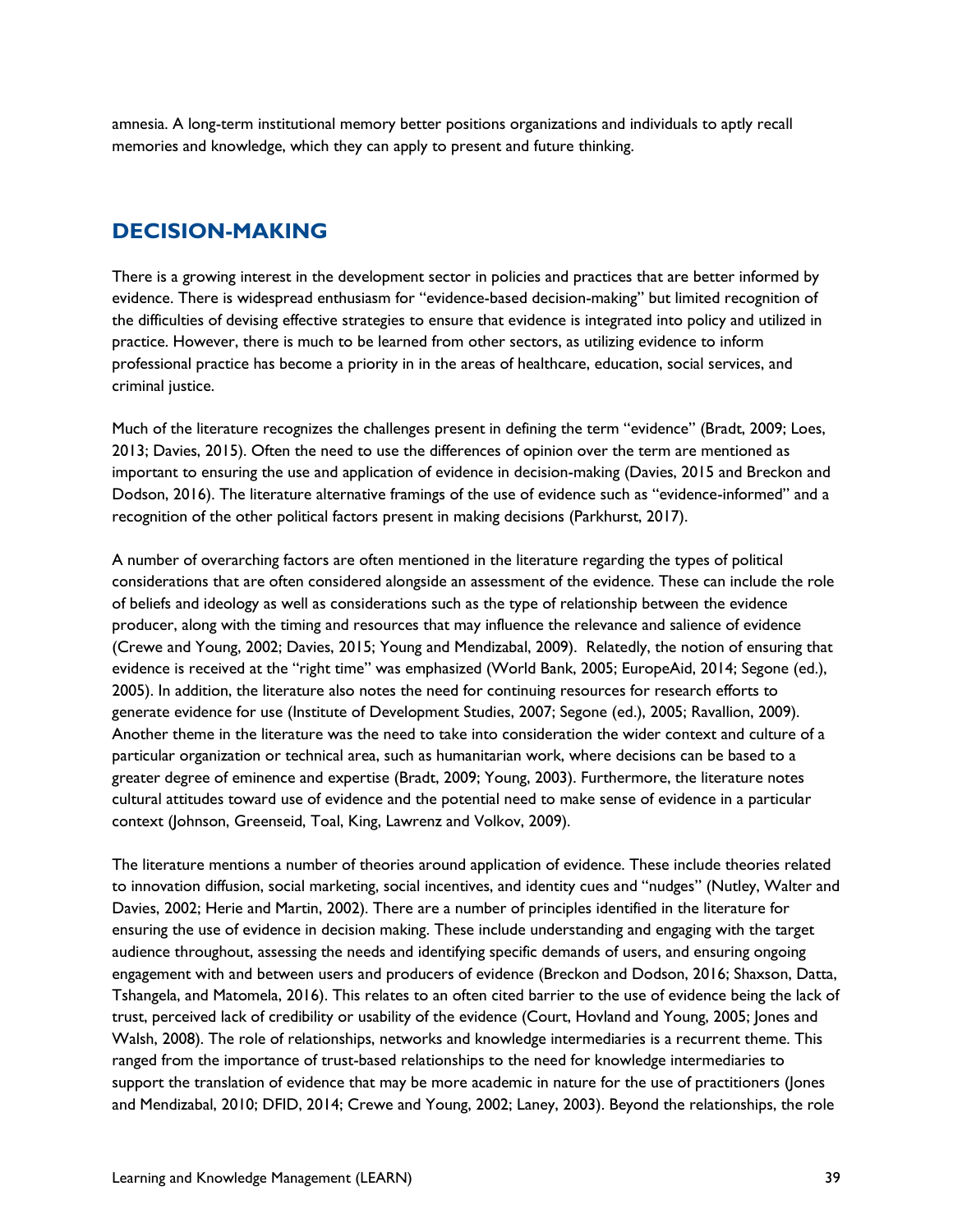of communications in support of evidence use was also a focus of some studies. The importance of tailoring messaging, ensuring user-friendly and accessible communications, was underlined (Barnard, Carlile, and Ray, 2007). The use of new and social media and design thinking to inform the development and choice of products was also a theme (Langer, Tripney, and Gough, 2016). In addition, the need for any products to have practical recommendations or solutions was linked to the greater use and application of evidence (Ramalingam, 2011; Court and Young, 2003). Finally, the need to continue to be persistent, flexible and adaptive in any approach was also underlined by the literature. For example, the concept of "strategic opportunism" was also invoked, describing the role of mapping contexts to identify windows of opportunity for impact/influence (Sumner, Ishmael-Perkins and Lindstrom, 2009).

The literature also mentions a series of constraints and enablers for evidence-informed work. Firstly, much of the literature on evidence-based practice is focused on the individual psychology of decision-making and the different types of research or knowledge utilization. For example, a distinction has been drawn between the instrumental use of research (which results in changes in behavior and practice) and conceptual research (which brings about changes in levels of knowledge, understanding and attitude) (Huberman, 1993). The literature focuses heavily on the gap between research and practice in which evidence of what works in a particular field is not translated appropriately into actual practice (Nutley, Walter, Davies, 2002). Research shows that evidence cannot be separated from its social context. Even when good-quality, relevant, and reliable research is available, straightforward application is difficult. That is largely because research is rarely self-evident to the practitioner and its interpretation varies according to the context in which it is received and deployed. Individuals tend to make decisions based on the interaction between explicit and tacit knowledge gathered through previous experience. Several studies suggest that successful implementation of research involves a focus on local ideas, practices, and attitudes and to engage the interest and involvement of decision-makers (Nutley, Walter, & Davies, 2002).

Secondly, at the organizational level, the literature mentions the need for organizational incentives to apply evidence (Scott, 2011) and the lack of social norms around evidence use in development (Langer, Stewart, and de Wet, 2015). The importance of internal organizational leadership, including individuals who champion the use of evidence in decision-making (Jones, Jones, Steer and Datta, 2009) along with the need to ensure that evidence producers have credibility with their audiences was emphasized (Ryan, 2002; Jones, Nicola and Walsh. 2008). In addition, the needs for specific decision tools, knowledge translation and change management strategies (Ferguson., Mchombu, and Cummings, 2008; Knaapen, 2013; USAID, 2016) were all cited as important to support evidence-informed decision making. Others noted the importance of appropriate processes. In the development context, the literature indicates that successful adaptation is more likely to occur on teams that placed decision-making authority as close to the frontline staff and partners as possible and kept organizational boundaries between implementing partners and donors permeable ("Adapting Aid," 2016). This concept is aligned with literature on complexity theory and contingency theory, which says that when tasks cannot be routinized (completed in standard, pre-defined ways), more control needs to be in the hands of the agents, rather than the managers (Butel & Watkins, 2000). Contingency theory also stresses that responding to uncertainty works best with fewer formal rules and structure and more empowered sub-organizational decision-making. In the development context this means that when environments are unstable or the course of events is unpredictable, more decisions will need to be made at the local level. Evidence from both aid agencies and developing country governments supports this conclusion, suggesting that greater autonomy helps project adaptability and flexibility (Honig & Gulrajani, 2017).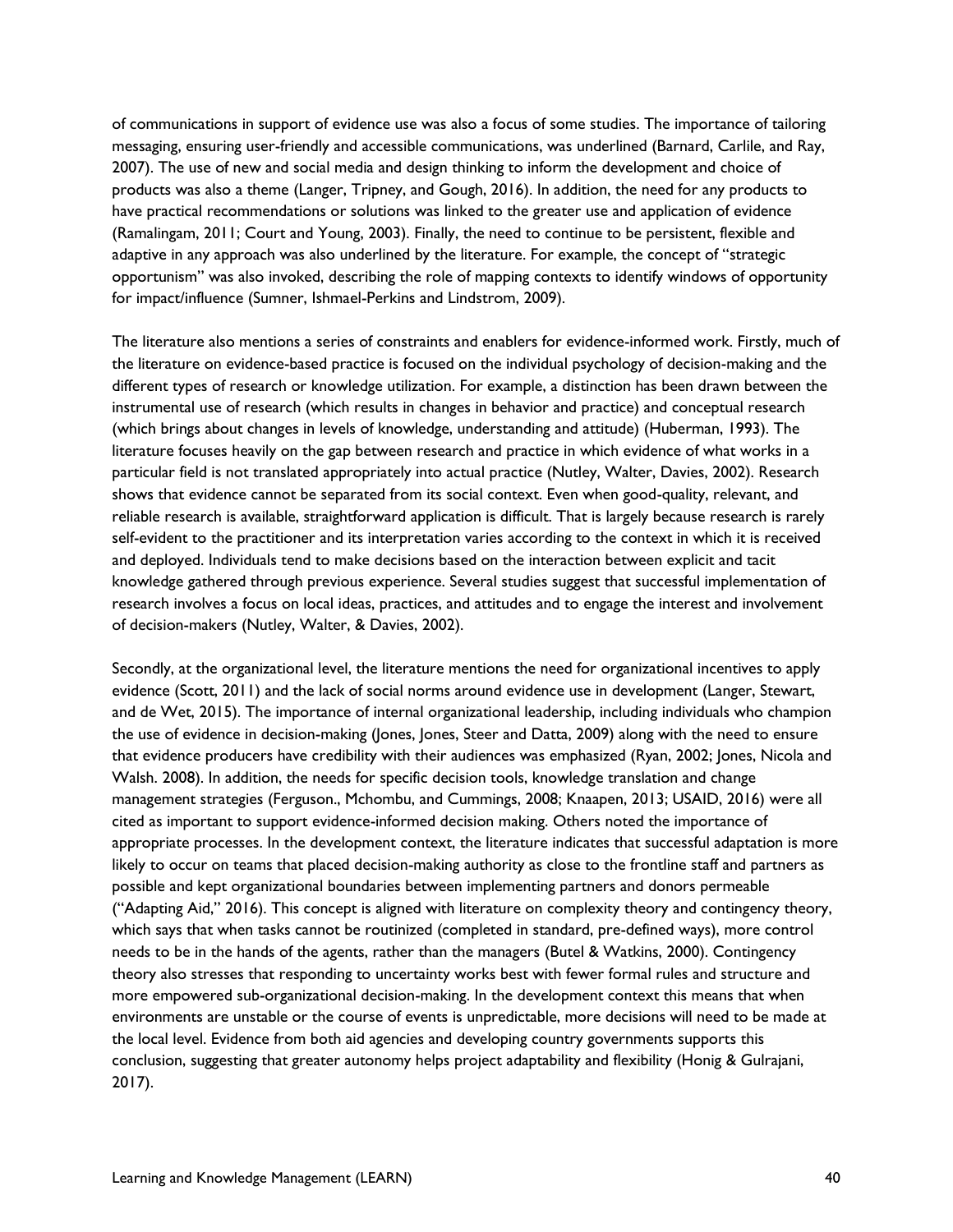Understanding the social construct of knowledge involves assessing the knowledge and power dynamic that underpins practice (Polanyi, 1967; Foucault, 1977, Giddens, 1987). One study on changes in childbirth practices found that health professionals were successful not because they applied abstract scientific research but because they "collaborated in discussions and engaged in work practices that actively interpreted its local validity and value" (Wood et al, 1998). More recently, evidence application has been re-conceptualized as a learning process, whereby practitioners "tinker" with research findings to adapt them to practice (Hargreaves, 1998). In the health sector, research indicates that facilitation may be the key variable, and that the strength of the evidence may not always be that relevant to its uptake (Kitson et al., 1998).

In the development context, a study of Nigerian civil servants highlights the more complex a project, the more delivery benefits from greater autonomy for decision-making (Rasual & Rogger, 2016). This echoes findings from the broader public management literature that decentralized authority is associated with better performance (Moynihan & Pandey, 2005). Higher levels of individual autonomy for decision-making are also associated with greater levels of organizational innovation and learning, particularly where contextual knowledge is critical (Bernstein, 2012; Hurley & Hult, 1998; Nonaka & Lewin, 2010). However, achieving more autonomy is not simply about changing decision structures. Multiple "levers" (e.g., promotion systems, performance management, recruitment, job design, motivation, etc.) need to be addressed simultaneously to change the capacity of an organization to work adaptively (Honig & Gulrajani, 2017). Moreover, the literature indicates that in highly fluid environments, delegating decision-making to lower levels of a hierarchy help firms respond to fast changing conditions (Iyer et al., 2004).

Finally, within the development context, the literature discusses two common documents used in evidence generation: systematic reviews and evaluations. While systematic reviews have utility in other sectors, such as health, the importance of understanding their limitations in the development sector was mentioned (Malletta , Hagen-Zankerb , Slaterc and Duvendack, 2012; Boaz, Ashby, and Young, 2002). The literature mentions the need in development for reviews that included qualitative data in order to understand development relevant concerns such as "when", "why", "how' and "for whom" the interventions "work" (Davies, 2015; Hansen, Trifković, 2015). Literature on evaluations emphasizes the importance of timing and context for uptake and use of evaluation recommendations (Johnson, Greenseid, Toal, King, Lawrenz and Volkov, 2009; EuropeAid, 2013). At USAID, it was noted that often evaluations feed into Project and Activity designs (USAID, 2016). In addition, the quality of the evaluation and the credibility of the evaluator were commonly cited as important to uptake (Sandison, 2003; Johnson, Greenseid, Toal, King, Lawrenz, and Volkov, 2009).

While there is still much work to be done to organize the dispersed literature on evidence-based practice, one thing is clear: in complex and constantly shifting environments, simple models of decision-making (rational, linear, sequential, with clear separation between evidence and utilization) have limited support in facilitating the use of evidence in practice.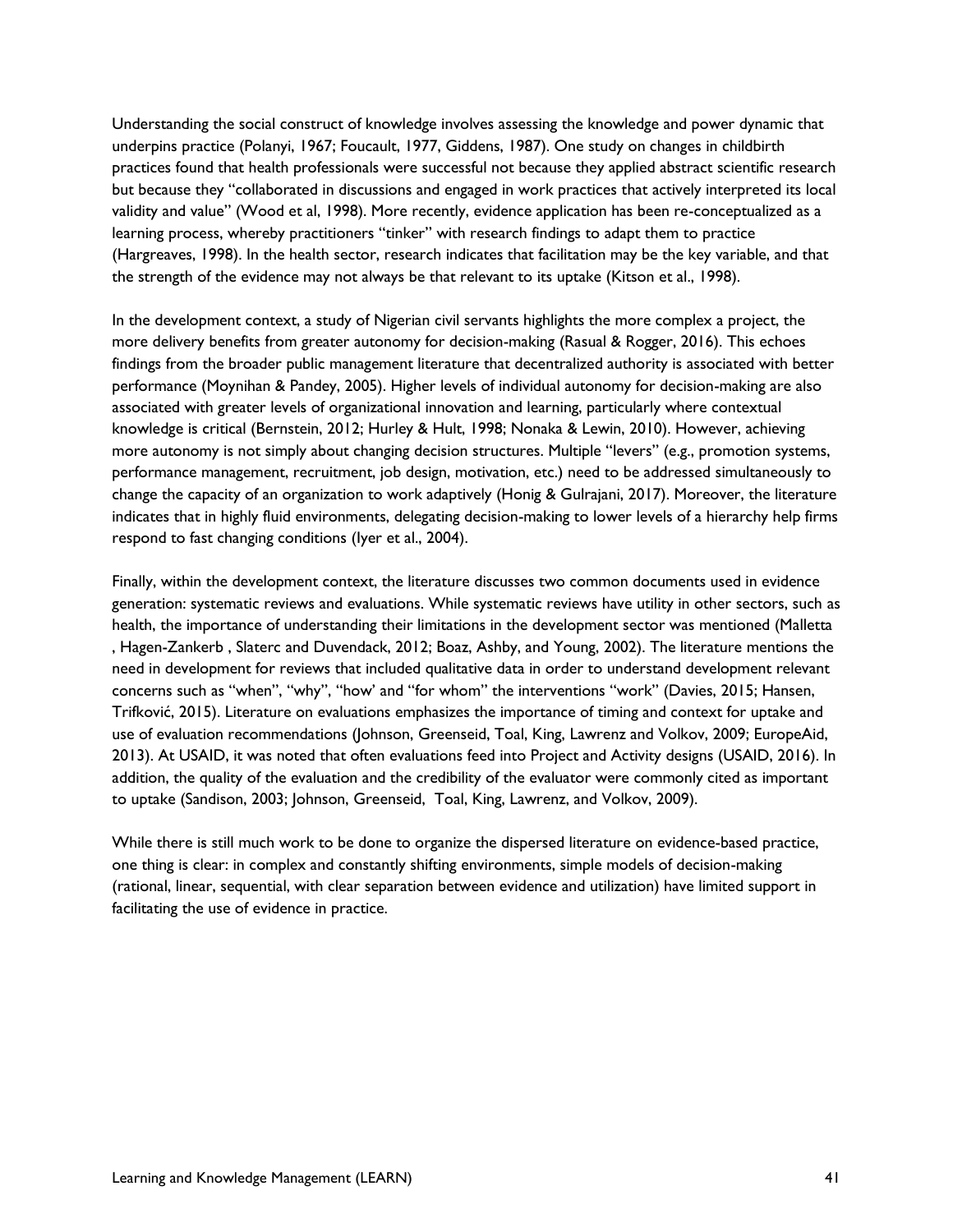# RESOURCES



According to the literature, resources...

- needed to support collaboration, learning, and adapting is **relatively sparse in the literature**.
- strongly influence **power dynamics in funding relationships** that affect the implementation and impact of collaborating, learning, and adapting.
- that **support mutual learning partnerships and projects rooted in local knowledge** and adapted to local contexts are emphasized in the literature.
- when leveraged strategically, are positively linked with significant gains in **social capital and knowledge sharing by collaborating partners**.

*Studies conducted in the business sector have found and that an initial resource investment in collaboration can result in profitable returns.* 

The CLA framework identifies organizational resources such as staff time allocations and financial support as important enabling conditions for effective CLA integration. The existing literature on the resources needed to support CLA, however, is relatively sparse.

In their study of "How DFID Learns," the Independent Commission for Aid Impact noted that the agency made considerable financial and staffing investments to prioritize organizational learning, but few efforts reviewed the costs, benefits, and impact of these investments ("How DFID Learns," 2014). Other studies have focused on the benefits of resource investment in CLA approaches. For example, Todeva and

Knoke's (2005) literature review of corporate strategic alliances and models of collaboration highlighted the significant gains that collaborating partners received from leveraging resource capabilities, social capital, and knowledge sharing. They suggested that initial resource investments in effective collaboration can result in profitable returns. CISCO (2010) found similar positive returns on investments in collaborative technologies, tools, and culture, including savings in operations, improved employee productivity, efficiency and innovation,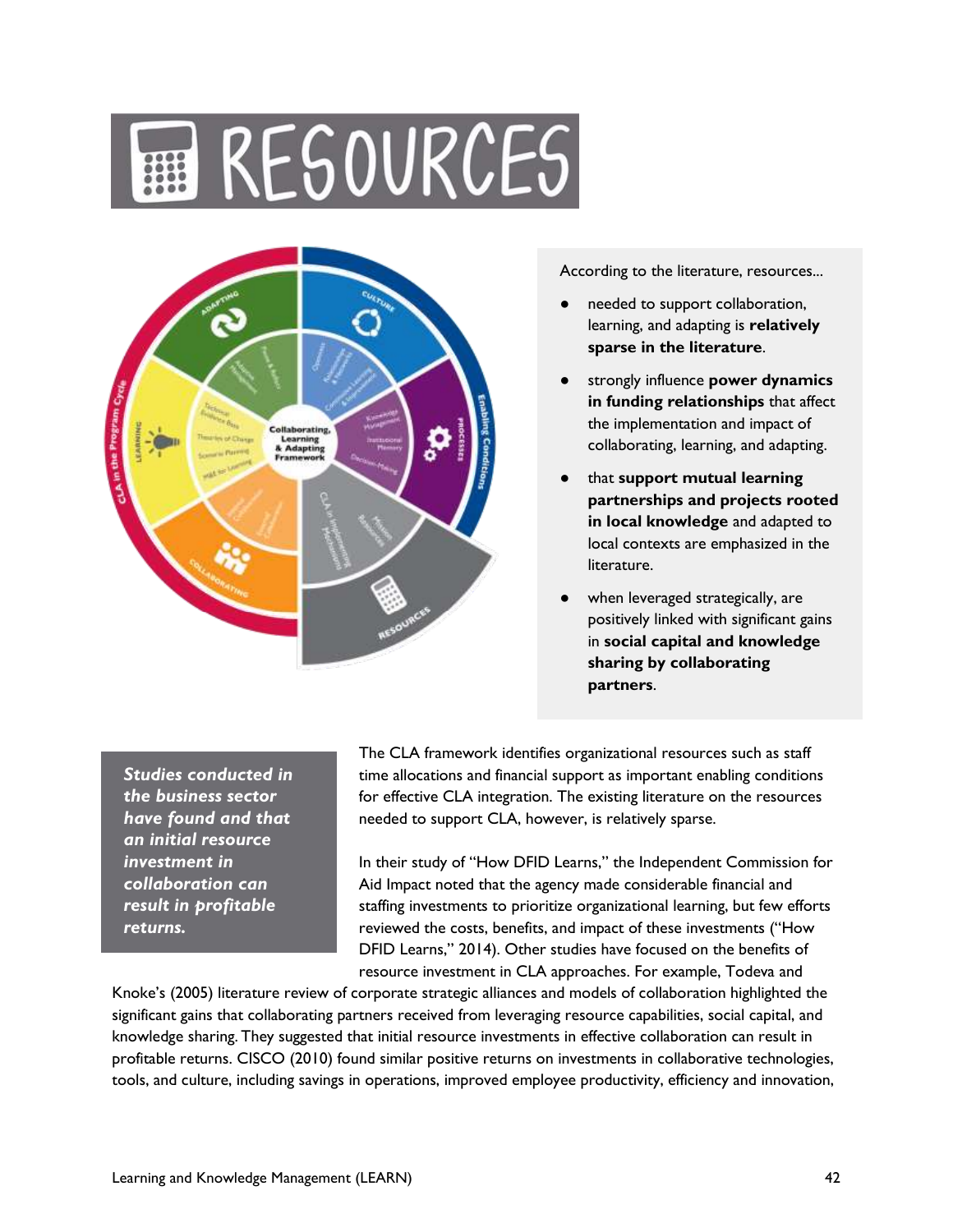and positive shifts in corporate strategies, including entering new markets; building new business models; accelerating innovation cycles; and making faster and better decisions (Wiese, 2010).

Bryan and Carter (2016) suggest several lessons from contract theory for practitioners of adaptive programming; they emphasize that to introduce flexibility into program implementation and resource management, objectives and methods cannot be fully pinned down in advance. They define an "adaptive contract" as one that encourages experimentation, learning, and adaptation, which has taken hold in several sectors, though does not come without its own unique challenges.

An individual's cognitive skills/traits (that is, attitudes towards using evidence and intrinsic learning motivation) affect a person's willingness and ability to learn and adapt. Some individuals may get defensive and closed to the idea of change when presented with reflection and learning opportunities.

In the **development sector**, however, one of the clearest findings of the 2016 research that the BEAM Exchange conducted was that the ability to be flexible and adaptive is highly related to individual personalities, which, in turn, drive office culture and institutional appetite for change (Byrne, Sparkman & Fowler, 2016). The research suggests that there are many reasons for this, but a good starting point is to understand what individual behaviors are rewarded and sanctioned in the office (such as having all the answers versus adapting in response to new information). This study also found that because a culture conducive to adaptive management is both personality-driven and decentralized, it is extremely difficult to replicate. Therefore, if adaptive management approaches are considered desirable, then clear signals need to be given to indicate this (such as praise in meetings for changes based on new information, leadership encouragement of trying new things, and so on).

In addition to having a high comfort level with "not knowing all the answers," the report, "Doing Development Differently," found that individuals that function well in highly complex and fluid environments, "rarely work alone and have strong teamwork skills, working collectively to solve problems inside and outside their institutions" (Bain, Booth, & Wild, 2016, p. 24). The report also references the work of neuroscientists who found that highly adaptive individuals have "growth mindsets" rather than "fixed mindsets" (Dweck, Walton, & Cohen, 2014). Similarly, the 2015 ADAPT study found that hiring those with "adaptive mindsets" (such

*Solution/recommendat ion: When hiring for key positions, place value on an adaptive mindset, soft skills, and change management experience.*

as being inquisitive by nature and able to ask the right questions, and having flexible competencies and skillsets) as well as hiring local had an impact on a team's ability to effect change ("Adapting Aid," 2016).

Moreover, a 2016 study on DFID-funded adaptive programming in practice found that the effectiveness of an adaptive approach depends critically on getting the right staff. For example, SAVI (a DFID-funded program in Nigeria) recruited staff who had a strong commitment to reform, and were able to facilitate rather than direct, to work as part of a team, and to develop relationships of trust. SAVI also prioritized recruiting staff from the state they were working, meaning that team members had a personal stake in reform. They found that these character traits and competencies (such as curiosity, facilitation, teamwork, the ability to trust, and so on) were directly related to the ability of teams to achieve their outcomes. When reflecting on their collective approaches, the SAVI and LASER programs concluded that, "overall, the human element is critical to effectiveness" (Derbyshire & Donovan, 2016, p. 30).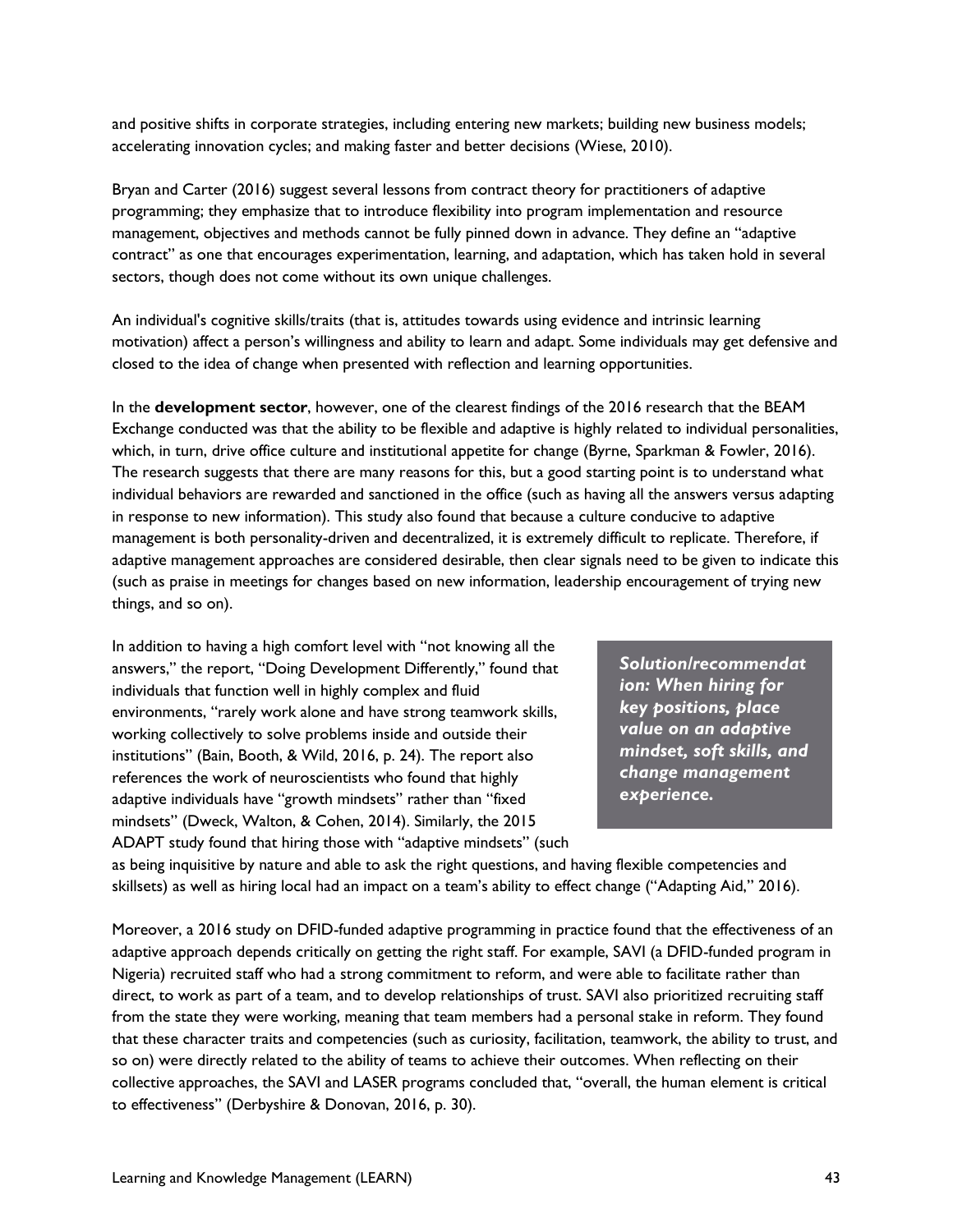In order to achieve organizational adaptation and flexibility in response to local contexts, organizations must move to different models of managing and motivating personnel (Honig & Gulrajani, 2017). The "how" is just as important as the "what" and the "why." In the development context, change in organizational practice that achieves contextual knowledge, adaptation, and flexibility must start with internal processes. In his paper, "Making Good on Donors' Desire to Do Development Differently," Dan Honig argues that agent-level factors such as autonomy, motivation, and trust are critical in allowing contingent<sup>9</sup> ways of working to emerge within an organization (Honig & Gulrajani, 2017).

## POWER RELATIONS, FUNDING & COMPETITION

Beyond the organizational literature, international development studies discuss broader concerns about how power dynamics in funding relationships affect CLA implementation and impact. The literature discusses structural inequalities in aid and

development systems based on the north-south flow of resources that strongly impact the shape of partnerships and learning dynamics (Takahashi, 2003). For example, unequal resources and power relations between northern and southern institutions often result in knowledge transfer from northern organizations to the southern ones, rather than projects rooted in local knowledge and adapted to local contexts. The

literature highlights the benefits and importance of mutual learning partnerships (Drew, 2002; Vincent & Byrne, 2009; Booth & Unsworth, 2014). In addition, southern organizations' competition for and dependence on limited funding from northern donors often hamper collaboration and partnerships among local organizations. Recognizing these concerns, international development organizations have increasingly taken steps to invest resources and shape policies to promote local partnerships and locally led development.

*Unequal power relations based on funding can hamper collaborating, learning, and adapting.*

## <span id="page-43-0"></span>**CONCLUSIONS**

#### *Where, within the CLA [framework,](https://usaidlearninglab.org/lab-notes/lucky-7-meet-updated-cla-framework%2C-version-7) is there not much evidence?*

- **CLA Resources:** There is some literature on staffing for learning, particularly on how rotating staff can benefit from learning (Bourgeon, 2003). This literature, however, is also related to internal collaboration. While there may not be a heavy focus on resources, given that the literature does emphasize the importance of CLA, in general, and specific aspects of CLA in particular, one can infer that the resources required to make CLA happen are also important.
- **Scenario Planning:** Most of the evidence is in the private sector, and many of the articles are by consulting firms or businesses. The most-cited example is of when Royal Dutch/Shell used scenario

<sup>&</sup>lt;sup>9</sup> Used here, contingent means in line with contingency theory. Contingency theory is an organizational theory that claims that there is no best way to organize a corporation, to lead a company, or to make decisions. Instead, the optimal course of action is contingent upon the internal and external situation.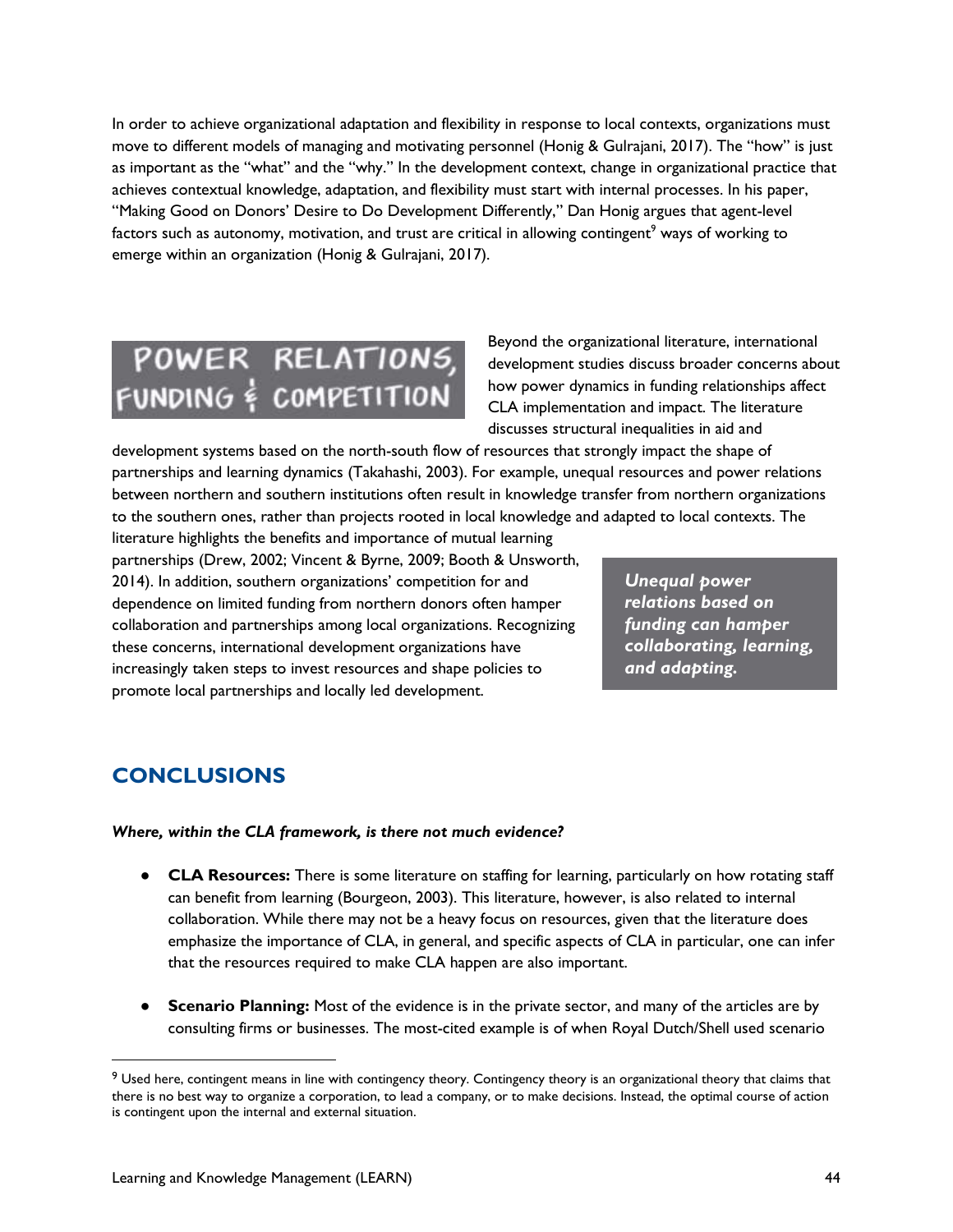planning to anticipate the drop in oil prices in 1986. Scenario planning is also used for urban and public policy, but there is little evidence/research on scenario planning in development. Further research in the private sector, however, may demonstrate the value add of this approach to organizational effectiveness outside of the development sector (Schwartz, 2012; Diffenbach, 1983; Wilkinson, 2013).

### *What methodologies have been used to study whether collaborating, learning, and adapting makes a difference?*

- **Primary methodology:** Case studies have used qualitative and inductive research techniques to review specific activities within organizations, or specific projects and collaborations across organizations.
- **Organizational surveys:** Quantitatively, some researchers have used propensity score matching and employed organizational surveys to conduct multivariate analysis and develop statistical modeling systems (for example, using structural equation modeling). These measures have been used to determine if continuous improvement systems affect organizational learning and whether these two factors (independently and jointly) affect organizational performance.
- **Statistical research:** Quantitatively, some researchers have employed both descriptive and inferential statistics to explore relationships between data collected in support of their hypotheses (such as partial least squares regression).
- **Ethnographic research:** Some has been done, specifically regarding CoPs, and social and knowledge networks.
- **Action research: This** type of research, in which the researcher takes an active part in the process that s/he studying, has been used to reflect on the experiences of development agencies (White, Cardone & Moor, 2004).

### *Where are people calling for more research?*

First and foremost, there is a need to expand the evidence base on the effect, impact, and/or contribution of CLA practices to organizational effectiveness and development outcomes. Specifically identified areas of research include the following:

- How to measure the impact of adaptive management practices on programs and development outcomes
- Empirical examinations of the impact of organizational learning on development initiatives
- How contracting mechanisms impact project performance and outcomes
- The relationship between locally-driven, politically smart projects and sustainable development
- The role of feedback loops in facilitating continuous learning and sustainable development
- The impact of evidence-based decision making on development programming and outcomes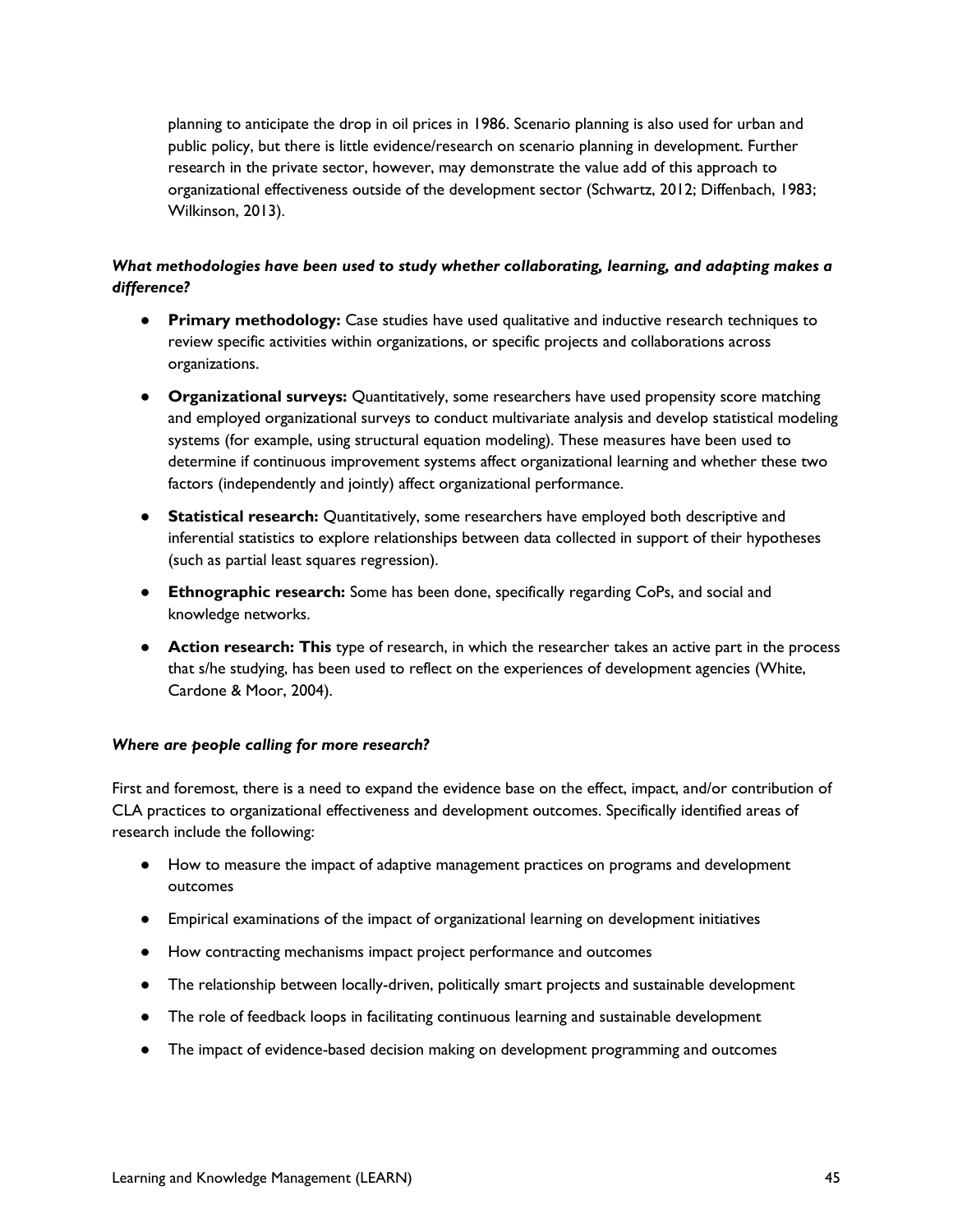Within CLA as a technical area, the additional areas for research include the following:

- Who controls and drives learning? Why? And for whom?
- How is continuous learning strategically managed and directed in fluid, constantly changing environments?
- Given the role of contracting mechanisms in development programming success, how can development initiatives be structured to encourage learning, flexibility and improved outcomes?
- How do individuals and organizations make decisions based on evidence?
- Given the more limited research in resources for CLA and scenario planning, what resources are needed to implement CLA and planning for scenarios?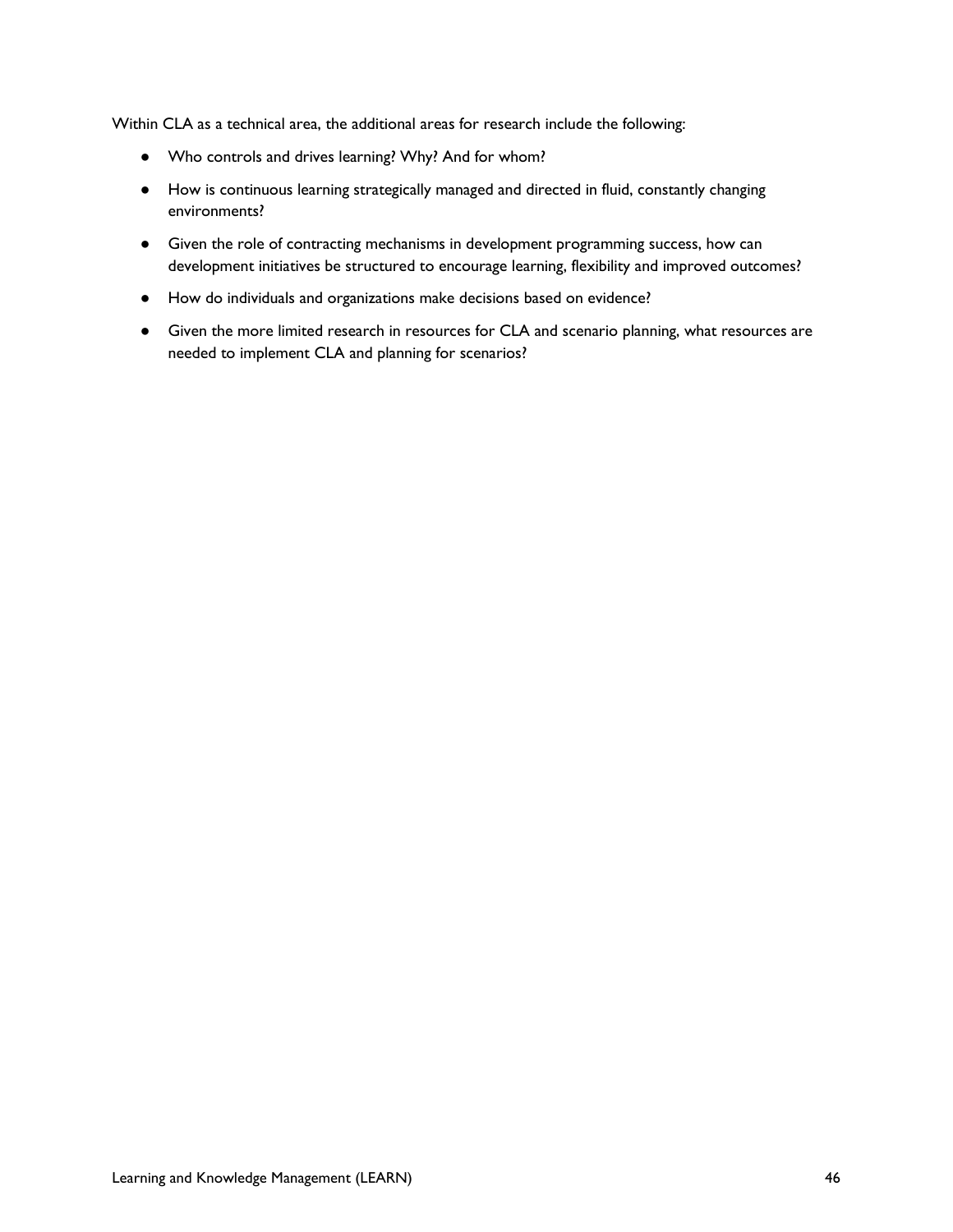## <span id="page-46-0"></span>**REFERENCES**

Akgün, A. E., Keskin, H., Byrne, J. C. and Ilhan, Ö. Ö. (2014), Complex adaptive system mechanisms, adaptive management practices, and firm product innovativeness. R&D Manage, 44: 18–41. doi:10.1111/radm.12036.

Akgün, A. E., Keskin, H. and Byrne, J. (2012), The Role of Organizational Emotional Memory on Declarative and Procedural Memory and Firm Innovativeness. J Prod Innov Manag, 29: 432–451. doi:10.1111/j.1540-5885.2012.00916.

Akhtar, P., Tse, M., Khan, Z., & Rao-Nicholson, R. (2016). Data-driven and adaptive leadership contributing to sustainability of global agri-food supply chains connected with emerging markets. International Journal of Production Economics, 181, 392-401. ISSN 0925-5273. Retrieved from[: http://eprints.uwe.ac.uk/27723](http://eprints.uwe.ac.uk/27723)

Allan, C., & Curtis, A. (2005). Nipped in the bud: Why regional scale adaptive management is not blooming. Environmental Management, 36(3), 414-425.

Anand, V., Manz, C. C., & Glick, W. H. (1998). An organizational memory approach to information management. Academy of Management Review, 23(4), 796-809.

Andersson, K. (2009). Motivational dilemmas in collaborative learning activities: The case of the Swedish International Development Cooperation Agency (SIDA). Public Administration and Development, 29(5), 341-351. doi:10.1002/pad.552

Andrews, M., Pritchard, L., and Woodcock, M. (2012, June). Escaping capability traps through problem-driven iterative adaptation (PDIA). (Faculty Research Working Paper No. RWP12-036.) Boston: Harvard Kennedy School.

Ansari, W. E., Phillips, C. J., & Hammick, M. (2001). Collaboration and partnerships: developing the evidence base. Health and Social Care in the Community, 9(4), 215-227. doi:10.1046/j.0966-0410.2001.00299

Argyris, C., & Schön, D. (1978). Organizational learning: A theory of action perspective. Reading, MA: Addison Wesley.

Archbald, T., Sharrock, G., Buckley, J. & Cook, N. June 2016. Assumptions, conjectures and other miracles: The application of evaluative thinking to theory of change models in community development. Evaluation and Program Planning. Elsevier.

Arthur, J. B., & Huntley, C. L. (2005). Ramping up the organizational learning curve: Assessing the impact of deliberate learning on organizational performance under gainsharing. Academy of Management Journal, 48(6), 1159−1170.

Ashkenas, R. (2013). How to preserve institutional knowledge. Harvard Business Review. Available at: https://hbr.org/2013/03/how-to-preserve-institutional

Austin, J. R. (2003). Transactive memory in organizational groups: The effects of content, consensus, specialization, and accuracy on group performance. Journal of Applied Psychology, 88(5): 866-878.

Ayas, K., & Zeniuk, N. (2001). Project-based learning: Building communities of reflective practitioners. Management Learning, 32(1), 61–76.

Babcock, P. (2004). Shedding light on knowledge management. HR Magazine, 49(5), 46−50.

Bain, K., Booth, D., & Wild, L. (2016). Doing development differently at the World Bank: Updating the plumbing to fit the architecture. (Report). London: Overseas Development Institute.

Barnard, G. (2003). Knowledge sharing in development agencies: Knowledge fortress or knowledge pool? Information Development, 19(4), 280-288.

Barnard, G., Carlile, L. & Ray, D.B. (2007) Maximising the Impact of Development Research, IDS, University of Sussex

Benyamini, Y. (2011). Why does self-rated health predict mortality? An update on current knowledge and a research agenda for psychologists. Psychology & Health 26(11), 1407-1413. Retrieved from http://www.tandfonline.com/doi/pdf/10.1080/08870446.2011.621703

Björkman, M., & Svensson, J. (2007). Power to the people: Evidence from a randomized field experiment on community-based monitoring in Uganda. The Quarterly Journal of Economics 124 (2): 735-769. Retrieved from https://www.povertyactionlab.org/sites/default/files/publications/96%20Communitybased%20monitoring%20of%20primary%20healthcare%20providers%20in%20Uganda%20Project.pdf

Blanchard, K., & Waghorn, T. (2009). Make Sure your employees trust you—or else. Forbes. Retrieved from <http://www.forbes.com/2009/03/23/trust-respect-employees-leadership-managing-blanchard.htm>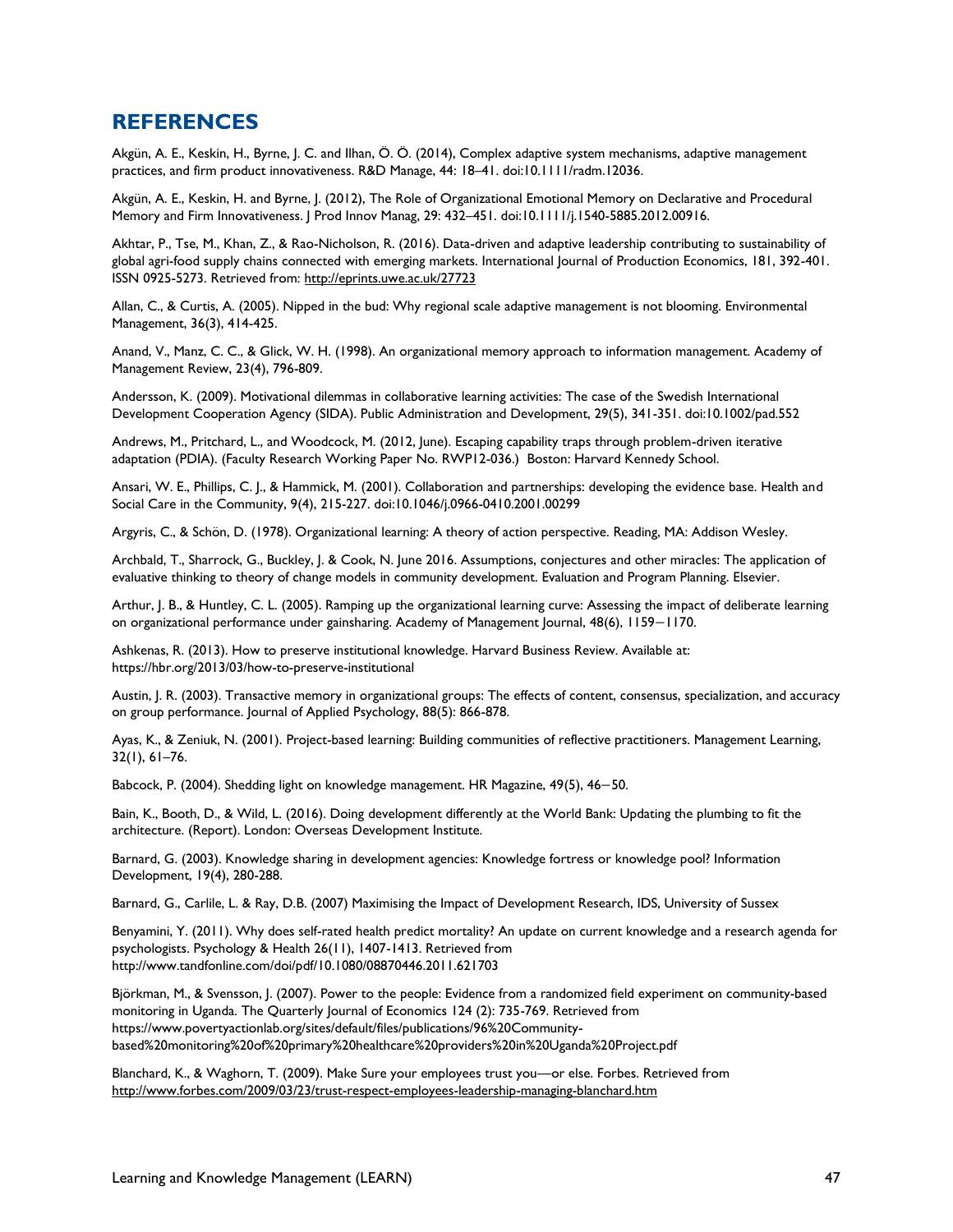Boaz, A., Ashby, A. and Young, K. 2002. Systematic reviews: what have they got to offer evidence based policy and practice?, London: UK Centre for Evidence Based Policy and Practice. Working Paper 2

Bonino F., & Warner, A. (2014). What makes humanitarian feedback mechanisms work? Literature review to support an ALNAP–CDA action research into humanitarian feedback mechanisms. (ALNAP literature review). London: Active Learning Network for Accountability and performance/Overseas Development Institute.

Booth, D. (2015). Thinking and working politically. (GSDRC Professional Development Reading Pack No. 13). Birmingham, UK: University of Birmingham.

Booth, D. (2016). Politically smart support to economic development: DFID Experiences. London: Overseas Development Institute

Booth, D., & Unsworth, S. (2014). Politically smart, locally led development. (Discussion Paper). London: Overseas Development Institute.

Bouckaet, C. (2012). Trust and public administration. Administration, 60(1), 91-115.

Bourdieu, P. (1977). Outline of a theory of practice. Cambridge, UK: Cambridge University Press.

Bourgeon, L. (2003). Team Building and Organizational Learning in New Product Development Projects. Presentation at the Organizational Learning and Knowledge 5th International Conference, Lancaster University, May 30-June 2.

Bradt, David. (2009) Evidence-based decision-making in humanitarian assistance

Breckon, J. and Dodson, J. (2016) "Using Evidence? What works? A discussion paper.

Bryan, K., & Carter, P. (2014). Contracts for adaptive programming. London: Overseas Development Institute.

Bubwolder, P., & Basse, F. (2016). An empirical study of the effect of knowledge management on ramp-up performance in the SME sector. Germany: RWTH Aachen University.

Butel, L., & Watkins, A. (2000). Evolving Complex Organizational Structures in New and Unpredictable Environments. Journal of Business Research, 47(1), 27-33.

Byrne, K., Sparkman, T., & Fowler, B. (2016). Getting there from here: Knowledge, leadership, culture and rules toward adaptive management in market systems programmes. London: Beam Exchange.

Carter, C., & Scarbrough, H. (2001). Towards a second generation of KM? The people management challenge. Education & Training, 43(4), 215−222.

Cassiman, B., & Veugelers, R. (2002). R&D cooperation and spillovers: some empirical evidence from Belgium. American Economic Review, 92(4): 1169-1184.

Cassiman, B., & Veugelers, R. (2006). In search of complementarity in innovation strategy: internal R&D and external knowledge. Journal of Management Science, 52(1), 68-82.

Chen, A., & Edgington, T. (2005). Assessing value in organizational knowledge creation: considerations for knowledge workers. MIS Quarterly 29(2), 279-309.

Cochrane, A. (1972). Effectiveness and efficiency: Random reflections on health services. London: Royal Society of Medicine Press.

Collins, C. J., & Smith, K. G. (2006). Knowledge exchange and combination: The role of human resource practices in the performance of high-technology firms. Academy of Management Journal, 49(3), 544−560.

Corbett, J., Grube, D. C., Lovell, H., & Scott, R. (2018). Singular memory or institutional memories? Toward a dynamic approach. Governance, 31(3), 555-573.

Costa, A. C. (2003). Work team trust and effectiveness. ResearchGate, 32(5), 605–622. doi:10.1108/00483480310488360

Court, Julius & Hovland, Ingie & Young, John. (2005). Bridging Research and Policy in Development: Evidence and the Change Process.

Court, Julius and Young, Court. (2003). Bridging Research and Policy: Insights from 50 Case Studies. Working Paper 213

Crewe, Emma and Young, John. (2002) Bridging Research and Policy: Context, Evidence and Links. Working Paper 173.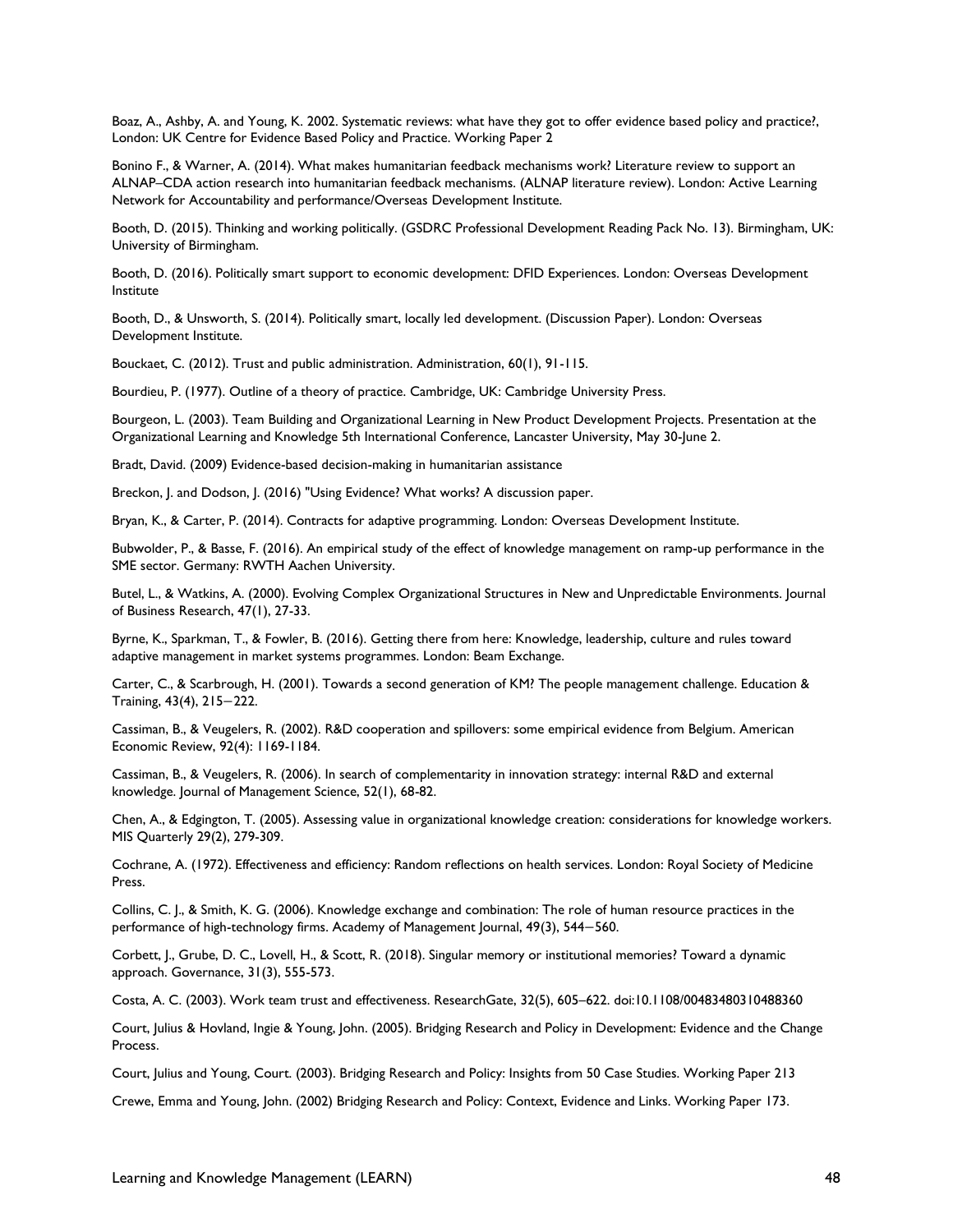Cross, R., Rbele, R., Grant, A. (2016, January/February). Collaborative overload. Harvard Business Review.

Cummings, J. (2003). Knowledge sharing: A review of the literature. (OED Working Paper). Washington, DC: World Bank.

Cummings, J. N. (2004). Work groups, structural diversity, and knowledge sharing in a global organization. Management Science, 50(3), 352−364.

Custer, S., Rice, Z., Masaki, T., Latourell, R., & Parks, B. (2015). Listening to leaders: which development partners do they prefer and why? (Executive summary.) Williamsburg, VA: AidData.

Davies, Phillip. (2015) Getting evidence into policy and practice. Journal of Development Effectiveness 7:4, pages 393-401.

Deloitte University Press. (2016), "Global Human Capital Trends 2016," accessed August 24, 2017. <https://dupress.deloitte.com/dup-us-en/focus/human-capital-trends/2016.html>

Denizer, C., Kaufmann, D., & and Kraay, Aart. (2013). Good countries or good projects? Macro and micro correlates of World Bank project performance. Journal of Development Economics, vol. 105, issue C, 288-302.

De Meuse, K. P., Tang, K. Y., & Dai, G. (2009). Construct validation of Lominger T7 model of team effectiveness. Minneapolis, MN: Lominger International: A Korn/Ferry Company.

Derbyshire, H., & Donovan, E. (August 2016). Adaptive programming in practice: shared lessons from the DFID-funded LASER and SAVI programmes. London: Department for International Development.

Dewar, C., Keller, S., Lavoie, J., & Weiss, L. (2009). How do I drive effective collaboration to deliver real business impact? McKinsey & Company.

De Wet, J. P., & Schoots, J. (2016). The learning organisation: conditions of possibility in a feminist NGO. Development in Practice, 26(1), 64-76.

DFID. (2000). Doing the knowledge: How DFID compares with best practice in knowledge management. London: Department for International Development. Retrieved from [http://www.dfid.gov.uk](http://www.dfid.gov.uk/)

DFID, 2014. What is the evidence on the impact of research on international development?

Diffenbach, J. (1983). Corporate environmental analysis in large us corporations. Long Range Planning 16 (3), 107-116.

Di Stefano, G., Gino, F., Pisano, G., & Staats, B. (2015). Learning by thinking: Overcoming the bias for action through reflection. (Working Paper No. 14-093). Boston, MA: Harvard Business School.

Dizgah, M. R, Chegini, M. G, Farahbod, F,, Kordabadi, S.S. (2011), Employee Empowerment and Organizational Effectiveness in the Executive Organizations. Journal of Basic and Applied Scientific Research, 1(9) 973-980.

Drew, R. (2002). Learning in partnership: What constitutes learning in the context of South-North partnerships? (BOND Discussion Paper.) London: British Overseas NGOs for Development.

Duhigg, C. (2016, February 25). What Google learned from its quest to build the perfect team. The New York Times Magazine.

Dybå, T., & Dingsøyr, T. (2009). Empirical studies of agile software development: A systematic review. Information Software Technology, 50(9-10), 833–859.

Dweck, C., Walton, G., & Cohen, G. (2014). Academic tenacity: Mindsets and skills that promote long-term learning. (White Paper). Seattle, WA: Bill & Melinda Gates Foundation.

Edmondson, A. (1999). Psychological safety and learning behavior in work teams. Administrative Science Quarterly 44(2): 350- 383.

Egan, T. M., Yang, B. and Bartlett, K. R. (2004), The effects of organizational learning culture and job satisfaction on motivation to transfer learning and turnover intention. Human Resource Development Quarterly, 15: 279–301. doi:10.1002/hrdq.1104

Englehardt, S.C., & Simmons, R.P. (2002). Creating an organizational space for learning. The Learning Organization, 9(1), 39-47.

Erdem, F., Ozen, J., & Atsan, N. (2003). The relationship between trust and team performance. Work Study, 52(7), 337–340. doi:10.1108/00438020310502633

Escribano, A., Fosfuri, A., & Tribó, J. A. (2009). Managing external knowledge flows: The moderating role of absorptive capacity. Research Policy, 38(1), 96–105. doi:10.1016/j.respol.2008.10.022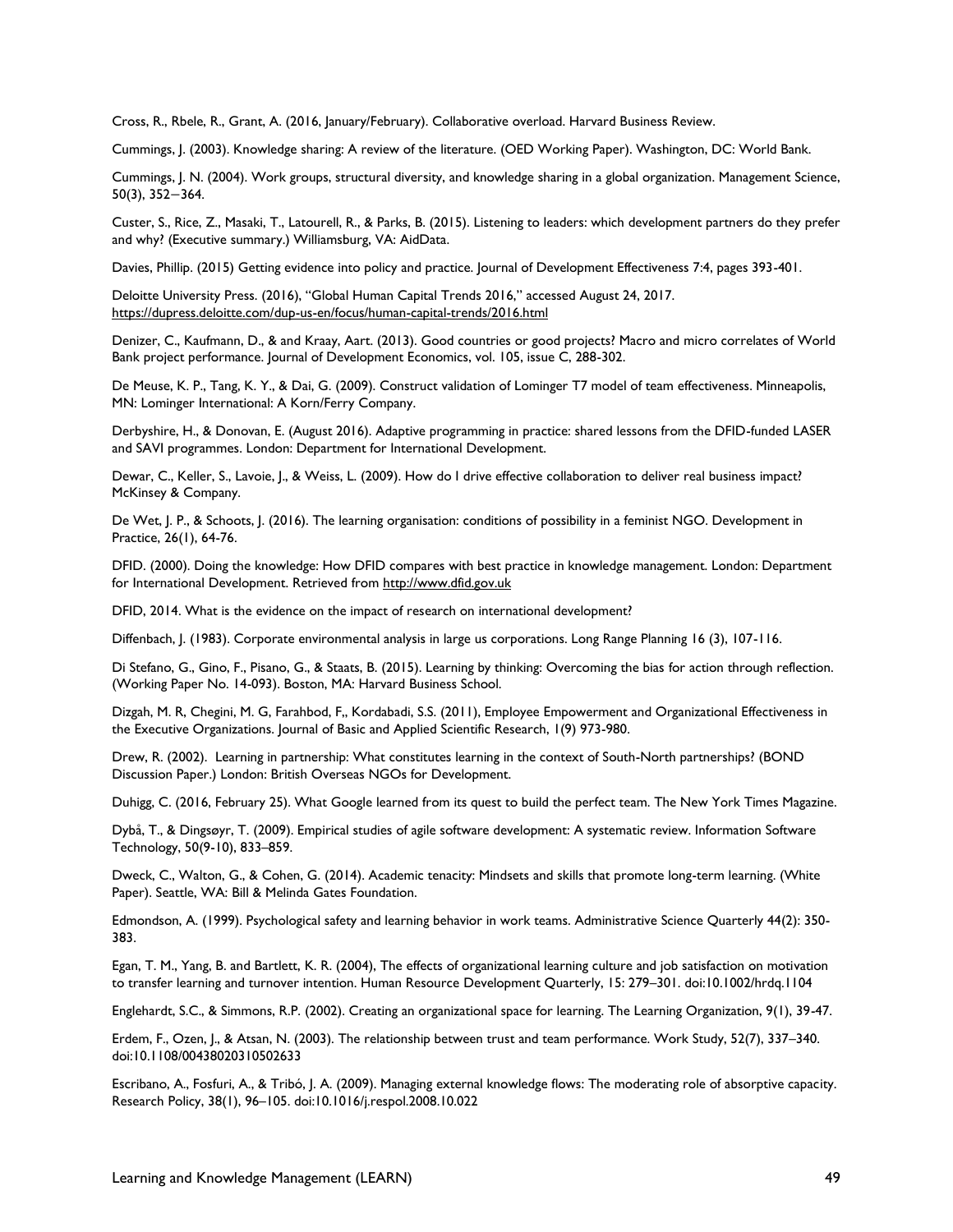EuropeAid. (2015). Assessing the uptake of Strategic Evaluations in EU Development Cooperation: Study on the uptake of learning from EuropeAid's strategic evaluations into development policy and practice

Faustino, J., & Booth, D. (2014). Development entrepreneurship: How donors and leaders can foster institutional change. London and San Francisco: Overseas Development Institute and the Asia Foundation.

Fernandez, S. and Moldogaziev, T. (2013), Employee Empowerment, Employee Attitudes, and Performance: Testing a Causal Model. Public Admin Rev, 73: 490–506. doi:10.1111/puar.12049

Ferguson, J., Mchombu, K. And Cummings, S. (2008) Management of knowledge for development: meta-review and scoping study, IKM Emergent working paper No.1, March 2008

Foucault, M. (1977) Discipline and Punish. Harmondsworth: Penguin.

Franklin, T., Helinski, R., & Manale, R. (2007, September). Using adaptive management to meet conservation goals. (Technical review 07-1). Bethesda, MD: The Wildlife Society.

Froude, M & Zanchelli, M. (2017). Special Report: What Works in Facilitated Dialogue Projects. United States Institute of Peace.

Fullerton, R., Kennedy, F., & Widener, S. (2014, September). Lean manufacturing and firm performance: the incremental contribution of lean management accounting practice. Journal of Operations Management, 32(7-8). doi: 10.1016/j.jom.2014.09.002

Fullerton, R., & Wempe, W. (2008, December). Lean manufacturing, non-financial performance measures, and financial performance. International Journal of Operations and Production Management, Retrieved from SSRN: <https://ssrn.com/abstract=1318393>

Galleta, M., Portoghese, I., & Battistelli, A. (2011). Intrinsic Motivation, Job Autonomy and Turnover Intention in the Italian Healthcare: The mediating role of Affective Commitment. Journal of Management Research, vol. 3, no 2.

Garvin, D. A. (1993, August). Building a learning organization. Harvard Business Review, 71(4), 78–91.

General Electric Company. (1997). Annual Report. Fairfield, Connecticut. Retrieved from http://www.annualreports.com/HostedData/AnnualReportArchive/g/NYSE\_GE\_1997.pdf

Giddens, A. (1987) Social Theory and Modern Sociology. Cambridge: Polity Press.

Grieco, J. (2015). Moving toward improved strategic planning in U.S. foreign policy. The Interagency Journal 6(3), 39-46.

Gulrajani, N., & Honig, D. (2016). Reforming donors in fragile states: Using public management theory more strategically. (Report). London: Overseas Development Institute.

Hackman, J. R. (2002). Leading teams: Setting the stage for great performances. Boston: Harvard Business School Press.

Hailey, J., & James, R. (2002). Learning leaders: the key to learning organisations. Development in Practice, 12(3), 398–408.

Hansen, H. Trifković, N. Eur J Dev Res (2015) 27: 70[7.](https://doi.org/10.1057/ejdr.2014.54) <https://doi.org/10.1057/ejdr.2014.54>

Hakanen, M., & Soudunsaari, A. (2012). Comments. Technology Innovation Management Review, 2(6). Retrieved from https://timreview.ca/article/567

Hansen, M. T. (2002). Knowledge network: Explaining effective knowledge sharing in multiunit companies. Organization Science, 13(3), 232−248.

Hargreaves, D. (1999) 'Can and Should Evidence Inform Policy and Practice in Education?' Paper presented at the The Royal Society's Evidence-based Practices and Policies Seminar, London, 22 June.

Hardt, H. (2017). How NATO remembers: explaining institutional memory in NATO crisis management. European Security, 26(1), 120-148.

Hardt, H. (2018). Who matters for memory: Sources of institutional memory in international organization crisis management. The Review of International Organizations, 13(3), 457-482.

Heideman, L. J. (2016). Institutional amnesia: sustainability and peacebuilding in Croatia. Sociological Forum, 31(2), 377-396.

Herie, Marilyn, and Garth W. Martin. "Knowledge Diffusion in Social Work: A New Approach to Bridging the Gap." Social Work, vol. 47, no. 1, 2002, pp. 85–95. JSTOR, [www.jstor.org/stable/23717922.](http://www.jstor.org/stable/23717922)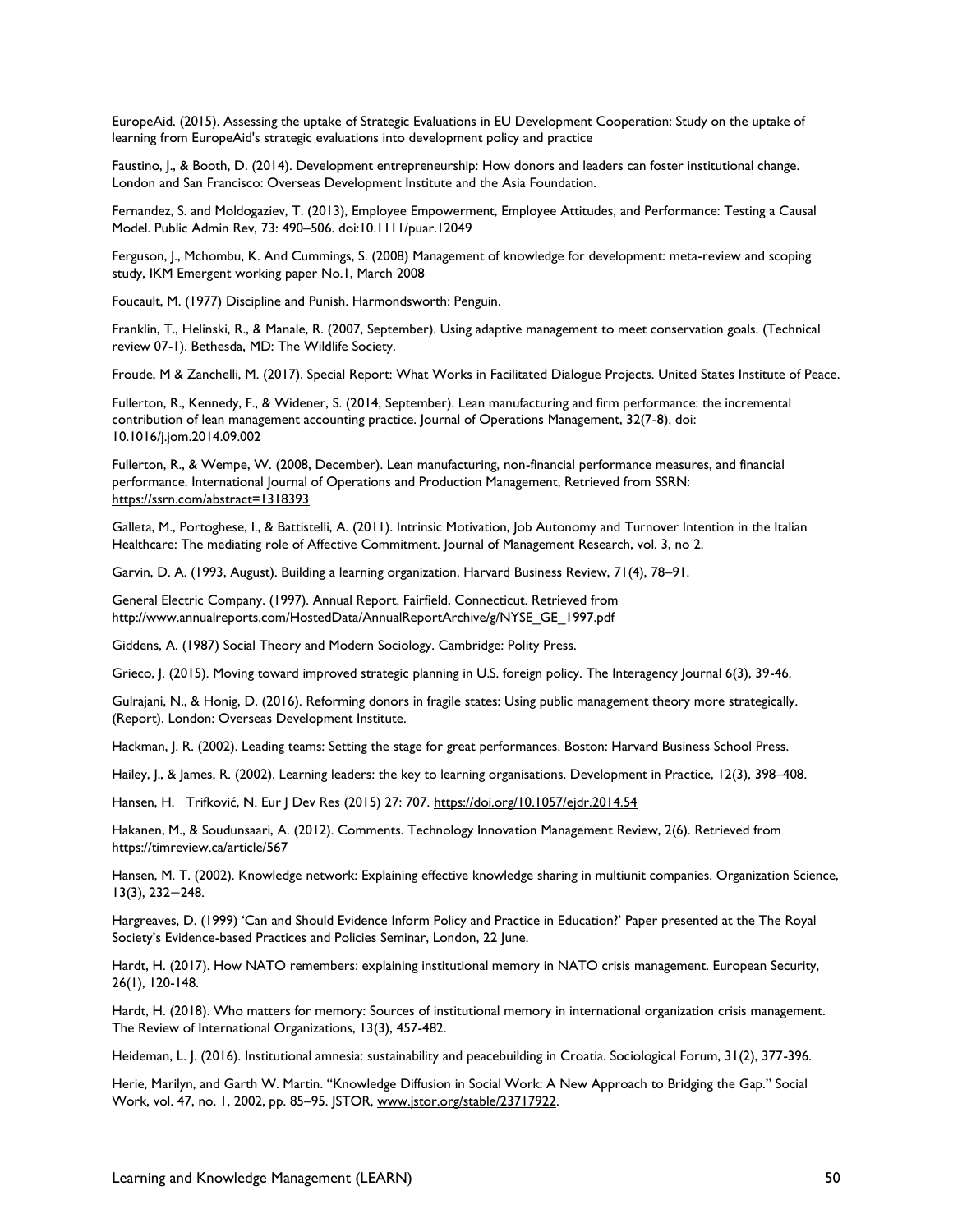Hewlett Foundation. (2017). "Peer to Peer: At the Heart of Influencing More Effective Philanthropy," accessed on August 24th: http://www.hewlett.org/wp-content/uploads/2017/02/Hewlett-Field-Scan-Report.pdf

Hilden, S., and Tikkamäki, K. (2013). Reflective practice as a fuel for organizational learning. Administrative Sciences 3(3), 76-95.

Hogan, R. L. (2007). The historical development of program evaluation: Exploring the past and present. Online Journal for Workforce Education and Development 2(4).

Holloran, B. (2014). Closing feedback Loops? (again). Politics, Governance, and Development. <https://politicsgovernancedevelopment.wordpress.com/2014/07/03/closing-feedback-loops-again>

Honig, D. and N. Gulrajani. (2017). Making Good On Donors' Desire to Do Development Differently.

Honig, D. (2016). More Autonomy for Donor Organizations and Their Agents (Sometimes): Bringing Organizational Behavior and Management Theory to Foreign Aid Delivery

Hovland, I. (2003, August). Knowledge management and organisational learning: An international development perspective. (Working Paper 24). London: Overseas Development Institute.

Huber, G. P. (1991). Organizational learning: The contributing processes and the literatures. Organization Science 2(1), 88-115.

Huberman, M. (1993). Linking the Practitioner and Researcher Communities for School Improvement. School Effectiveness and School Improvement, vol. 4, issue 1.

ICAI (Independent Commission for Aid Impact). (2014, April). How DFID learns. (Report 34). London: Department for International Development. Retrieved from http://icai.independent.gov.uk /wp-content/uploads/How-DFID-Learns-FINAL.pdf

Institute of Development Studies. (2006) Maximizing the Impact of Development Research: How can funders encourage more effective research communication? Final Report.

Jakimov, T. (2008). Answering the critics: the potential and limitations of the knowledge agenda as a practical response to postdevelopment critiques. Progress in Development Studies 8:4, 311-323.

Jones, l. (2011). Towards a holistic conceptualization of adaptive capacity at the local level: insights from the local adaptive capacity framework. Background paper presented at the Building Livelihoods Resilience in a Changing Climate conference, Kuala Lumpur, March 3-5. London: Overseas Development Institute.

Jones, H., and Mendizabal, E. (2010, September). Strengthening learning from research and evaluation: going with the grain. London: Overseas Development Institute.

Johnson, K., Greenseid, L. O., Toal, S. A., King, J. A., Lawrenz, F., & Volkov, B. (2009) 'Research on evaluation use: A review of the empirical literature from 1986 to 2005'. American Journal of Evaluation, 30(3), 377–410.

Jones, Harry and Mendizabal, Enrique (2010). Strengthening learning from research and evaluation: going with the grain. Final Report, 9 September 2010

Jones, Nicola & Walsh, Cora. (2008). Policy Briefs as a Communication Tool for Development Research. ODI Background Notes.

Jones, N. , Jones, H., Steer L., and Datta, A. (2009) Improving impact evaluation production and use. Working Paper 300

Kahneman, D. (2011). Thinking, fast and slow. New York: Farrar, Straus and Giroux.

Kanawattanachai, P., & Y. Yoo. (2007). The impact of knowledge coordination on virtual team performance over time. MIS Quarterly 31(), 783-808.

Kasemsap, K. (2014). The role of knowledge management on job satisfaction: A systematic framework, Advances in Secure Computing, Internet Services, and Applications (104-127). Suan Sunandha Rajabhat University, Thailand: IGI Global.

Katzenbach, J. R., & Smith, D. K. (1993). The wisdom of teams: Creating the high-performance organization. Boston: Harvard Business School Press.

Kelly, K., & Schaefer, A. (2014). Creating a collaborative organizational culture. (White Paper). Chapel Hill, NC: Keenan-Flagler Business School, University of North Carolina.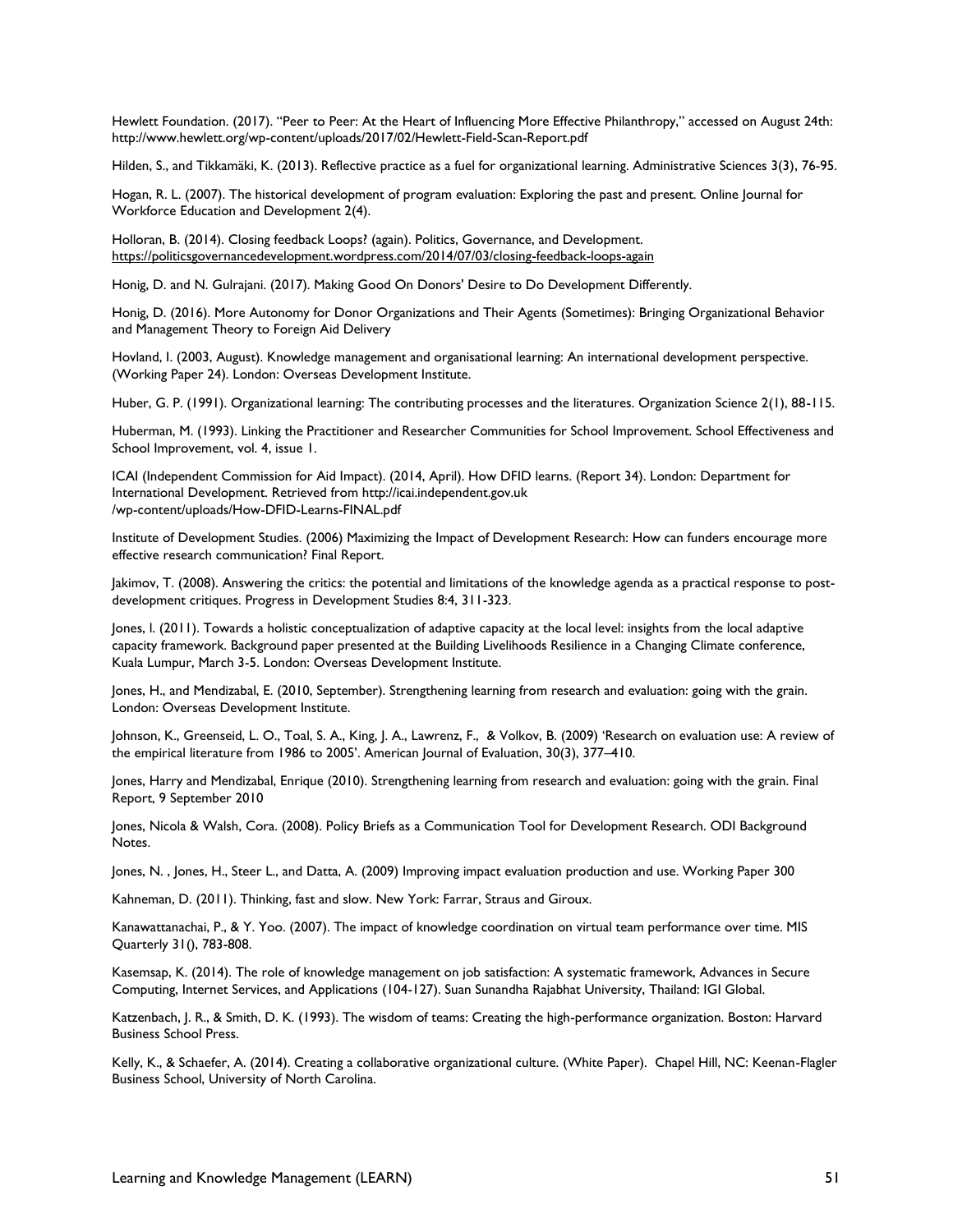Kharabsheh, Bittel, N., Elnsour, W., Bettoni, M., & Bernhard, W. (2016). A comprehensive model of knowledge sharing. In Moffett, S., and Galbraith, B., editors, Proceedings of the 17<sup>th</sup> European Conference on Knowledge Management, 455-461, Ulster University, Northern Ireland.

Kianto, A., Vanhala, M. and Heilmann, P. (2016, July). The impact of knowledge management on job satisfaction. Journal of Knowledge Management 20(4), 621-636.

Kitson, A., G. Harvey and B. McCormack (1998) 'Enabling the Implementation of Evidence Based Practice: A Conceptual Framework', Quality in Health Care 7(3): 149–58.

King, K., & McGrath, S. (2003). Knowledge sharing in development agencies: Lessons from four cases. (OED Working Paper). Washington, DC: World Bank.

Kirkman, B. L., & Rosen, B. (1999), Beyond self-management: The antecedents and consequences of team empowerment. Academy of Management Journal, 42: 58 –74.

Knaapen, Loes. "Being 'evidence-based' in the Absence of Evidence: The Management of Non-evidence in Guideline Development." Social Studies of Science 43, no. 5 (2013): 681-706.

Knaapen, Loes. (2013) "Being 'evidence-based' in the Absence of Evidence: The Management of Non-evidence in Guideline Development." Social Studies of Science 43, no. 5 (2013): 681-706.

Kotter, J. P. (1995). Leading change: Why transformation efforts fail. Harvard Business Review, 73(2).

Lange, M., & Quinn, M. (2003). Conflict, humanitarian assistance and peacebuilding: meeting the challenges. London: International Alert, 13. Available at: https://www.international-alert.org/publications/conflict-humanitarian-assistance-andpeacebuilding.

Langer L, Tripney J, Gough D (2016). The Science of Using Science: Researching the Use of Research Evidence in Decision-Making. London: EPPI-Centre, Social Science Research Unit, UCL Institute of Education, University College London.

Langer, L., R. Stewart, and T. de Wet. 2015. "Walking the Last Mile on the Long Road to Evidence-Informed Development: Building Capacity to Use Research Evidence." Journal of Development Effectiveness 7 (4): 462–470

LaFasto, F., & Larson, C. (2001). When teams work best: 6,000 team members and leaders tell what it takes to succeed. Thousand Oaks, CA: Sage.

Lee, K. C., Lee, S., & Kang, I. W. (2005). KMPI: Measuring knowledge management performance. Information & Management, 42(3), 469-482.

Lencioni, P. (2002). The five dysfunctions of a team: A leadership fable. San Francisco: Jossey-Bass.

Lewis, K. (2004). Knowledge and performance in knowledge-worker teams: a longitudinal study of transactive memory systems. Management Science, 50(11), 1519-1533.

Lin, H.-F. (2007). Knowledge sharing and firm innovation capability: An empirical study. International Journal of Manpower, 28(3/4), 315−332.

Malletta, R. Hagen-Zankerb, J. Slaterc, R. and Duvendack, M. (2012) The benefits and challenges of using systematic reviews in international development research, Journal of Development Effectiveness Vol. 4, No. 3, September 2012, 445–455

McGregor, L., & Doshi, N. (2015, November). How company culture shapes motivation. Harvard Business Review. Retrieved from https://hbr.org/2015/11/how-company-culture-shapes-employee-motivation

Mercy Corps and International Rescue Committee. (2016). Adapting aid: lessons from six case studies. Edinburgh: Mercy Corps.

Mesmer-Magnus, J. R., & DeChurch, L. A. (2009). Information sharing and team performance: A meta-analysis. Journal of Applied Psychology, 94(2) 535−546.

Miller, C. C., & Cardinal, L.B. (1994). Strategic planning and firm performance: a synthesis of more than two decades. Academy of Management Journal, 37(6), 1649-65.

Minami, T., & Brown, J. (N/A). Feedback informed treatment: an evidence based practice. (Blog post on A Collaborative Outcomes Resource Network (ACORN) website:<https://psychoutcomes.org/COMMONS/OutcomesInformedCare> Retrieved March 2017.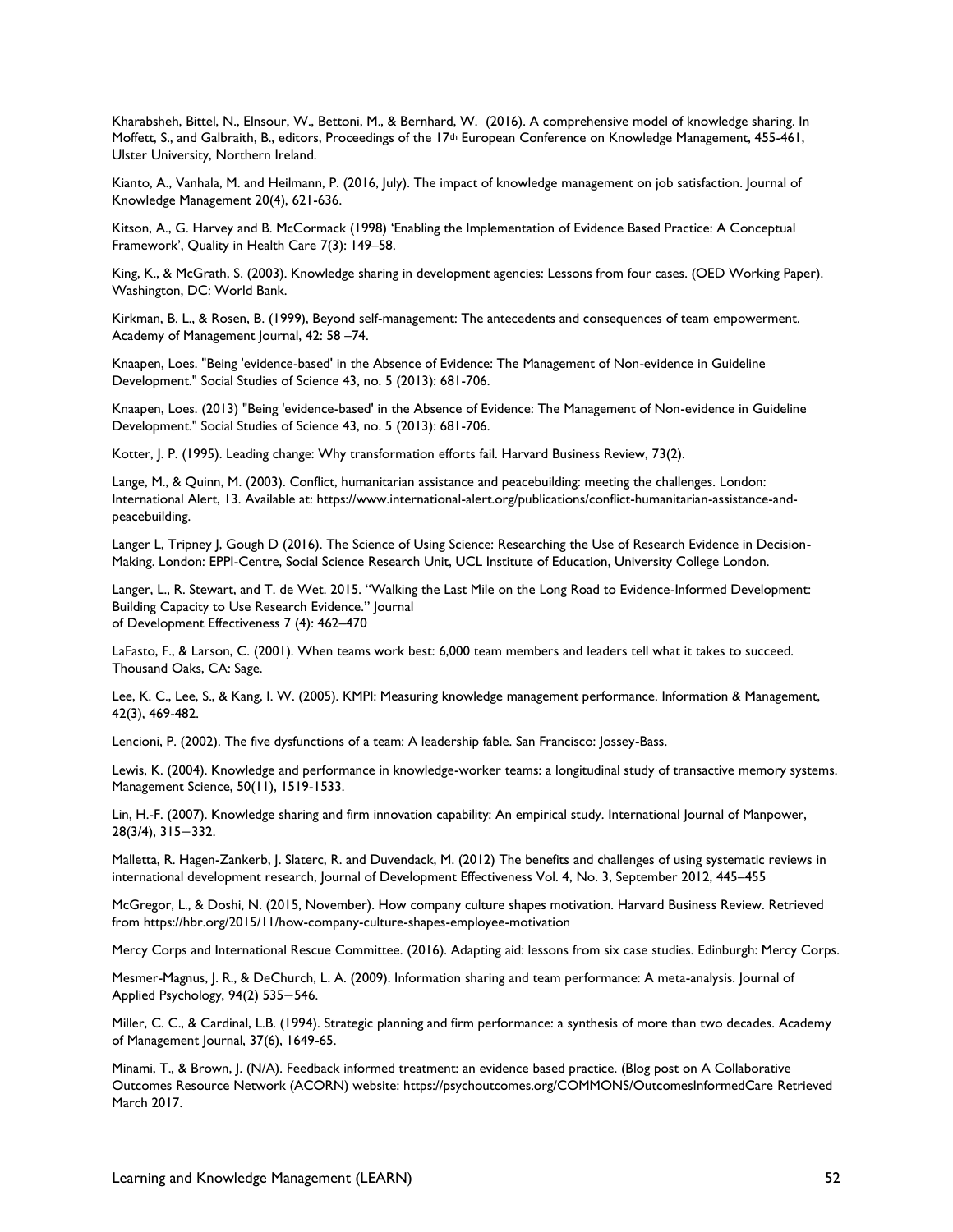Mitchell, J., Shakleman, J., & Warner, M. (2001, October). Measuring the 'Added Value' of Tri-Sector Partnerships. (Working Paper No. 14). Business Partners for Development—Natural Resources Cluster. [https://www.commdev.org/userfiles/files/902\\_file\\_wp1ba.pdf](https://www.commdev.org/userfiles/files/902_file_wp1ba.pdf)

Moynihan, Donald P., and Sanjay K. Pandey. 2005. "Testing How Management Matters in an Era of Government by Performance Management." Journal of Public Administration Research and Theory 15: 421–39.

Moreno, A. (2001, September). Enhancing knowledge exchange through communities of practice at the Inter-American Development Bank. Aslib Proceedings 53(8), 296-308.

Morgan, R. E. & Berthon, P. (2008). Market orientation, generative learning, innovation strategy and business performance interrelationships in bioscience firms. Journal of Management Studies, 45(8), 1329-1353.

Morrison, J. (1997). Organizational memory information systems: Characteristics and development strategies. In: Proceedings of the Thirtieth Hawaii International Conference on System Sciences. Wailea: IEEE, 300-309. Available at: https://ieeexplore.ieee.org/document/665546

Mourshed, M., Chijioke, C., & Barber, M. (2010). How the world's most improved school systems keep getting better. (Report). McKinsey & Co. Retrieved from

http://www.mckinsey.com/~/media/mckinsey/industries/social%20sector/our%20insights/how%20the%20worlds%20most%20imp roved%20school%20systems%20keep%20getting%20better/how the worlds most improved school systems keep getting b etter.ashx

Nelson, C. (2012). Building capacity to transform literacy learning. (Literature review). Urbana, IL: National Center for Literary Education. Retrieved from http://www.ncte.org/library/NCTEFiles/About/NCLE/NCLEshortlitreview.pdf

Nutley, Sandra, Isabel Walter and Huw Davies (2002) 'From Knowing to Doing: A framework for understanding the evidenceinto-practice agenda', Discussion Paper 1. St Andrews, UK: Research Unit for Research Utilisation, University of St Andrews.

Obermayer, N., & Kovari, E. (2016). The impact of emotional intelligence on knowledge sharing behavior. Hungary: Department of Management, Faculty of Business and Economics, University of Pannonia.

Olick, J. K. (2009). Between chaos and diversity: is social memory studies a field?. International Journal of Politics, Culture, and Society, 22(2), 249-252.

Patton, M. Q. (2011). Developmental evaluation: Applying complexity concepts to enhance innovation and use. New York: Guildford Press.

Parkhurst, Justin (2017) The politics of evidence: from evidence-based policy to the good governance of evidence.

Phelps, C., Heidl, R., & Wadhwa, A. (2012). Knowledge, networks and knowledge networks: A Review and Research Agenda. Journal of Management 38(4), 1115-1166.

Phelps, R., Chan, C., & Kapsalis, S. C. (2001). Does scenario planning affect performance? Two exploratory studies. Journal of Business Research 51(3): 223–232.

Polanyi, M. (1996). The tacit dimension. Chicago: University of Chicago Press.

Pollitt, C. (2000). Institutional amnesia: A paradox of the 'information age'?. Prometheus, 18(1), 5-16.

Pritchett, L., Samji, S., & Hammer, J. (2013). It's all about MeE: Using structured learning ("e") to crawl the design space. (Working Paper 322). Washington, DC: Center for Global Development.

Pritchett, Lant and Andrews, Matthew and Woolcock, Michael, Escaping Capability Traps Through Problem-Driven Iterative Adaptation (PDIA) (June 22, 2012). Center for Global Development Working Paper No. 299; HKS Working Paper No. RWP12-036. Available at SSRN: https://ssrn.com/abstract=2102794 or http://dx.doi.org/10.2139/ssrn.2102794

Raelin, J. A. (2001). Public reflection as the basis of learning. Management Learning 32 (1), 11-30.

Raimondo, E. (2016, June). What difference does good monitoring & evaluation make to World Bank project performance? (Policy Research Working Paper). Washington, DC: World Bank.

Ramalingam, B. (2005). Implementing knowledge strategies: lessons from international development agencies. (Working Paper 244: 31.) London: Overseas Development Institute.

Ramalingam, Ben (2011). Learning how to learn: eight lessons for impact evaluations that make a difference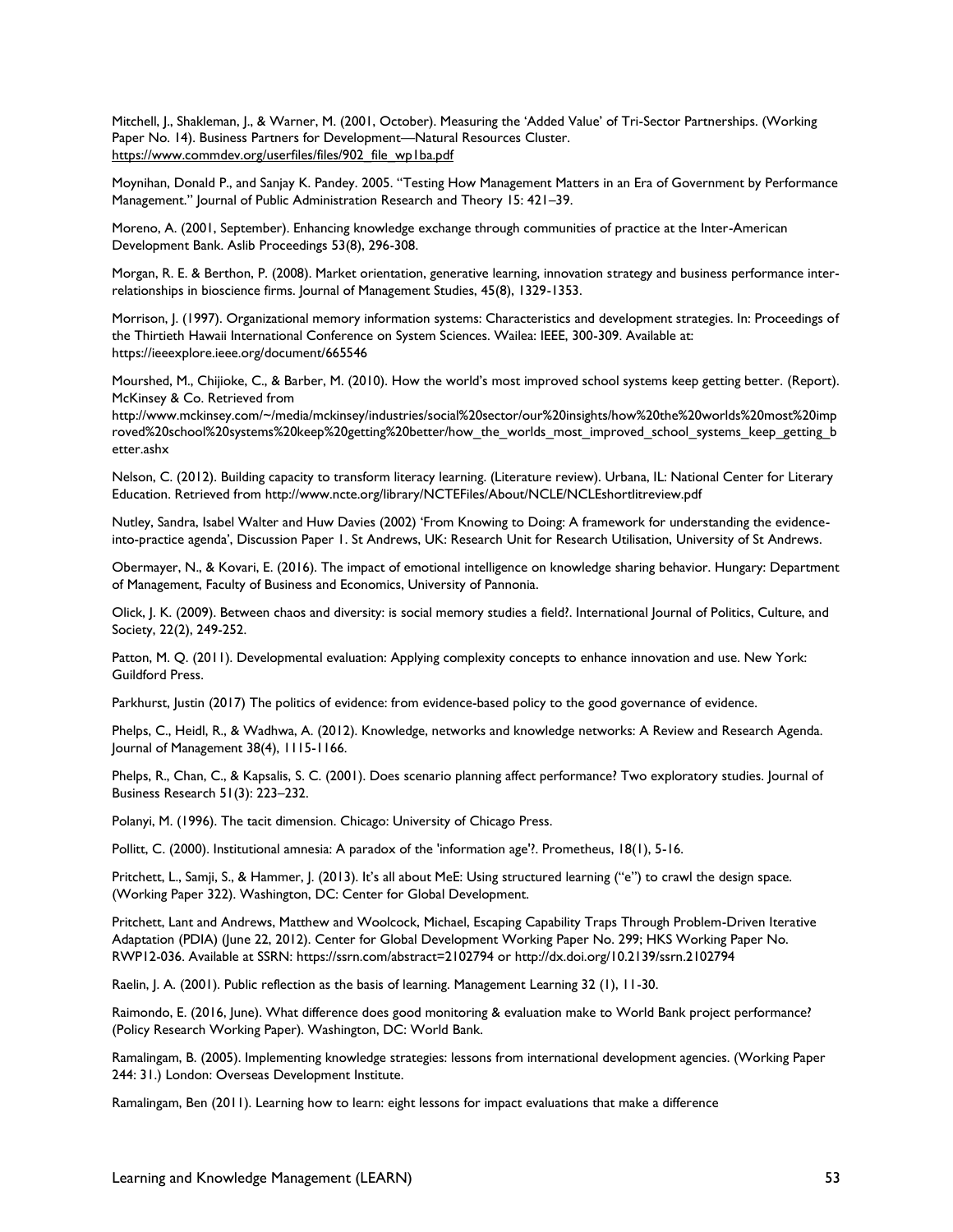Ramalingam, B., Laric, M., and Primrose, J. (2014). From Best Practice to Best Fit: Understanding and navigating wicked problems in international development. ODI Working Paper.

Ravallion, Martin. "Evaluation in the Practice of Development." The World Bank Research Observer 24, no. 1 (2009): 29-53[.](http://www.jstor.org/stable/40282377) [http://www.jstor.org/stable/40282377.](http://www.jstor.org/stable/40282377)

Reynolds, M., & Vince, R. (2004). Critical management education and action-based learning: synergies and contradictions. Academy of Management Learning and Education 3(4), 442–456.

Roghe, F., Toma, A., Kilmann, J., Dicke, R., & Strack, R. (2012). Organizational capabilities matter, organization of the future: Designed to win. Boston Consulting Group. Retrieved from https://www.jma.or.jp/keikakusin/pdf/english\_report.pdf

Romer, P. (1990, October). Endogenous technological change. Journal of Political Economy, 98(5), 71-102.

Ronfeldt, M., Farmer, S., McQueen, K., & Grissom, J. (2015). Teacher collaboration in instructional teams and student achievement. American Educational Research Journal, 52(3), 475-514. Retrieved from http://journals.sagepub.com/doi/abs/10.3102/0002831215585562.

Rubin, I. M., Plovnick, M. S., & Fry, R. E. (1977). Task oriented team development. New York, NY: McGraw-Hill.

Rusaw, A. C. (2004). How downsizing affects organizational memory in government: some implications for professional and organizational development. Public Administration Quarterly, 28(4), 482-500.

Ryan, J. (2002). Synthesis Report on Workshop on Assessing the Impact of Policy-Oriented Social Science Research. Impact Assessment Discussion Paper 15. International Food Policy Research Institute: Washington D.C.

Sandison, P. (2006) "The Utilisation of evaluations", 2005 Annual Review of Humanitarian

Sumner,A. Ishmael-Perkins, N. and Lindstrom, J. (2009) Making Science of Influencing: Assessing the Impact of Development Research, IDS Working Paper 335.

Sarkisova, Elina. (2016). Is feedback smart? Feedback Labs: Fund for Shared Insight.

Savedoff, W., Levine, R., & Birdsall, N. (2006, May). When will we ever learn? Improving lives through impact evaluation. (Report). CGD Evaluation Gap Working Group. Washington, DC. https://www.cgdev.org/files/7973\_file\_WillWeEverLearn.pdf

Schein, E. (1992). The learning leader as culture manager: Organizational culture and leadership. San Francisco: Jossey-Bass Publishers.

Schön, D. (1973). Beyond the stable state. New York, NY: Norton.

Schwartz, P. (2012). The art of the Long View. New York, NY: Crown Business.

Scott, Brenda Barker (2011, January) Organizational Learning: A Literature Review. IRC Research Program: Queens University.

Scott-Villiers, P. (2002). The struggle for organizational change: How the ActionAid accountability, learning and planning system emerged. Development in Practice, 12, 424–345.

Seely, J., & Duguid, P. (2000). The social life of information. Boston: Harvard Business School Press.

Segone M, (ed.) (2008) Bridging the gap: The role of monitoring and evaluation in evidence-based policy making, UNICEF Evaluation Office.

Senge, P. M. (1990). The fifth discipline: The art & practice of the learning organization. New York, NY: Doubleday Business.

Shaxson, L., Datta, A., Tshangela, M. and Matomela, B. (2016) Understanding the organisational context for evidence-informed policy-making. Pretoria: Department of Environmental Affairs; and London: Overseas Development Institute

Solomon, M., & Chowdhury, A. M. (2002). Knowledge to action: evaluation for learning in a multi organisational global partnership. Development in Practice 12(3): 346-354.

Spector, P. (1986). Perceived Control by Employees: A Meta-Analysis of Studies Concerning Autonomy and Participation at Work. SAGE Journals, vol. 39, issue 11, pp. 1005-1016.

Stark, A. (2019). Explaining institutional amnesia in government. Governance, 32(1), 143-158.

Stein, D., & Valters, C. (2012). Understanding "theory of change" in international development: A review of existing knowledge. (Paper 1). Justice and Security Research Programme and The Asia Foundation. London, UK.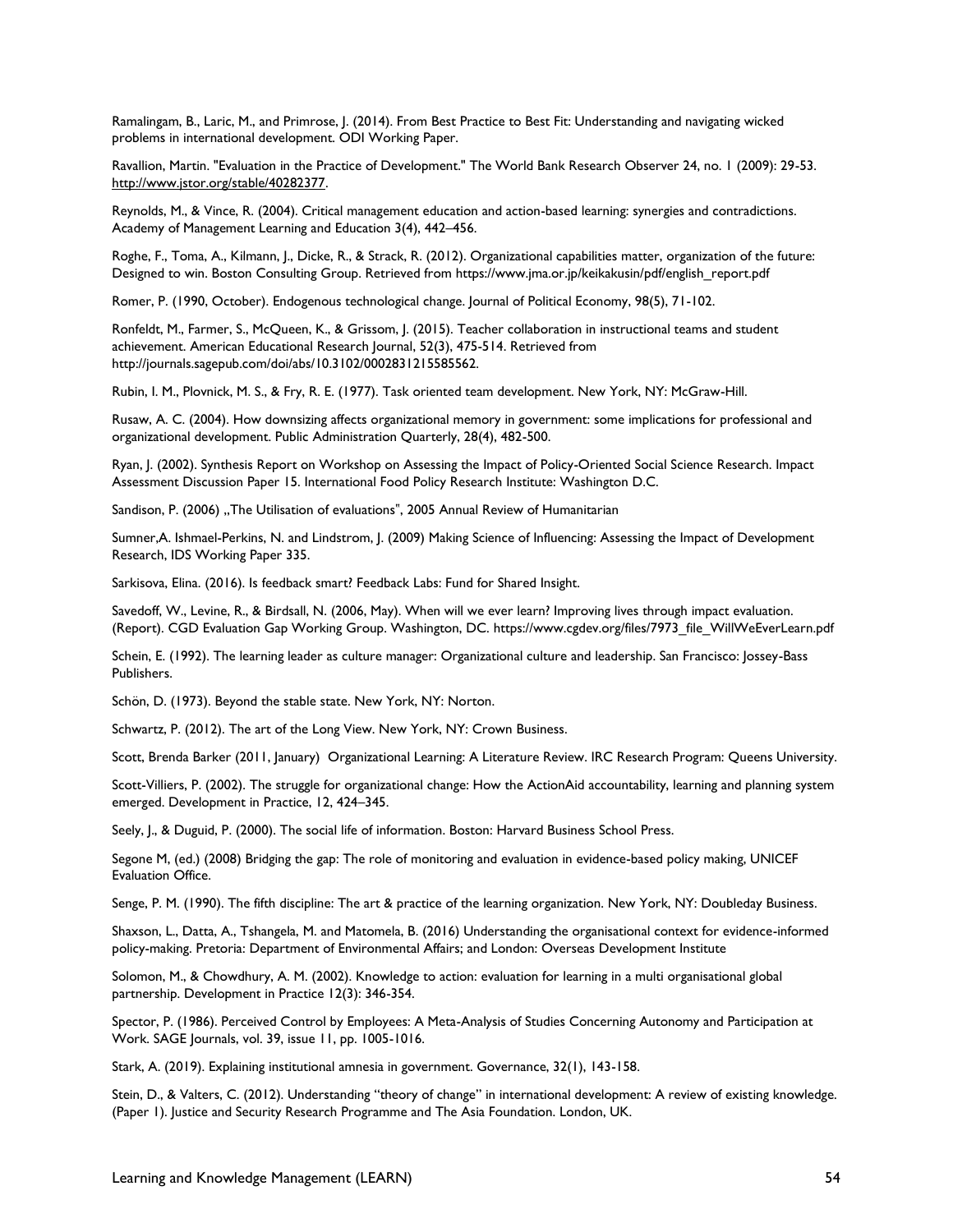Stufflebeam, D., Madaus, G., & Kellaghan, T. (2000). Evaluation models: Viewpoints on educational and human services evaluation. Boston: Kluwer Academic Publishers.

Su-Chao, C. & Ming-Shing, L. (2007). A study on relationship among leadership, organizational culture, the operation of learning organization and employees' job satisfaction. The Learning Organization 14(2).

Surr, Martin, Andrew Barnett, Alex Duncan, Melanie Speight, David Bradley, Alan Rew and John Toye (2002) Research for Poverty Reduction: DFID Research Policy Paper. London: Department for International Development, UK (DFID). (available at www.dfid.org.uk)

Takahashi, C. (2006). Partnerships, learning, and development: A case study from Ghana. Development in Practice, 16(1).

Tejeiro Koller, M. (0001). Exploring adaptability in organizations. Journal of Organizational Change Management, 29(6), 837-854.

Todeva, E., & Knokes, D. (2005). Strategic Alliances and Models of Collaboration. Management Decision, 43(1). Retrieved from http://epubs.surrey.ac.uk/1967/1/fulltext.pdf

Towers Watson, "2012 Global Workforce Study: Engagement at Risk: Driving Strong Performance in a Volatile Global Environment," accessed August 24, 2017. https://www.towerswatson.com/Insights/IC-Types/Survey-Research-Results/2012/07/2012-Towers-Watson-Global-Workforce-Study

Ugboro, I. O. & Obeng, K. (2000), Top management leadership, employee empowerment, job satisfaction, and customer satisfaction in TQM organizations: an empirical study, Journal of Quality Management, 5, pp.247–272

United States Office of Personnel Management (2016, November). "Agency Financial Report."

United States Government Accountability Office Report to Congressional Addresses (2015, April). "2015 Annual Report: Additional Opportunities to Reduce Fragmentation, Overlap, Duplication, and Achieve Other Financial Benefits."

USAID. (2016) Evaluation Utilization at USAID.

USAID. (2016) Focused review of successful quality improvement initiatives aimed at compliance with evidence-based practice guidelines for child illness care.

Valters, C. (2014). Theories of change in international development: Communication, Learning, or accountability? (The Justice and Security Research Programme Paper 17). The Asia Foundation. London, UK.

Valters, C., Cummings, C., & Nixon, H. (2016). Putting learning at the centre: Adaptive development programming in practice. London: Overseas Development Institute.

Vest, J., & Gamm, L. (2009). A critical review of the research literature on Six Sigma, Lean and StuderGroup's Hardwiring Excellence in the United States: The need to demonstrate and communicate the effectiveness of transformation strategies in healthcare. Implementation Science, 4(35), 4-9.

Vincent, R., & Byrne, A. (2006, August). Enhancing learning in development partnerships. Development in Practice,16(5).

Voelpel, S. C., Dous, M., & Davenport, T. H. (2005). Five steps to creating a global knowledge-sharing system: Siemens' ShareNet. Academy of Management Executive, 19(2), 9−23.

Vogel, I. (2012). Review of the use of "Theory of Change" in international development. (Review report). London: Department for International Development.

Wack, P. (October 1985). Scenarios, uncharted waters ahead. Harvard Business Review.

Wallace, T. & Chapman, J. (2003, April). Some Realities Behind the Rhetoric of Downward Accountability. Paper presented at INTRAC' s 5th Evaluation Conference: Measurement, Management and Accountability, KDK Conference Centre, Soesterberg, Netherlands.

Walsh, J. P., & Ungson, G. R. (1991). Organizational memory. Academy of Management Review, 16(1), 57-91.

Weick, K. E. (1995). Sensemaking in organizations. Thousand Oaks: Sage Publications.

Wenger, E. (1998). Communities of practice: learning, meaning and identity. New York: Cambridge University Press.

Wesley, P. W., & Buysse, V. (2001). Communities of practice: Expanding professional roles to promote reflection and shared inquiry. Topics in Early Childhood Special Education. Chapel Hill: University of North Carolina.